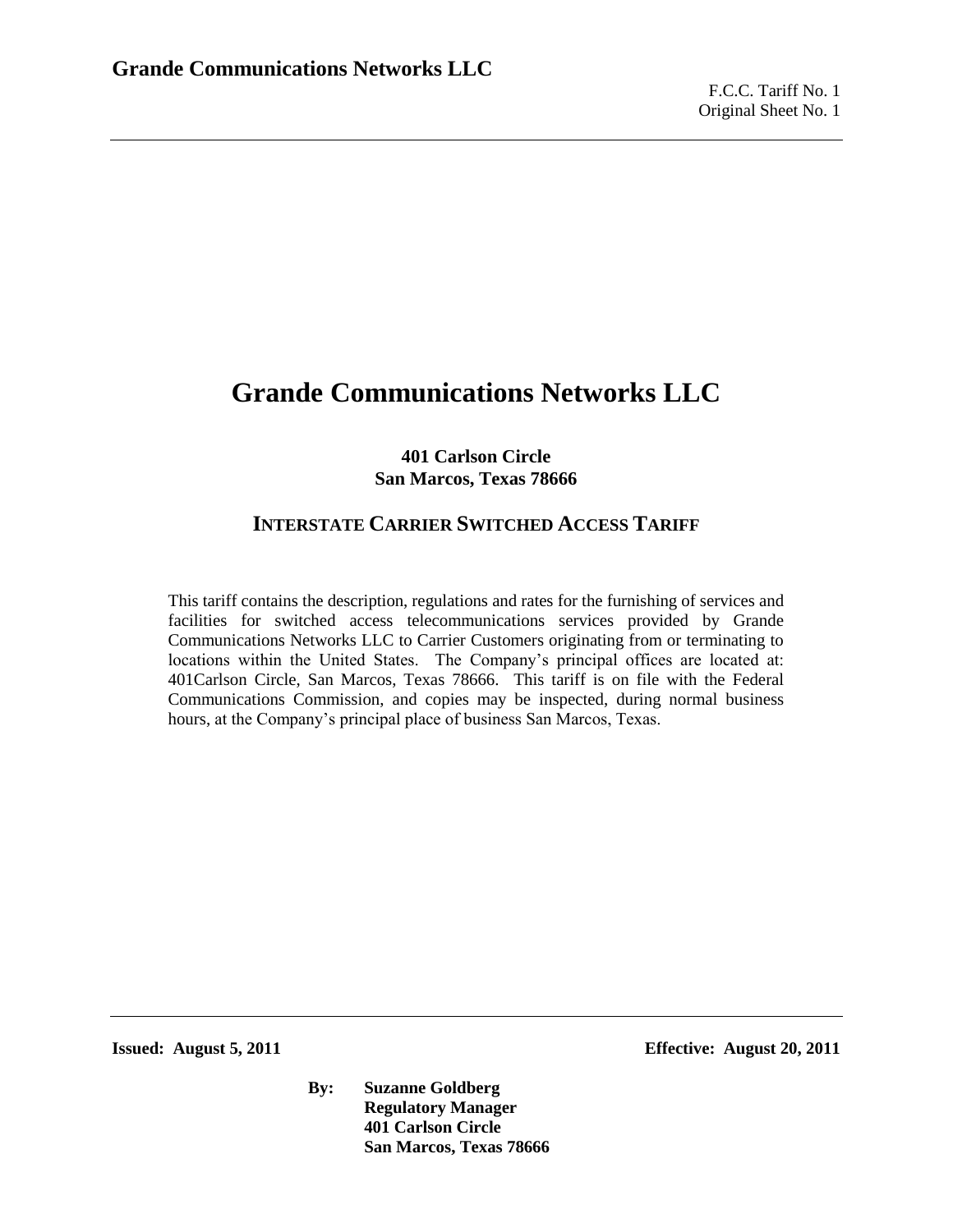F.C.C. Tariff No. 1 Original Sheet No. 2

### **TABLE OF CONTENTS**

| 1.1.  |  |
|-------|--|
| 1.2.  |  |
|       |  |
| 2.1.  |  |
| 2.2.  |  |
| 2.3.  |  |
| 2.4.  |  |
| 2.5.  |  |
| 2.6.  |  |
| 2.7.  |  |
| 2.8.  |  |
| 2.9.  |  |
| 2.10. |  |
| 2.11. |  |
| 2.12. |  |

Issued: August 5, 2011

Effective: August 20, 2011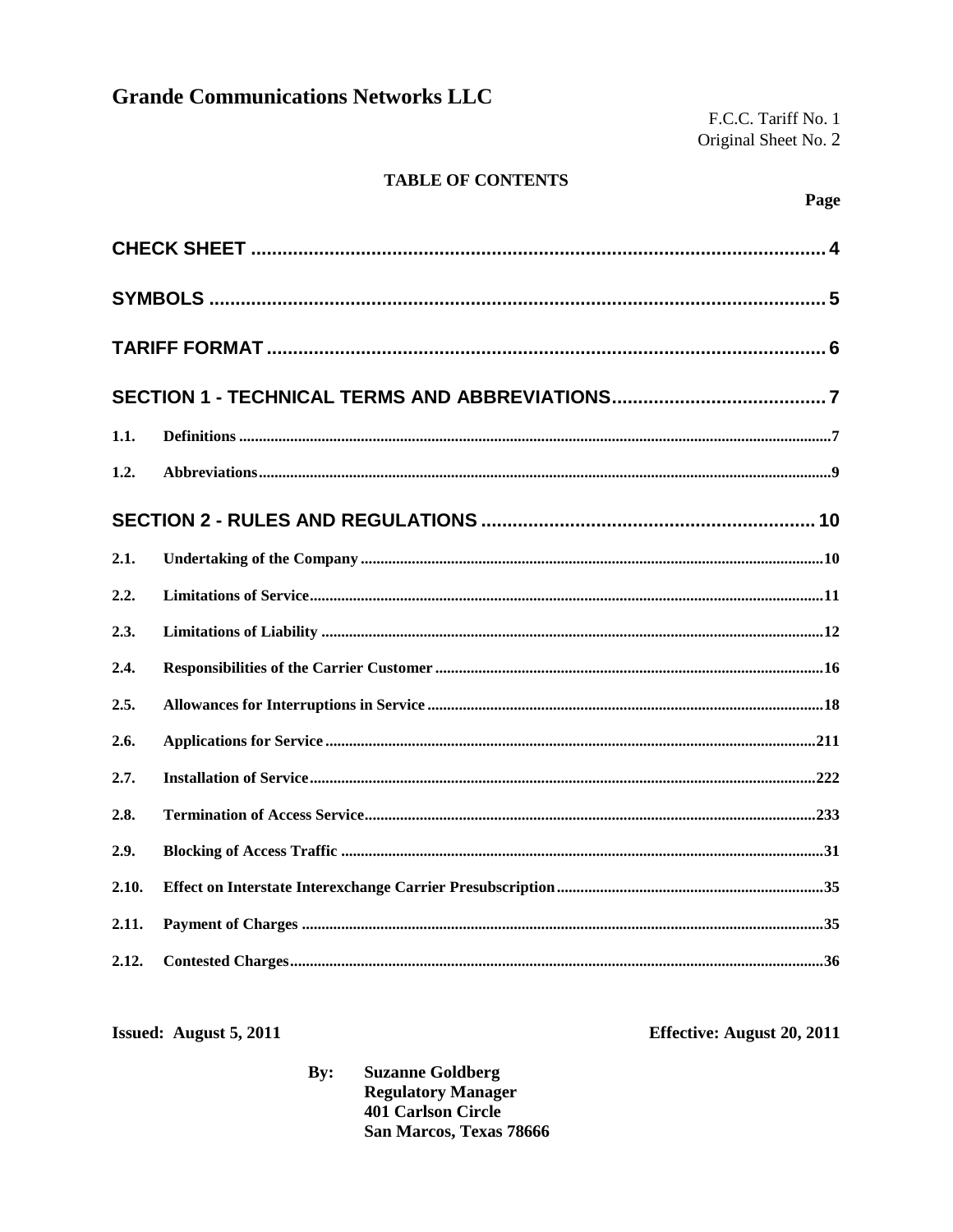F.C.C. Tariff No. 1 Second Revised Sheet No. 3 Replaces First Revised Sheet No. 3

### **TABLE OF CONTENTS**

| 3.1. |  |
|------|--|
| 3.2. |  |
| 3.3. |  |
| 3.4. |  |
| 3.5. |  |
| 3.6  |  |
|      |  |
|      |  |
| 4.2. |  |

Issued: June 10, 2013

Effective: June 17, 2013

**Joseph Kahl**  $By:$ Sr. Director of Regulatory & External Affairs **401 Carlson Circle** San Marcos, Texas 78666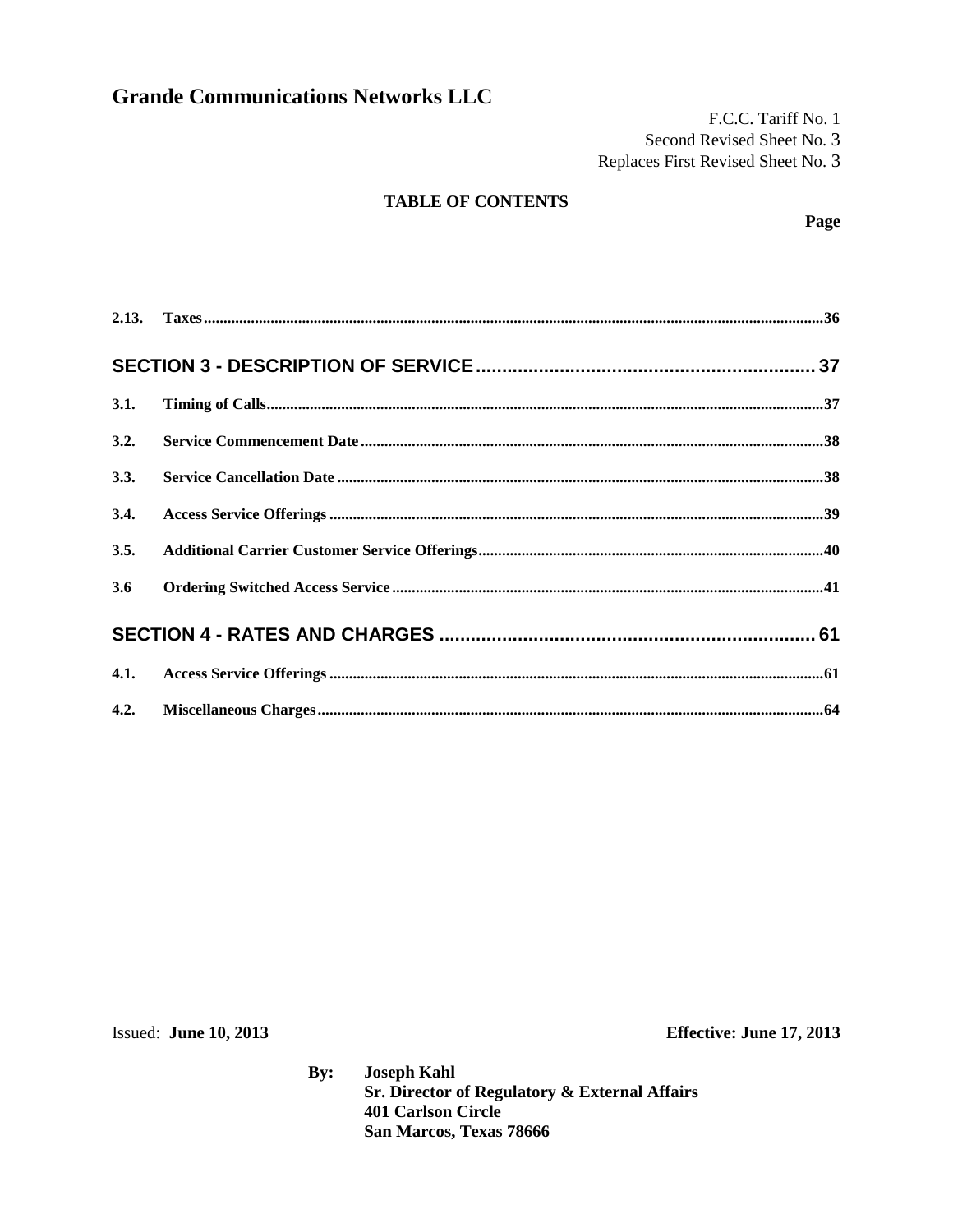F.C.C. Tariff No. 1 Eleventh Revised Sheet No. 4 Replaces Tenth Revised Sheet No. 4

### **CHECK SHEET**

The sheets listed below, which are inclusive of this tariff, are effective as of the date shown at the bottom of the respective sheet(s). Original and revised sheets as named below comprise all changes from the original tariff and are currently in effect as of the date indicated below.

| Sheet          | Revision              | Sheet | Revision              |
|----------------|-----------------------|-------|-----------------------|
| 1              | Original              | 37    | Original              |
| $\overline{c}$ | Original              | 38    | Original              |
| 3              | <b>Second Revised</b> | 39    | <b>First Revised</b>  |
| $\overline{4}$ | Eleventh Revised *    | 40    | Original              |
| 5              | Original              | 41    | <b>First Revised</b>  |
| 6              | Original              | 42    | <b>First Revised</b>  |
| 7              | Original              | 43    | Original              |
| 8              | Original              | 44    | Original              |
| 9              | Original              | 45    | Original              |
| 10             | Original              | 46    | Original              |
| 11             | Original              | 47    | Original              |
| 12             | Original              | 48    | Original              |
| 13             | Original              | 49    | Original              |
| 14             | Original              | 50    | Original              |
| 15             | Original              | 47    | Original              |
| 16             | Original              | 48    | Original              |
| 17             | Original              | 49    | Original              |
| 18             | Original              | 50    | Original              |
| 19             | Original              | 51    | Original              |
| 20             | Original              | 52    | Original              |
| 21             | Original              | 53    | Original              |
| 22             | Original              | 54    | Original              |
| 23             | Original              | 51    | Original              |
| 24             | Original              | 52    | Original              |
| 25             | Original              | 53    | Original              |
| 26             | Original              | 54    | Original              |
| 27             | Original              | 55    | <b>First Revised</b>  |
| 28             | Original              | 56    | <b>First Revised</b>  |
| 29             | Original              | 57    | <b>First Revised</b>  |
| 30             | Original              | 58    | <b>First Revised</b>  |
| 31             | Original              | 59    | <b>Second Revised</b> |
| 32             | Original              | 60    | <b>First Revised</b>  |
| 33             | Original              | 61    | Seventh Revised*      |
| 34             | Original              | 61.1  | First Revised*1       |
| 35             | Original              | 62    | <b>Second Revised</b> |
| 36             | Original              | 63    | <b>Third Revised</b>  |
|                |                       | 64    | Original              |

 $*$  = New or revised sheet

#### **Issued: June 30, 2021 Effective: July 1, 2021**

**By: Joseph Kahl Sr. Director of Regulatory & External Affairs 401 Carlson Circle San Marcos, Texas 78666**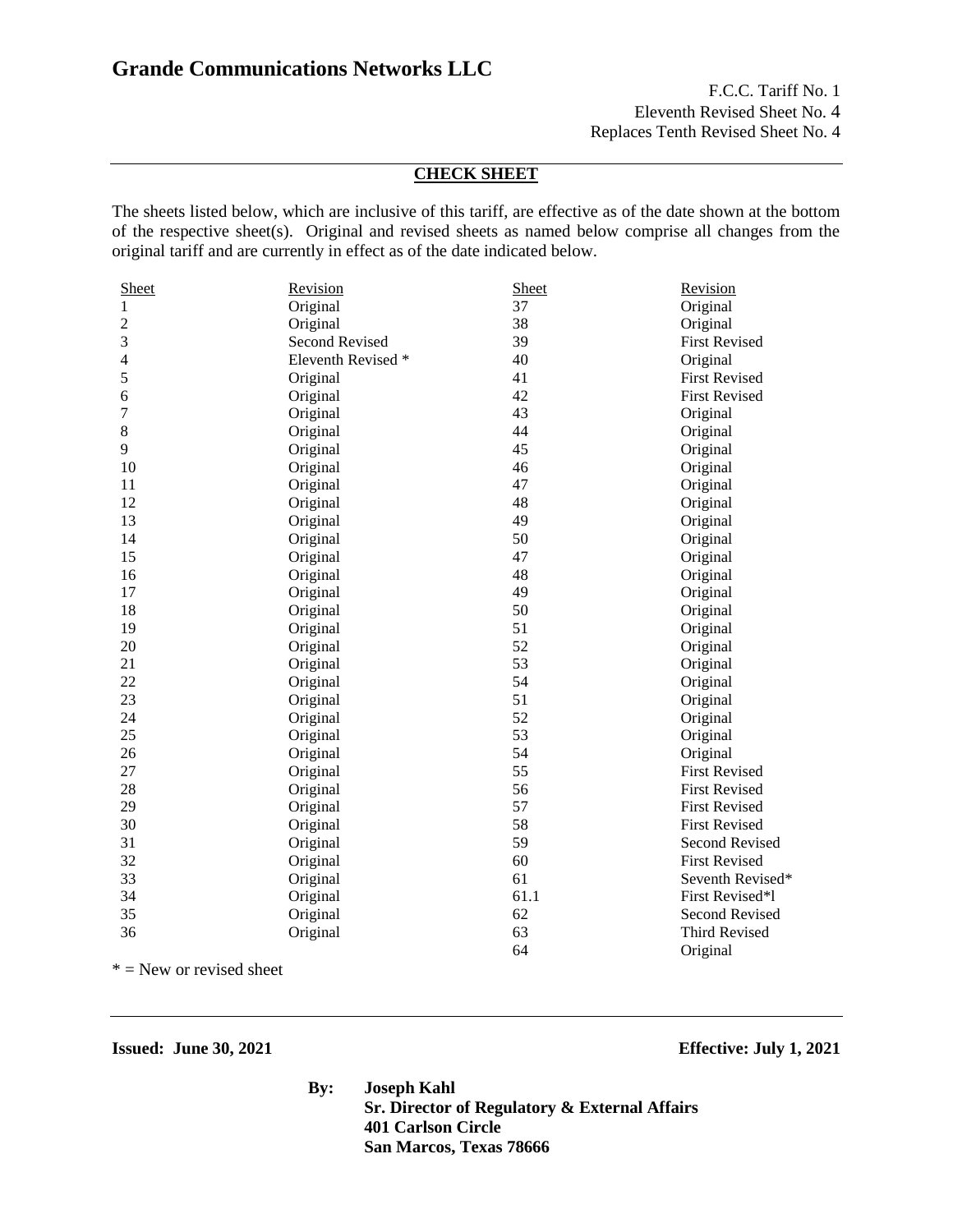#### **SYMBOLS**

The following are the only symbols used for the purposes indicated below:

- (C) Changed administrative regulation
- (D) Discontinued rate, administrative regulation or test
- (I) Change resulting in an Increase to a Customer's Bill
- (N) New rate and/or new regulation
- (R) Change resulting in a Reduction to a Customer's Bill
- (T) Change in Text
- (Z) Correction

**Issued: August 5, 2011 Effective: August 20, 2011**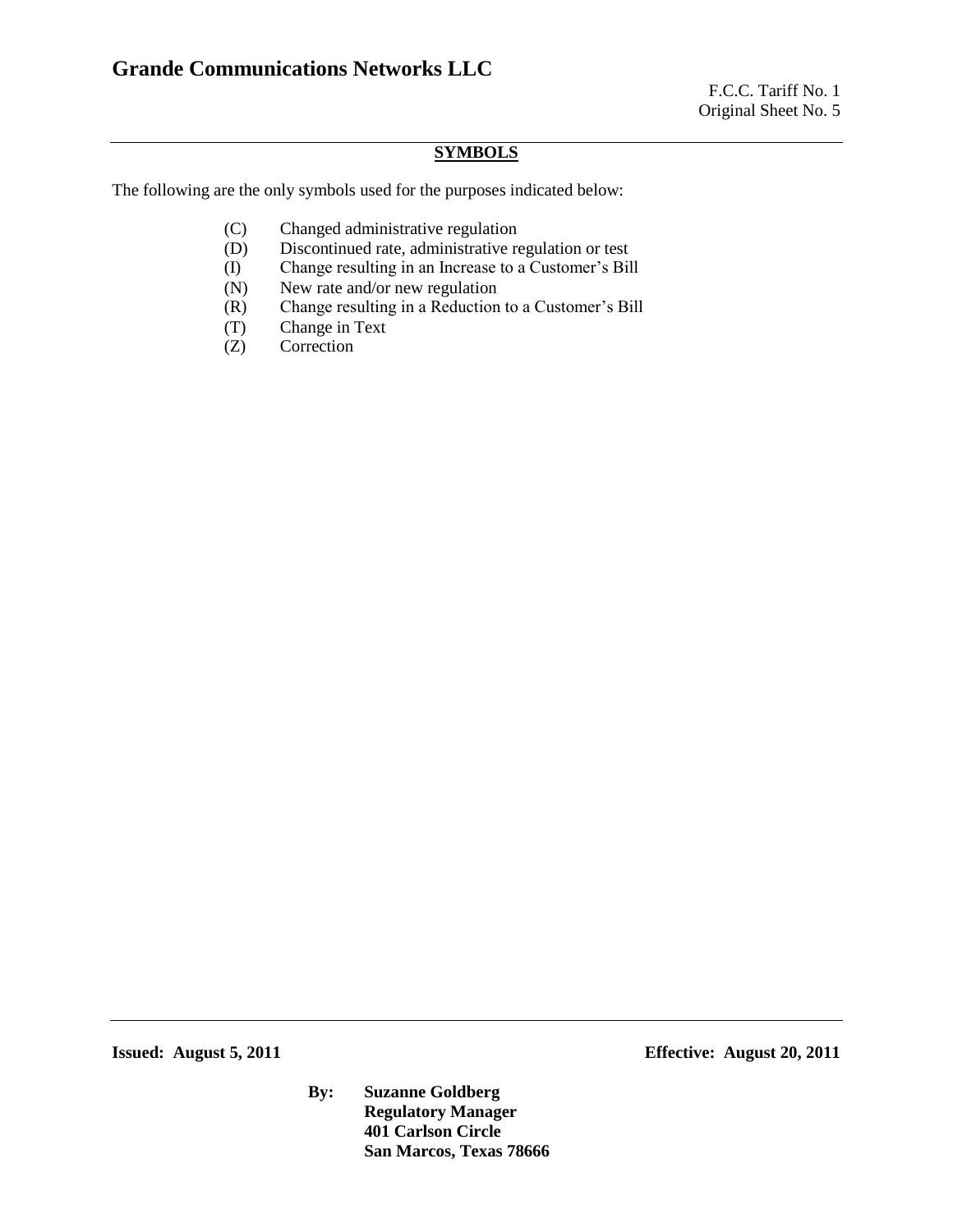### **TARIFF FORMAT**

- **A. Sheet Numbering** Page numbers appear in the upper right corner of the sheet. Pages are numbered sequentially. However, new pages are occasionally added to the tariff. When a new page is added between existing pages with whole numbers, a decimal is added. For example, a new page added between pages 34 and 35 would be page 34.1.
- **B. Sheet Revision Numbering** Revision numbers also appear in the upper right corner of the page. These numbers are used to determine the most current page version on file with the Commission. For example, 4th Revised Page 34 cancels the 3rd Revised Page 34. Consult the check sheet for the page currently in effect.
- **C. Paragraph Numbering Sequence** There are nine levels of paragraph coding. Each level of coding is subservient to its next higher level:
	- 2. 2.1. 2.1.1. 2.1.1.A. 2.1.1.A.1. 2.1.1.A.1.(a). 2.1.1.A.1.(a).I. 2.1.1.A.1.(a).I.(i).  $2.1.1.A.1.(a).I.(i).(1).$
- **D. Check Sheet** When a tariff is filed with the Commission, an updated check sheet accompanies the tariff filing. The check sheet lists the tariff pages, with a cross-reference to the current revision number. When new sheets are added, the check sheet is changed to reflect the revision. All revisions made in a given filing are designated by an asterisk (\*). There will be no other symbols used on this sheet if these are the only changes made. The tariff user should refer to the latest check sheet to find out if a particular page is the most current on file with the Commission.

**Issued: August 5, 2011 Effective: August 20, 2011**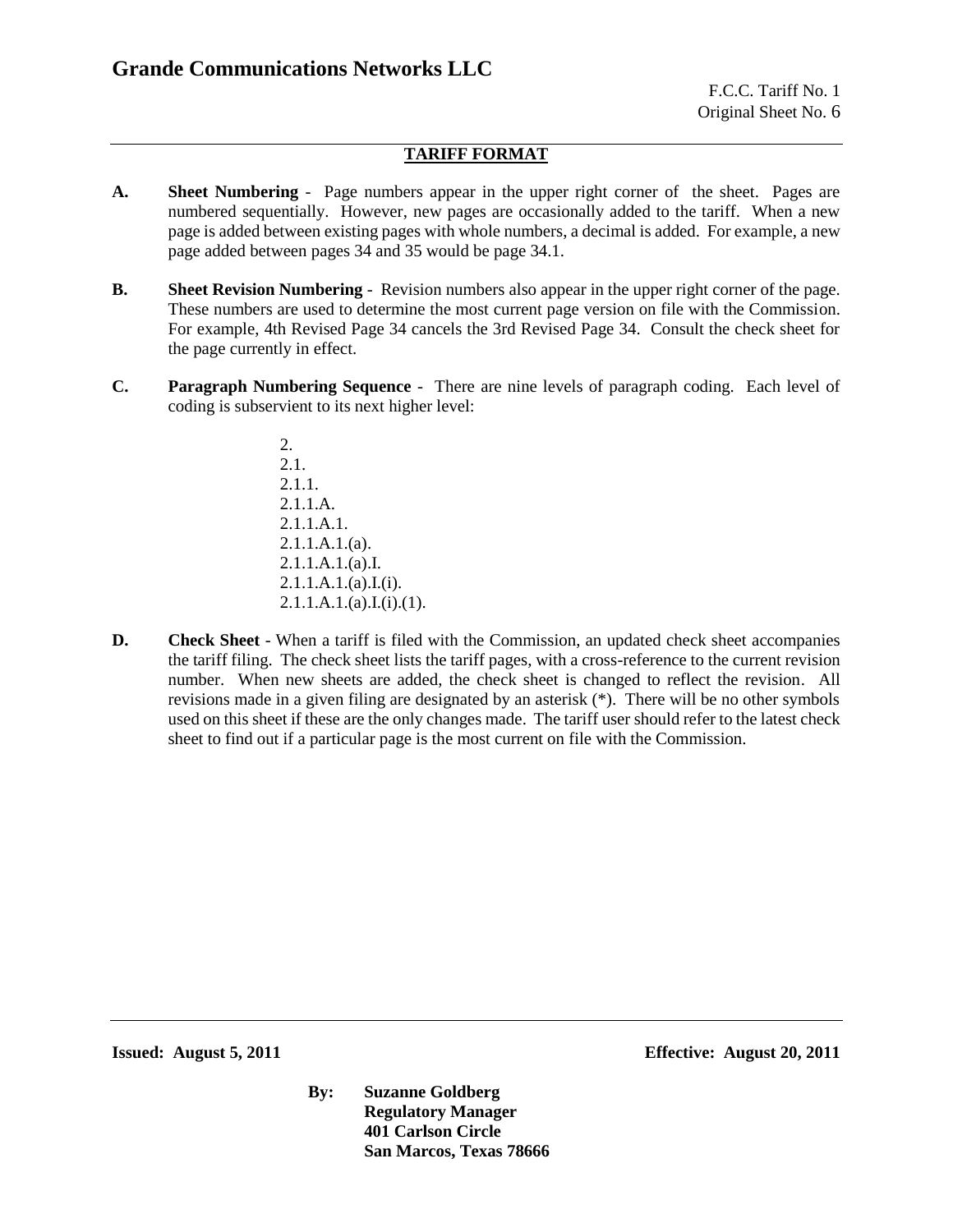### **SECTION 1 - TECHNICAL TERMS AND ABBREVIATIONS**

#### **1.1. Definitions**

**Access Services** - Originating or terminating interstate switched access services provided by the Company to telecommunications carriers that access the Company's End-Users via the Company's local exchange network.

**Call** - A completed connection between the calling and called End-User parties.

**Calling Station** - The telephone number from which a Call originates.

**Called Station** - The telephone number called.

**Carrier** - An entity other than the Company that provides telecommunications services.

**Carrier Customer** - A Carrier that accesses the network of the Company to reach End-Users who are not telecommunications carriers, and that orders and subsequently receives interstate switched access service from the Company. A Carrier that purchases exchange access service from the Company is responsible for the payment of charges and compliance with the Company's regulations and applicable law.

**Commission** - The Federal Communications Commission

**Company** – Grande Communications Networks LLC, unless specifically stated otherwise.

**Customer** – End user. A person, firm, corporation, partnership, governmental agency or other entity, including affiliates or divisions of the Customer, which orders telecommunications service from the Company or Carrier Customer and in whose name the telephone number of the Calling Station is registered with the underlying local exchange company. The Customer is responsible for payment of charges to the Company and compliance with all terms and conditions of this tariff. Throughout this tariff, and any accompanying materials or future submissions with respect to this tariff, the term "Customer" shall apply to End-User-Customer(s), and/or Shared Customer(s), as appropriate, and as defined more fully herein.

**Disconnect** - To render inoperable or to disable circuitry thus preventing outgoing and incoming toll communications service.

**End-User Customer -** Any entity included within the definition of Customer above, in whose name the telephone number of the Calling Station is registered with the underlying local exchange Company.

**Issued: August 5, 2011 Effective: August 20, 2011**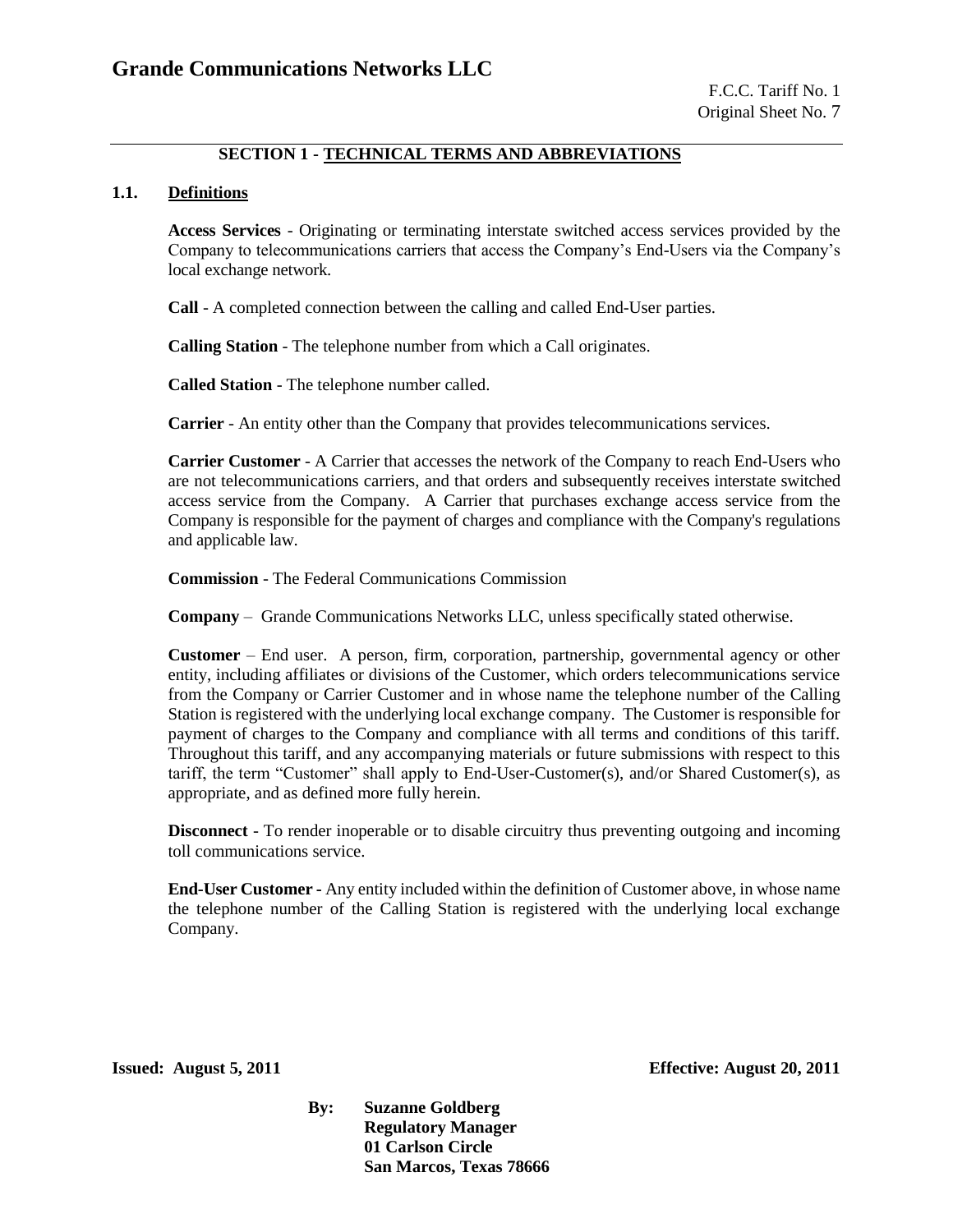### **SECTION 1 - TECHNICAL TERMS AND ABBREVIATIONS** (Cont'd)

#### **1.1. Definitions** (Cont'd)

**Holiday** - For the purposes of this tariff recognized holidays are New Year's Day, Memorial Day, Independence Day, Labor Day, Thanksgiving Day, and Christmas Day.

**Incomplete** - Any Call where voice transmission between the Calling and Called station is not established.

**Message** - A completed telephone Call by a Customer or User.

**Normal Business Hours** - The hours of 8:00 a.m. to 5:00 p.m., Monday through Friday, excluding holidays.

**Premises** - The space occupied by an individual Customer in a building, in adjoining buildings occupied entirely by that Customer, or on contiguous property occupied by the Customer separated only by a public thoroughfare, a railroad right of way, or a natural barrier.

**Rate** - Money, charge, fee or other recurring assessment billed to Customers for services or equipment.

**Service Order** – A written request for Access Services executed by the Carrier Customer and the Company in a format devised by the Company.

**Shared Customer -** Any entity included within the definition of Customer above, that receives services from and is under obligation to the Company and one or more Carrier-Customers simultaneously.

**User** – End-User Customer

**United States** - The forty-eight (48) contiguous states contained within the mainland United States, as well as Alaska, Hawaii, the District of Columbia, Puerto Rico and the U.S. Virgin Islands.

**Issued: August 5, 2011 Effective: August 20, 2011**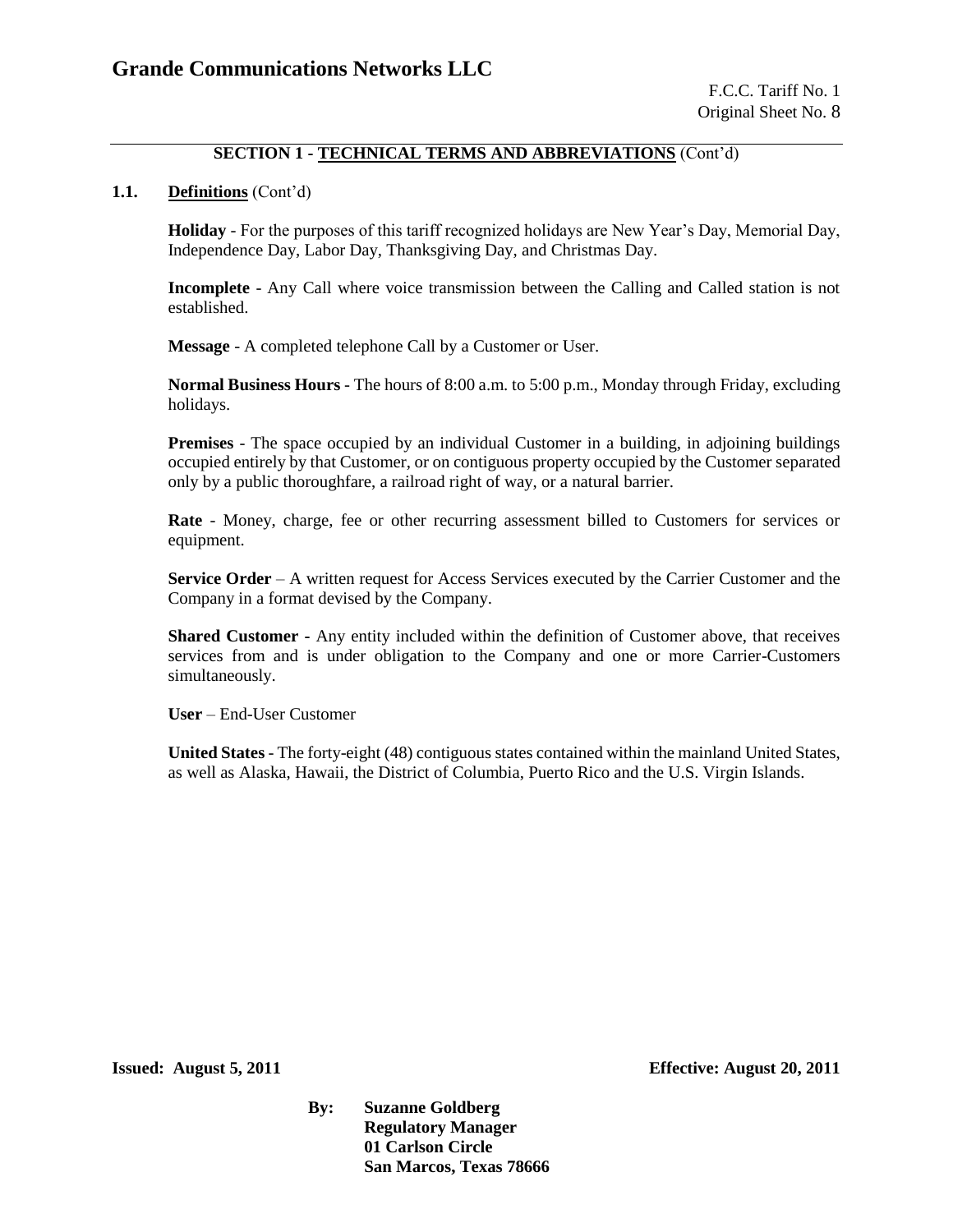### **SECTION 1 - TECHNICAL TERMS AND ABBREVIATIONS** (Cont'd)

### **1.2. Abbreviations**

- **ANI** Automatic Number Identification
- **BNA** Billing Name and Address
- **FCC** Federal Communications Commission ("Commission")
- **ICB** Individual Case Basis
- **IXC** Interexchange Carrier
- **PIC -** Primary Interexchange Carrier
- **PICC** Presubscribed Interexchange Carrier Charge
- **POP**  Point of Presence
- **V&H** Vertical and Horizontal Coordinates

**Issued: August 5, 2011 Effective: August 20, 2011**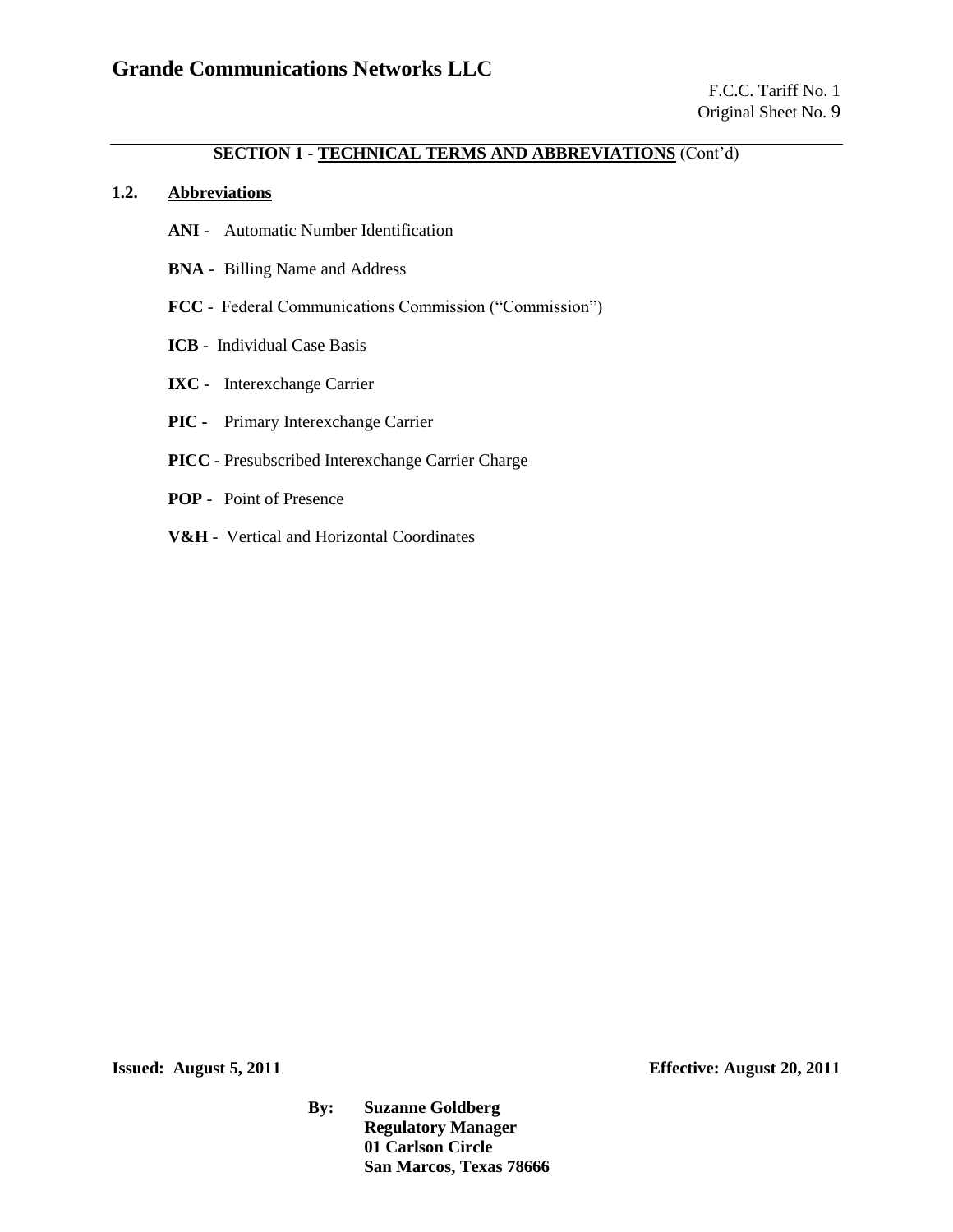### **SECTION 2 - RULES AND REGULATIONS**

### **2.1. Undertaking of the Company**

- 2.1.1. The Company provides switched access telecommunications services to Carrier Customers throughout the United States to enable such Customers to access the Company's local exchange End User Customers.
- 2.1.2. The Company installs, operates and maintains the telecommunications services provided herein in accordance with the terms and conditions set forth in this tariff. This tariff applies only to the extent that facilities are available. The Access Services provided herein are to be used by Carrier Customers for the purpose of originating or terminating interstate communications.
- 2.1.3. The Company's services are provided on a monthly basis, unless otherwise stated in this tariff. Services are available twenty-four (24) hours per day, seven (7) days per week.
- 2.1.4. The Company's customer service representatives for billing and service inquiries may be reached, toll-free, at: 1-800-331-7127. Carrier Customers wishing to communicate with the Company in writing may send correspondence to: 401 Carlson Circle, San Marcos, Texas 78666.

**Issued: August 5, 2011 Effective: August 20, 2011**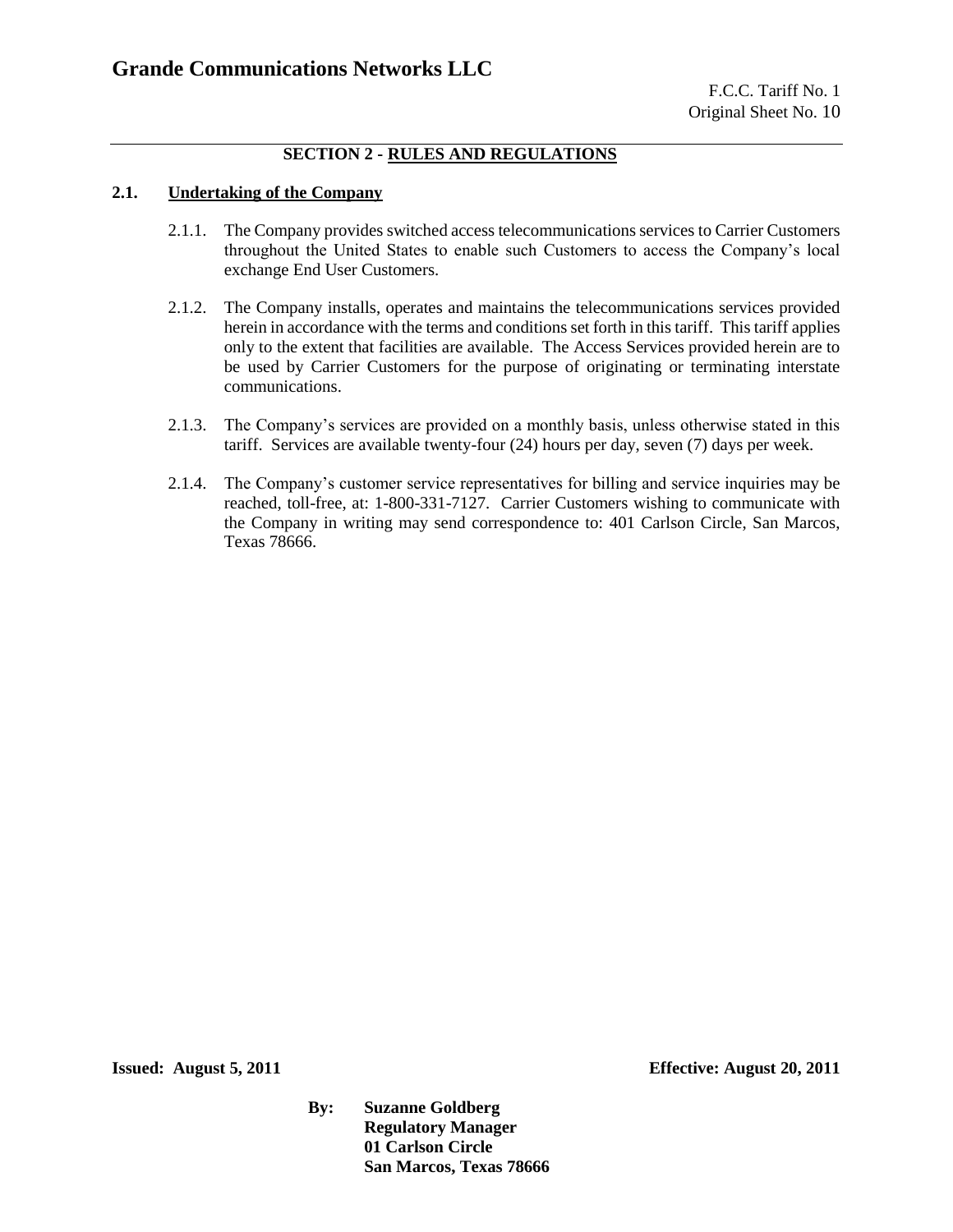#### **2.2. Limitations of Service**

- 2.2.1. Service is offered subject to the availability of facilities and provisions of this tariff.
- 2.2.2. Service is furnished to the Carrier Customer for any lawful purpose. Service shall not be used for any unlawful purpose, nor used in such a manner as to interfere unreasonably with the use of service by any other Customer.
- 2.2.3. The use of the Company's services without payment for service or attempting to avoid payment for service by fraudulent means or devices, false or invalid numbers, or false calling or credit cards is prohibited.
- 2.2.4. The Company's services may be denied for nonpayment of charges or for other violations of the terms and conditions set forth in this tariff.
- 2.2.5. Service temporarily may be refused or limited because of system capacity limitations.
- 2.2.6. Service is subject to transmission limitations caused by natural (including atmospheric, geographic or topographic) or artificial conditions adversely affecting transmission.
- 2.2.7. Service to any or all Carrier Customers may be temporarily interrupted or curtailed due to equipment modifications, upgrades, relocations, repairs and similar activities necessary for proper or improved operations.
- 2.2.8. The Company reserves the right to discontinue furnishing service where the Carrier Customer is using the service in violation of the law or the provisions of this tariff.

**Issued: August 5, 2011 Effective: August 20, 2011**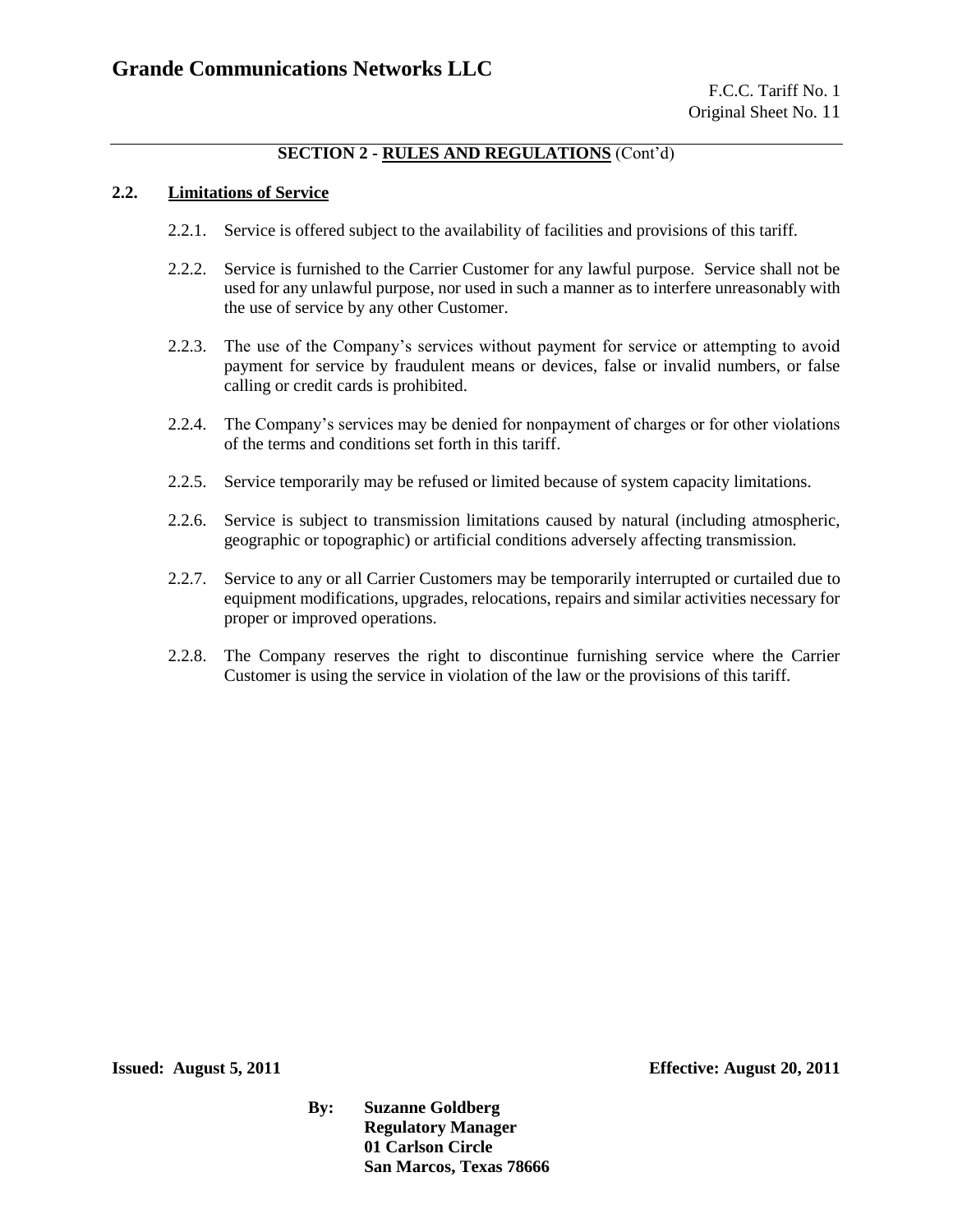#### **2.3. Limitations of Liability**

- 2.3.1. Because the Company has no control of communications content transmitted over its system, and because of the possibility of errors incident to the provision and use of its service, service furnished by the Company is subject to the terms, conditions and limitations herein specified.
- 2.3.2. The Company is not liable to Carrier Customers for interruptions in service except as set forth in Section 2.5 of this tariff.
- 2.3.3. The liability of the Company for errors in billing that result in overpayment by the Carrier Customer shall be limited, unless otherwise ordered by the Commission, to a credit equal to the dollar amount erroneously billed or, in the event that payment has been made and service has been discontinued, to a refund of the amount erroneously billed.
- 2.3.4. Except in instances of gross negligence or willful misconduct, the Company shall not be liable for and the Carrier Customer shall indemnify and hold the Company harmless against any claims for loss or damages involving:
	- 2.3.4.A. Any act or omission of: (i) the Carrier Customer; or (ii) any other entity furnishing service, equipment or facilities for use in conjunction with services or facilities provided by the Company;
	- 2.3.4.B. Interruptions or delays in transmission, or errors or defects in transmission, or failure to transmit when caused by or as a result of acts of God, fire, war, riots, government authorities or causes beyond the Company's control;
	- 2.3.4.C. Any unlawful or unauthorized use of the Company's facilities and services;
	- 2.3.4.D. Libel, slander or infringement of copyright arising directly or indirectly from content transmitted over facilities provided by the Company;
	- 2.3.4.E. Infringement of patents arising from combining apparatus and systems of the User with facilities provided by the Company;
	- 2.3.4.F. Claims arising out of any act or omission of the User in connection with service provided by the Company.

**Issued: August 5, 2011 Effective: August 20, 2011**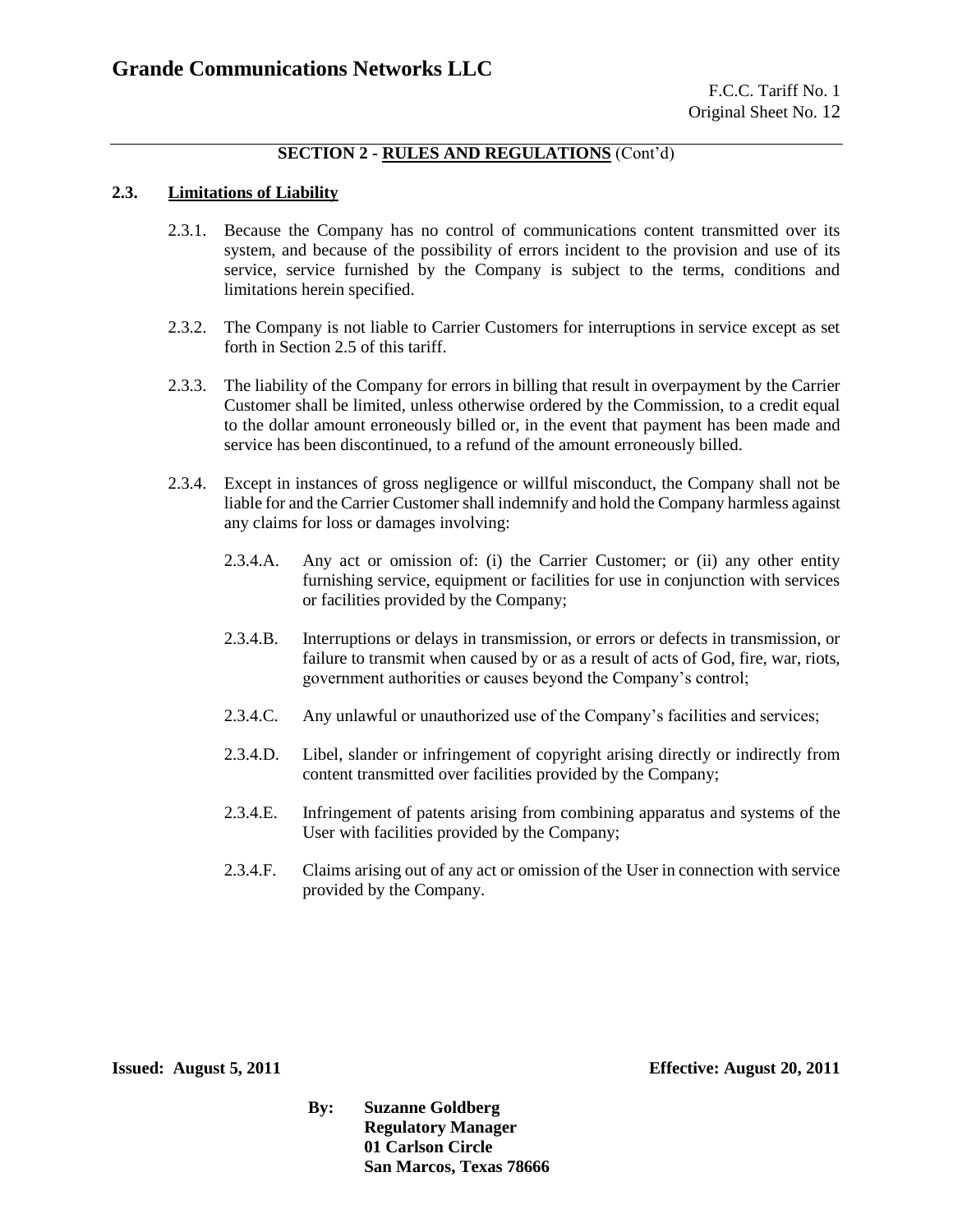### **2.3. Limitations of Liability** (Cont'd)

- 2.3.4 (Cont'd)
	- 2.3.4.G. Breach in the privacy or security of communications transmitted over the Company's facilities;
	- 2.3.4.H. Changes in any of the facilities, operations or procedures of the Company that: (1) render any equipment, facilities or services provided or utilized by the Carrier Customer obsolete; (2) require modification or alteration of such equipment, facilities or services; or (3) otherwise affect use or performance of such equipment, facilities or services except where reasonable notice is required by the Company and is not provided to the Carrier Customer.
	- 2.3.4.I. Defacement of or damage to the Carrier Customer's Premises or property resulting from the furnishing of services or equipment to such Premises or the installation or removal thereof.
	- 2.3.4.J. Any wrongful act of a Company employee where such act is not authorized by the Company and is not within the scope of the employee's responsibilities for the Company;
	- 2.3.4.K. Any non-completed Calls due to network busy conditions; and
	- 2.3.4.L. Any Calls not actually attempted to be completed during any period that service is unavailable.
- 2.3.5. The Carrier Customer shall reimburse the Company for all costs, expenses and fees (including reasonable attorneys' fees and costs) incurred by the Company in its defense against claims set forth in Section 2.3.4.
- 2.3.6. The Company assumes no responsibility for the availability or performance of any facilities under the control of other entities that are used to provide service to the Carrier Customer.
- 2.3.7. Any claim against the Company shall be deemed waived unless presented in writing to the Company within thirty (30) days after the date of the occurrence that gave rise to the claim.

**Issued: August 5, 2011 Effective: August 20, 2011**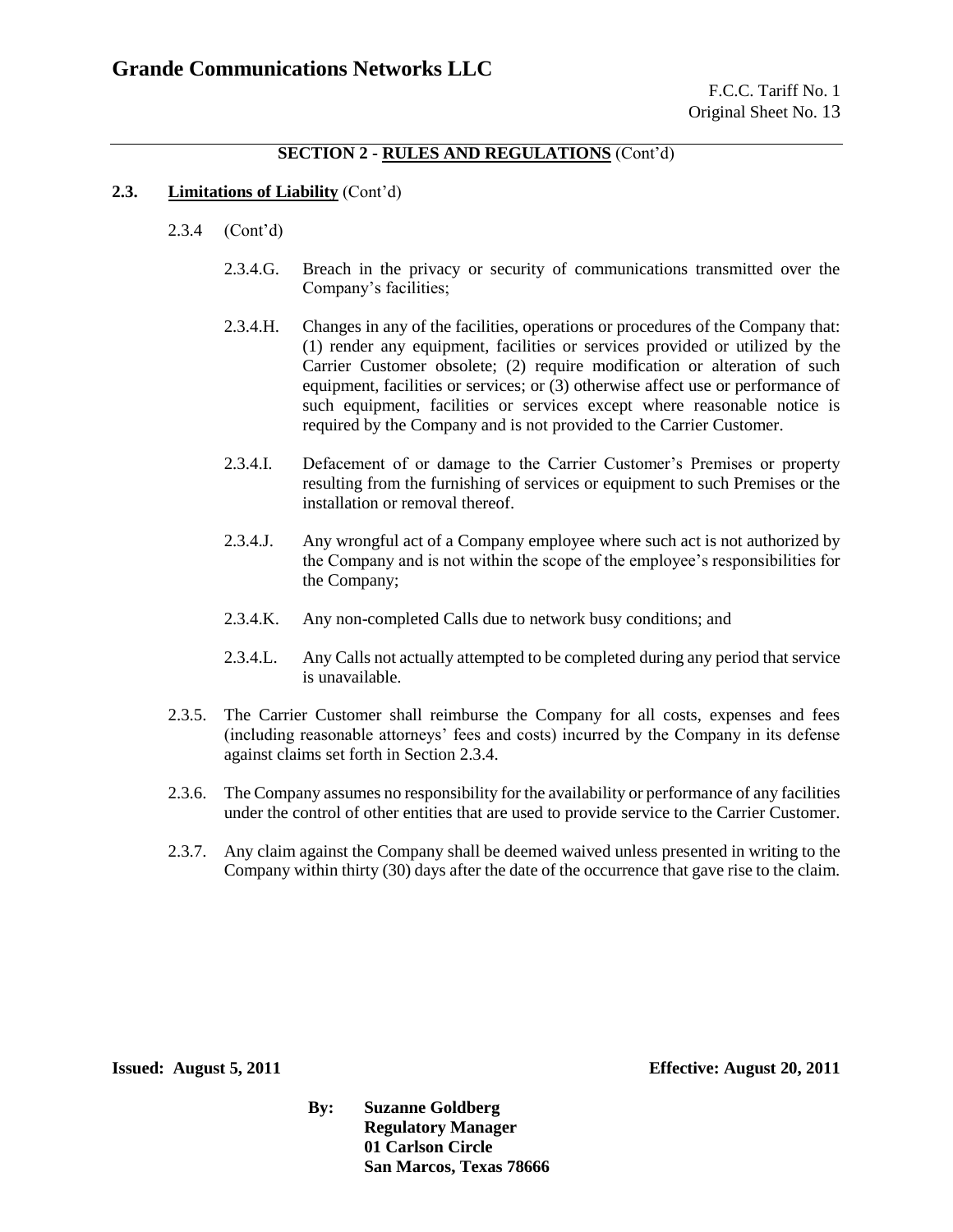### **2.3. Limitations of Liability** (Cont'd)

- 2.3.8. The Company makes no express representations or warranties regarding the service and disclaims any implied warranties, including, but not limited to, warranties of title or implied warranties of merchantability or fitness for a particular purpose. The Company does not authorize anyone to make a warranty of any kind on its behalf and the Carrier Customer should not rely on any such statement.
- 2.3.9. Except in instances of gross negligence or willful misconduct, any liability of the Company for loss or damages arising out of mistakes, omissions, interruptions, delays, errors or defects in the service, the transmission of the service, or failures or defects in facilities furnished by the Company, occurring in the course of furnishing service shall in no event exceed an amount equivalent to the proportionate fixed monthly charge to the Carrier Customer for service, during the period of time in which such mistakes, omissions, interruptions, delays, errors or defects in the service, its transmission or failure or defect in facilities furnished by the Company occurred, unless the Commission orders otherwise.

**Issued: August 5, 2011 Effective: August 20, 2011**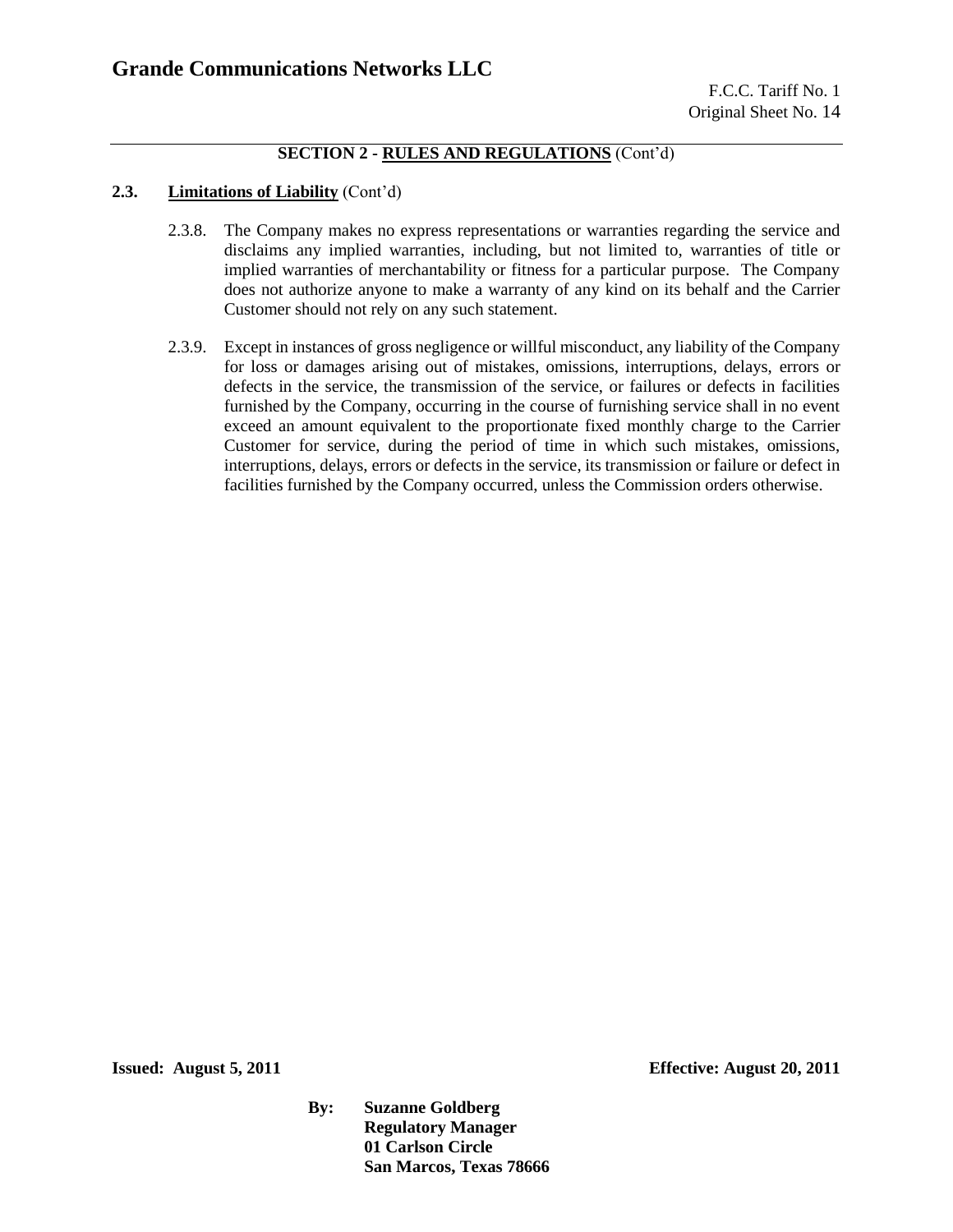#### **2.3. Limitations of Liability** (Cont'd)

#### 2.3.10. **Indemnification for Carrier Customer Cancellation of Service**

- 2.3.10.A. Where a Carrier Customer has chosen not to accept access from the Company, thereby canceling its service arrangements with the Company, the Company shall continue to provide service to those End-User Customers who were formerly Shared Customers, so long as such End-User-Customers choose to remain Customers of the Company, and cancel their interstate interexchange service arrangements with the Carrier Customer.
- 2.3.10.B. Where a Carrier Customer has chosen not to accept access from the Company, thereby canceling its service arrangements with the Company, and the End-User Customer who was formerly a Shared Customer chooses to maintain its interexchange service arrangements with the canceling Carrier Customer, the Company may terminate its service to the End-User Customer, upon thirty (30) days' notice to the End-User Customer. Under such circumstance, the Company bears no liability to the End-User Customer as a result of such termination of service, even where such termination occurs prior to the end of the term specified in the End-User Customer's Service Contract, and the End-User Customer agrees to hold harmless the Company from any liability for any harm or consequences resulting therefrom;

**Issued: August 5, 2011 Effective: August 20, 2011**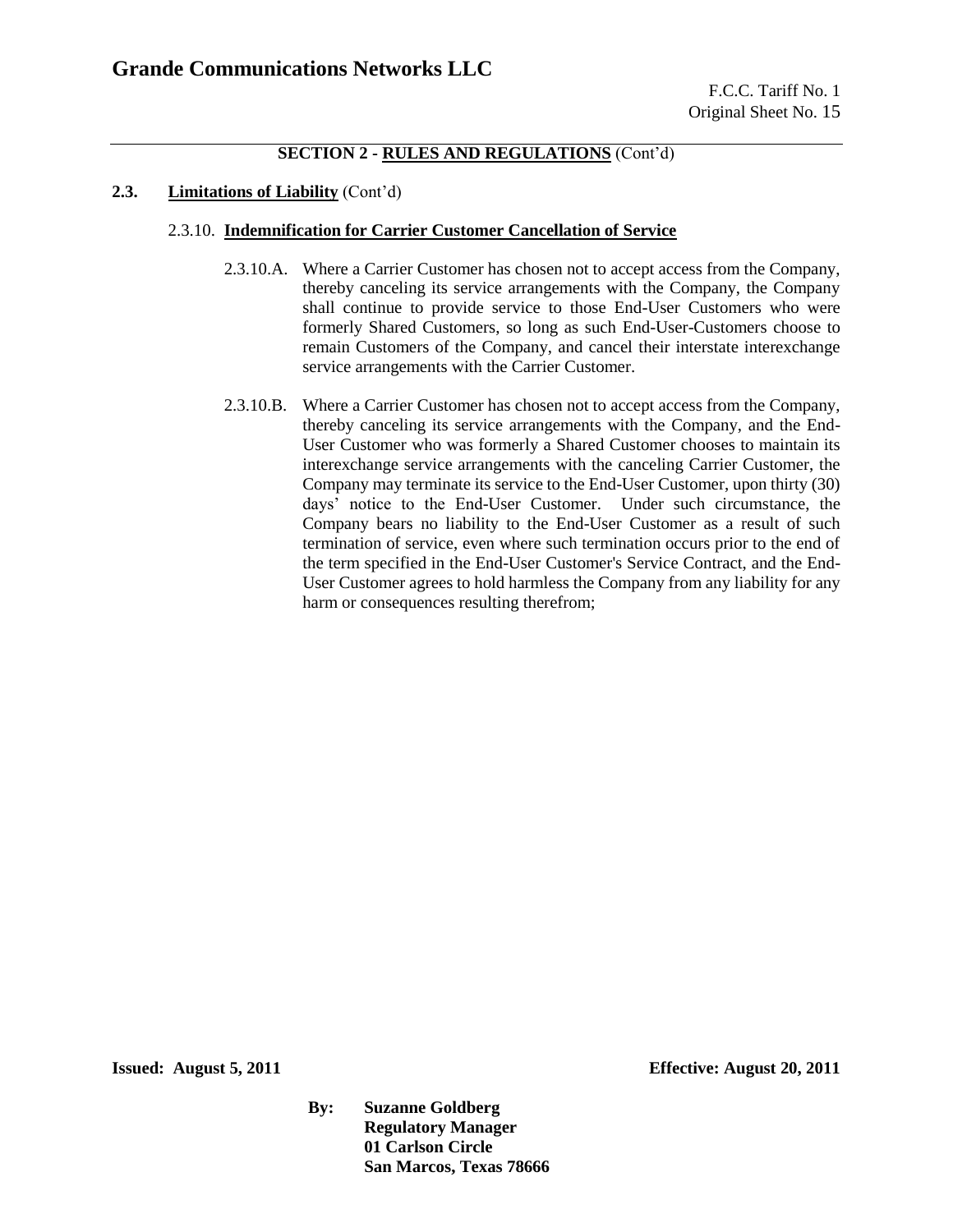#### **2.4. Responsibilities of the Carrier Customer**

- 2.4.1. The Carrier Customer is responsible for placing any necessary orders and complying with the tariff regulations set forth herein. The Carrier Customer shall ensure compliance with any applicable laws, regulations, orders or other requirements of any governmental entity relating to services provided by the Company to the Carrier Customer or made available by the Carrier Customer to an End User. The Carrier Customer also is responsible for the payment of charges for all access service purchased from the Company.
- 2.4.2. The Carrier Customer is responsible for charges incurred for special facilities that the Carrier Customer requests and that are ordered by the Company on the Carrier Customer's behalf.
- 2.4.3. If required for the provisioning of the Company's services, the Carrier Customer must provide the Company, free of charge, with any necessary equipment space, supporting structure, conduit and electrical power.
- 2.4.4. The Customer is responsible for arranging access to its Premises at times mutually agreeable to the Company and the Customer when required for Company personnel to install, repair, maintain, program, inspect or remove equipment associated with the provision of the Company's services.

**Issued: August 5, 2011 Effective: August 20, 2011**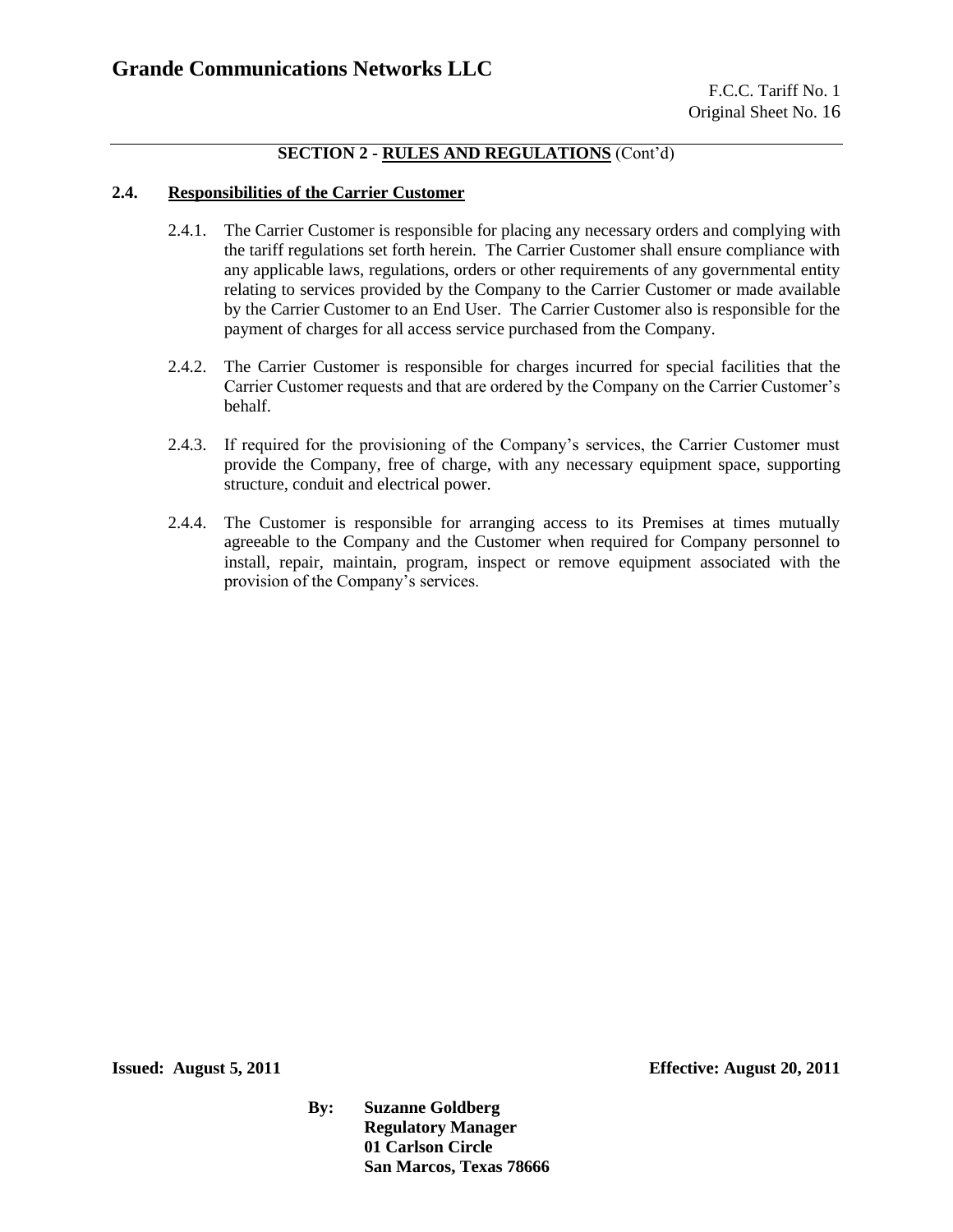#### **2.4. Responsibilities of the Customer** (Cont'd)

2.4.5. The Carrier Customer agrees, except where the events, incidents or eventualities set forth in this sentence are the result of the Company's gross negligence or willful misconduct, to release, indemnify and hold harmless the Company against any and all loss, claims, demands, suits or other action or any liability whatsoever, whether suffered, made, instituted or asserted by the Carrier Customer or by any other party or person, for any personal injury to or death of any person or persons, or for any loss of or damage to any property, whether owned by the Carrier Customer or others. The Carrier Customer shall reimburse the Company for all costs, expenses and fees (including reasonable attorneys' fees and costs) incurred by the Company in its defense against such actions.

**Issued: August 5, 2011 Effective: August 20, 2011**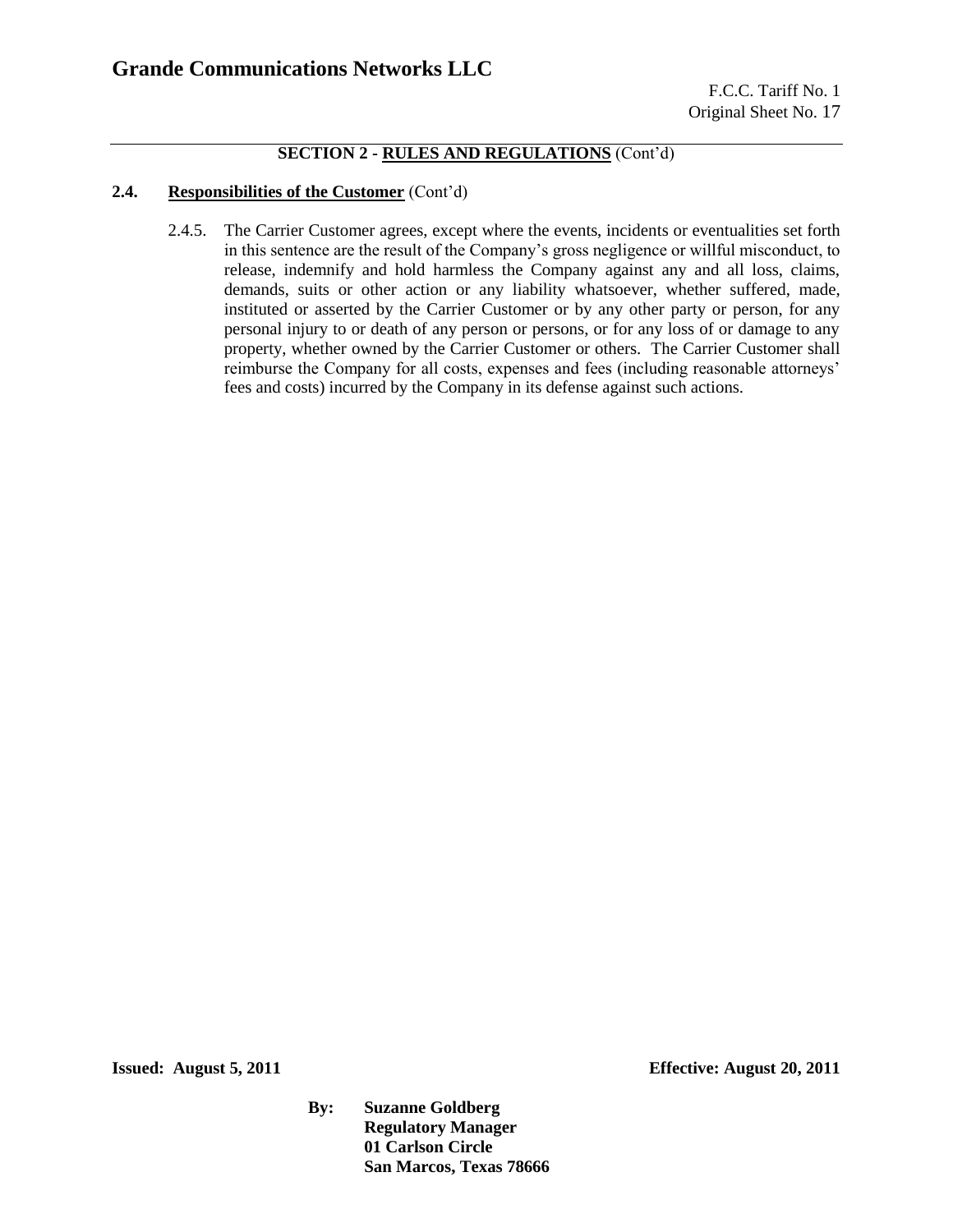### **2.5. Allowances for Interruptions in Service**

- 2.5.1. General
	- 2.5.1.A. A service is interrupted when it becomes unusable to the User, *e.g.*, the User is unable to transmit or receive communications due to the failure of a component furnished by the Company under this tariff.
	- 2.5.1.B. An interruption period begins when the Carrier Customer reports the service to be inoperative and releases it for testing and repair. An interruption period ends when the service is operative.
	- 2.5.1.C. If the Carrier Customer reports a service to be inoperative but declines to release it for testing and repair, the service, facility or circuit is considered to be impaired but not interrupted. No credit allowances will be made for a service considered by the Company to be impaired.
	- 2.5.1.D. The Company will make every reasonable effort to prevent interruptions of service and shall work to clear 85% of all out-of-service troubles within twentyfour (24) hours of the time the report is received by the Company, unless the Carrier Customer specifically requests a later date.
	- 2.5.1.E. The Company's service objective is to maintain service so that the average rate of Carrier Customer trouble reports in a local exchange does not exceed eight (8) reports per one hundred (100) access lines per month.

**Issued: August 5, 2011 Effective: August 20, 2011**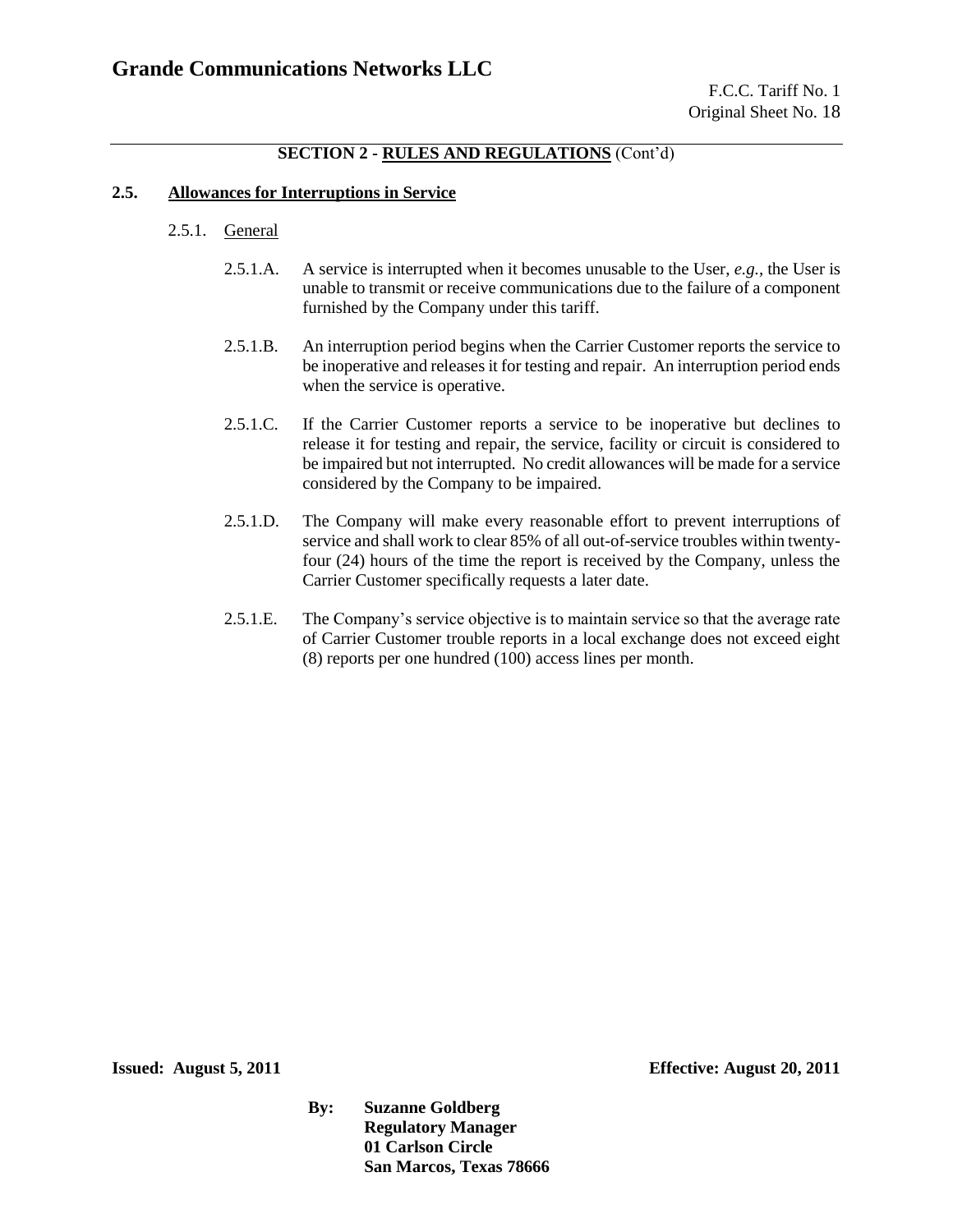### **2.5. Allowances for Interruptions in Service** (Cont'd)

- 2.5.2. Application of Credits for Interrupted Services
	- 2.5.2.A. At the Customer's request, when a Carrier Customer's access to the Company's network is unavailable and remains unavailable a period of six (6) hours or more, after being found or reported to the Company, the Company shall refund to the Carrier Customer an amount to be determined by the Company on a caseby-case basis, and dependent upon the length of the interruption period. In no event shall such a refund exceed an amount equivalent to the proportionate charge to the Carrier Customer for the period of service during which the event that gave rise to the claim for a credit occurred.
	- 2.5.2.B. Any such interruption will be measured from the time it is reported to or detected by the Company, whichever occurs first.
	- 2.5.2.C. In the event the Carrier Customer is affected by such interruption for a period of less than six (6) hours, no adjustment will be made. No adjustments will be earned by accumulating non-continuous periods of interruption.

| Length of Interruption                    | Interruption Period to be Credited |
|-------------------------------------------|------------------------------------|
| Less than 6 hours                         | None                               |
| 6 hours up to but not including 9 hrs     | $2/5$ Day                          |
| 9 hours up to but not including 12 hrs    | $3/5$ Day                          |
| 12 hours up to but not including 15 hrs   | $4/5$ Day                          |
| 15 hours up to but not including 24 hours | 1 Day                              |
|                                           |                                    |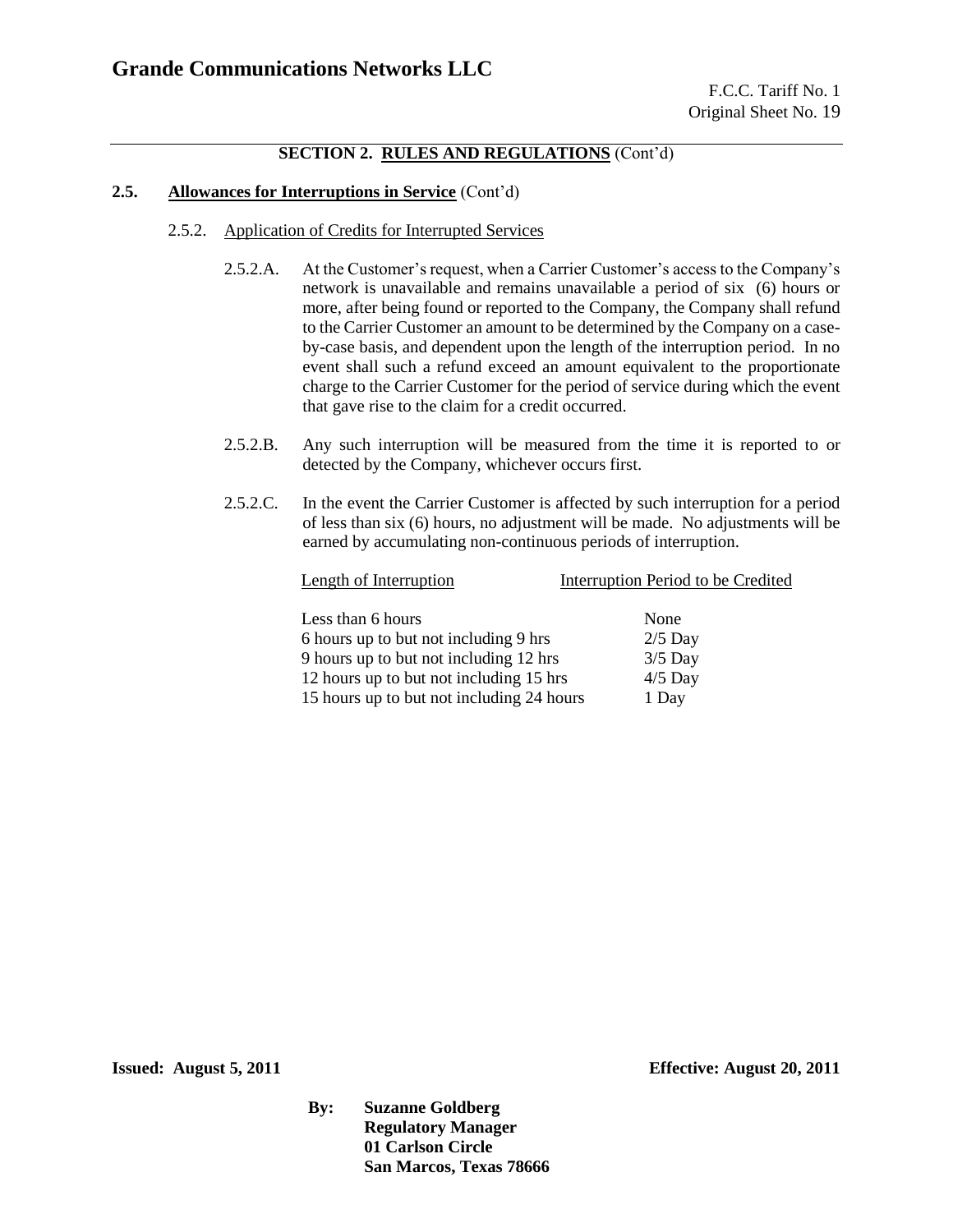#### **2.5. Allowances for Interruptions in Service** (Cont'd)

- 2.5.2. Applications of Credits for Interrupted Services (Cont'd)
	- 2.5.2.D. When an interruption exceeds twenty-four (24) hours, the length of the interruption will be measured in twenty-four (24) hour days. A fraction of a day consisting of less than twelve (12) hours will not be credited and a period of twelve (12) hours or more will be considered an additional day.

#### 2.5.3. Limitations on Allowances

- 2.5.3.A. No credit allowance will be made for any interruption of service:
	- 2.5.3.A.1. due to the negligence of, or noncompliance with the provisions of this tariff by any person or entity other than the Company, including but not limited to the Carrier Customer or other entities or carriers connected to the service of the Company;
	- 2.5.3.A.2. due to the failure of power, equipment, systems or services not provided by the Company;
	- 2.5.3.A.3. due to circumstances or causes beyond the control of the Company;

**Issued: August 5, 2011 Effective: August 20, 2011**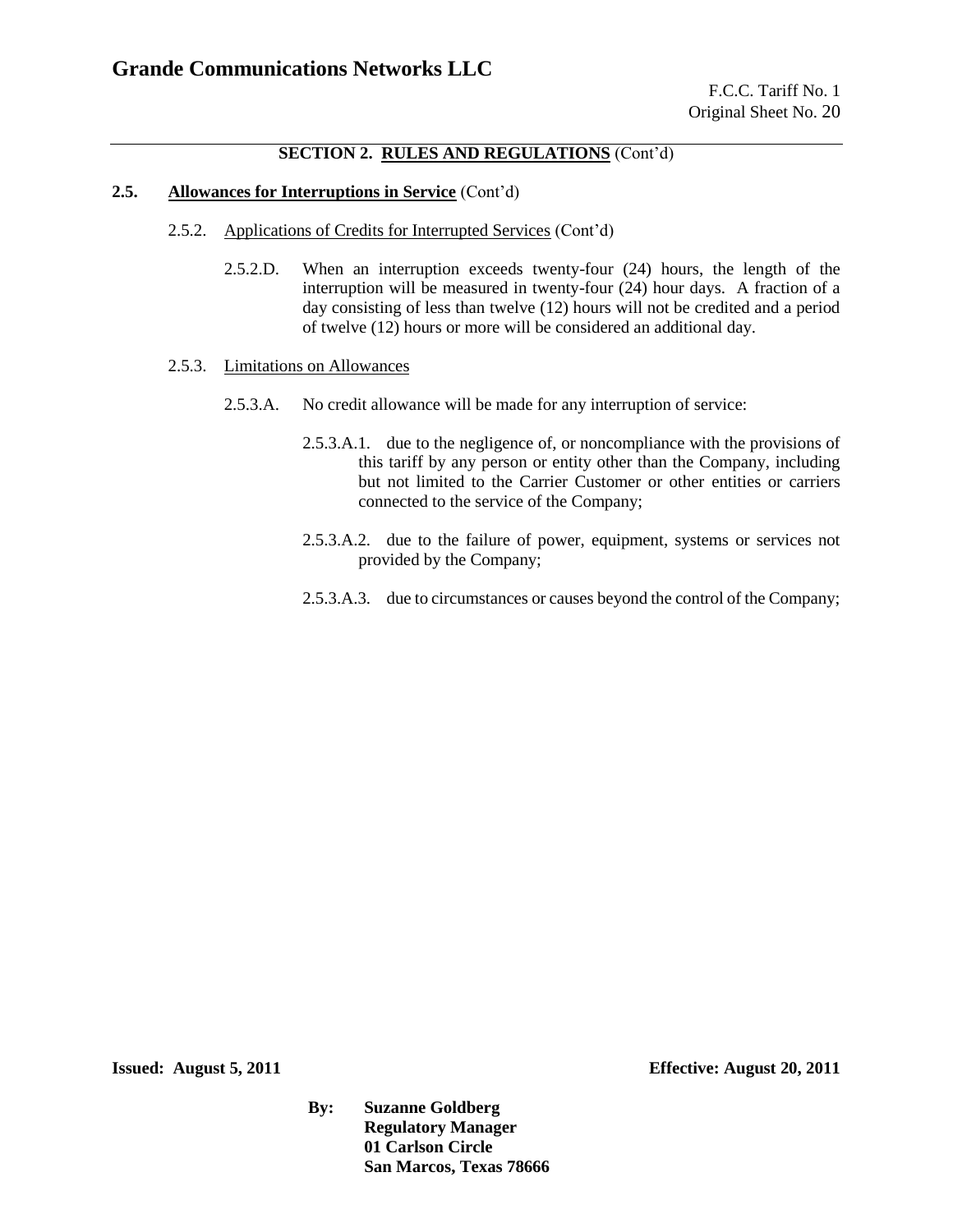#### **2.5. Allowances for Interruptions in Service** (Cont'd)

- 2.5.3. Limitations on Allowances (Cont'd)
	- 2.5.3.A.4. during any period in which the Company is not given full and free access to the its facilities and equipment for the purpose of investigating and correcting the interruption;
	- 2.5.3.A.5. during any period in which the Carrier Customer continues to use the service on an impaired basis;
	- 2.5.3.A.6. during any period in which the Carrier Customer has released service to the Company for maintenance purposes or for implementation of a Carrier Customer order for a change in service arrangements; and
	- 2.5.3.A.7. that was not reported to the Company within thirty (30) days of the date that service was affected.

#### **2.6. Applications for Service**

The Company will accept both affirmative orders and constructive orders for Carrier-Customer Access Services. The Company does not require a written service order for the initiation of switched Access Services to Carrier Customers.

#### 2.6.1. Service Orders

The signing of a Service Order by the Carrier Customer and acceptance by the Company initiates the respective obligations of the parties as set forth therein and pursuant to this tariff, but the duration of the service is calculated from the Service Commencement Date. Should a Carrier Customer use the Company's access service without an executed Service Order, the Company may, at its option, request that the Carrier-Customer submit a Service Order. The Company may accept the Service Order either by submitting Billing Name and Address ("BNA") information to the Carrier Customer at the request of the Carrier Customer or by the Carrier Customer accepting PIC requests by End-User-Customers that request the Carrier Customer as their PIC.

**Issued: August 5, 2011 Effective: August 20, 2011**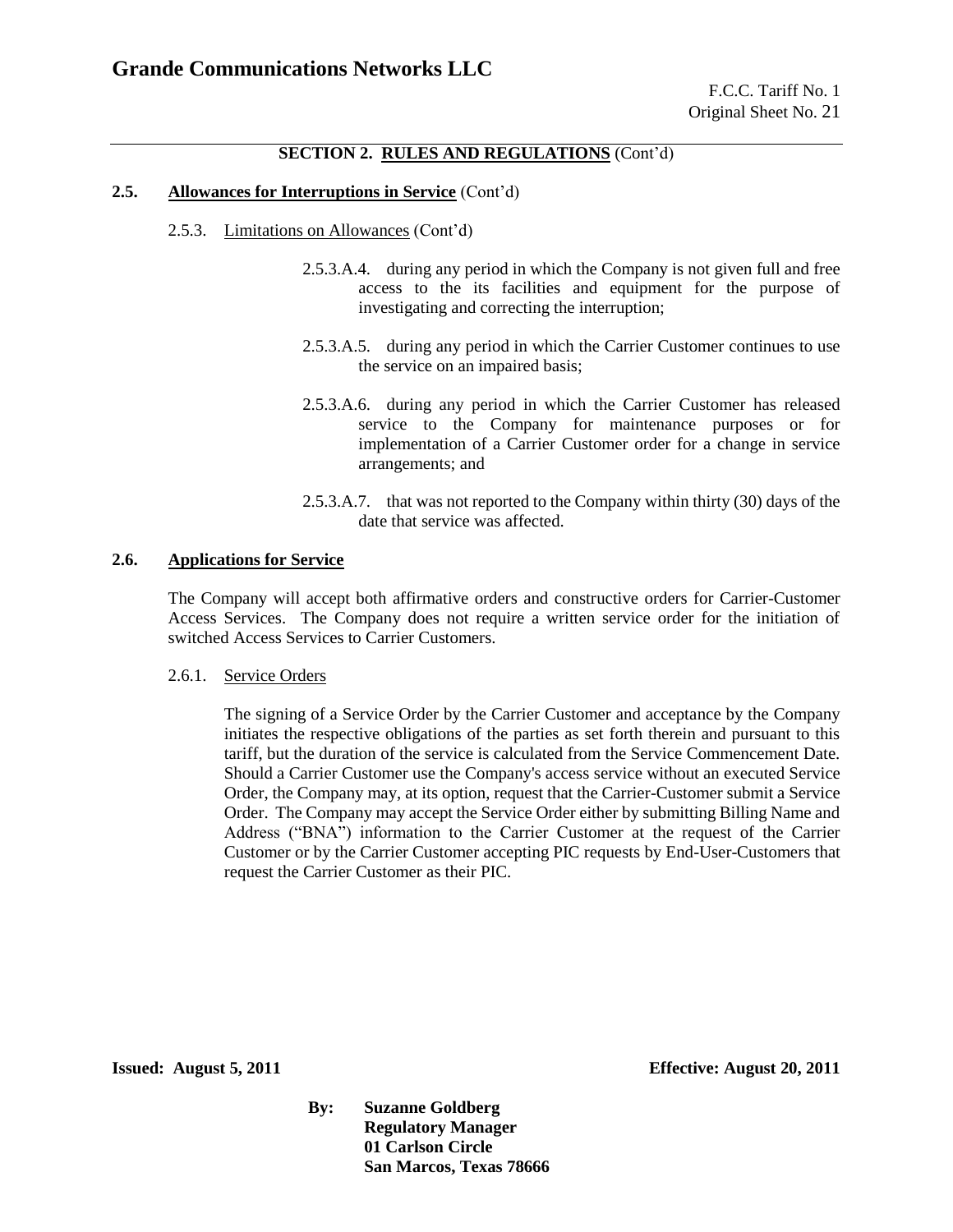#### **2.6. Applications for Service** (Cont'd)

#### 2.6.2. Affirmative Service Order

A Carrier-Customer may affirmatively request the Company's switched Access Services either by placing a written request for the Company's service, by sending traffic to and**/**or accepting traffic from Company End-User-Customers and then submitting BNA requests to the Company, or by allowing Company End-User-Customers to choose the Carrier-Customer as their PIC and once processed, allowing Company End-User-Customers to utilize the Carrier-Customer as their primary IXC.

#### 2.6.3. Constructive Service Order

Alternatively, a Carrier Customer may constructively order the Company's services if it, without any explicit written request for service from the Company, avails itself of the Company's local exchange network. If a Carrier Customer solicits Company End-User-Customers and Company End-User-Customers choose to access the Carrier Customer's network through the Company's local exchange network, the Carrier Customer has constructively ordered Company's originating and/or terminating switched Access Services.

### **2.7. Installation of Service**

All installation is subject to the availability of services and facilities purchased from other Carriers for the provision of service to a Carrier Customer, as well as to the full compliance by the Carrier Customer with all pertinent tariff requirements.

**Issued: August 5, 2011 Effective: August 20, 2011**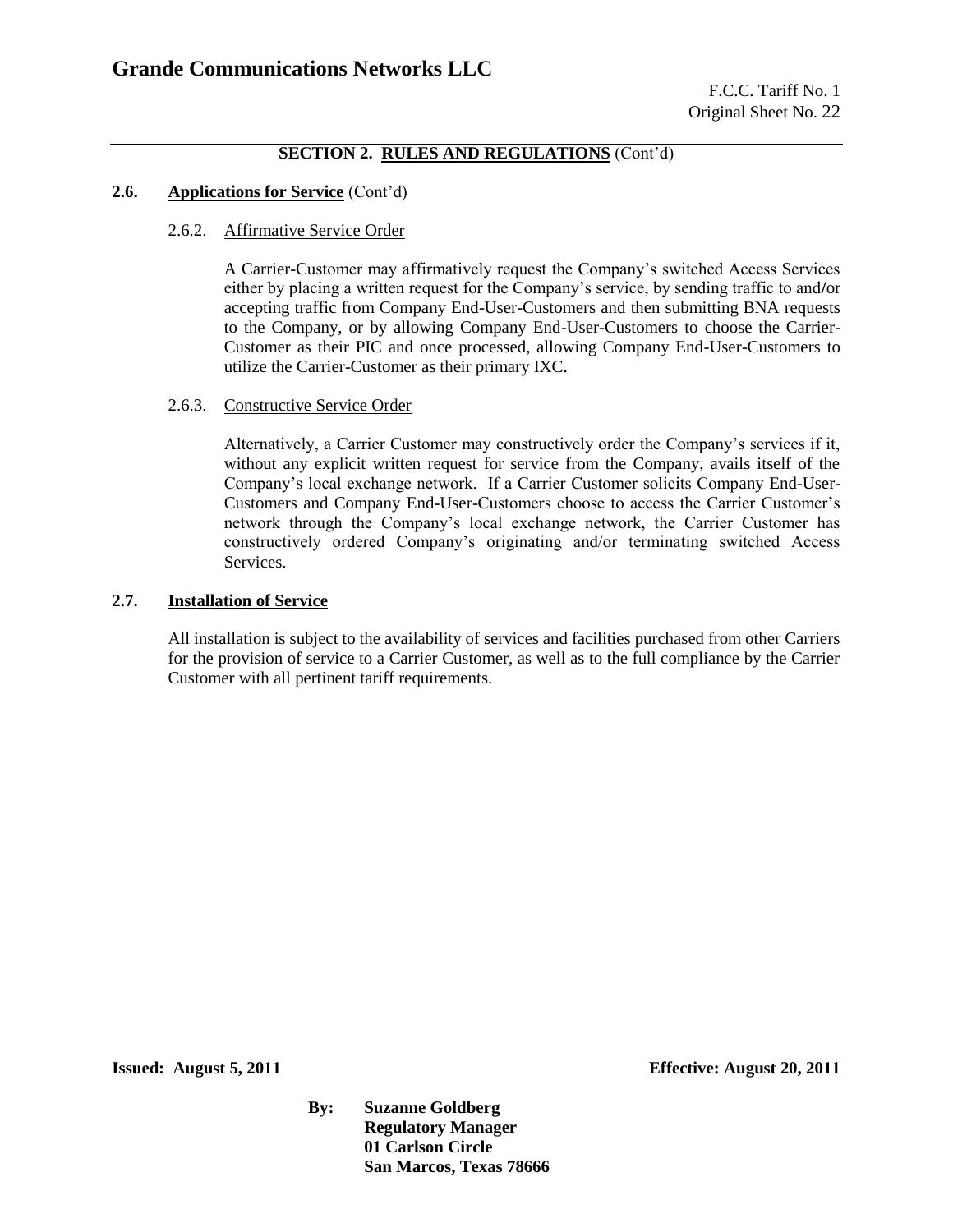#### **2.8. Termination of Access Service**

#### 2.8.1. Carrier Customer Termination of Service

2.8.1.A. General

The Carrier Customer may terminate access and access-related service with the Company only through adherence to the procedures set forth herein. Requests for termination may not be unreasonably discriminatory and must otherwise comply with requirements of the Communications Act of 1934, as amended, and with all other applicable laws, policies and regulations.

In deference to the unique nature of the relationship between the Company and the Carrier Customer, and in acknowledgement of the legitimate interests that the Company has with respect to Shared Customers, strict adherence by the Carrier Customer to the Access Service Termination Procedures contained herein is mandatory. Failure on the part of the Carrier Customer to follow these procedures, or deviation from such procedures, may be construed by the Company, at its sole option, as part of on-going negotiations between the Company and the Carrier Customer, and not as a final position by the Carrier Customer. The Carrier Customer shall compensate the Company for any and all traffic exchanged during any on-going negotiations, or until such time as the Carrier Customer cancels its service arrangements in full accordance with the Access Service Termination procedures set forth herein.

#### 2.8.1.B. Term of Service

At the expiration of the initial term specified in each Service Order, or in any extension thereof, service shall continue on a month-to-month basis at the thentariffed rates for switched access service, unless terminated by either party upon thirty (30) days' written notice to the other party, or in accordance with the timeframes set forth in Sections 2.8.2.A., 2.9.2.A, and 2.9.3.A, whichever is applicable.

Service will continue to be provided to the Carrier Customer until terminated by the Carrier Customer or the Company in accordance with this Section.

**Issued: August 5, 2011 Effective: August 20, 2011**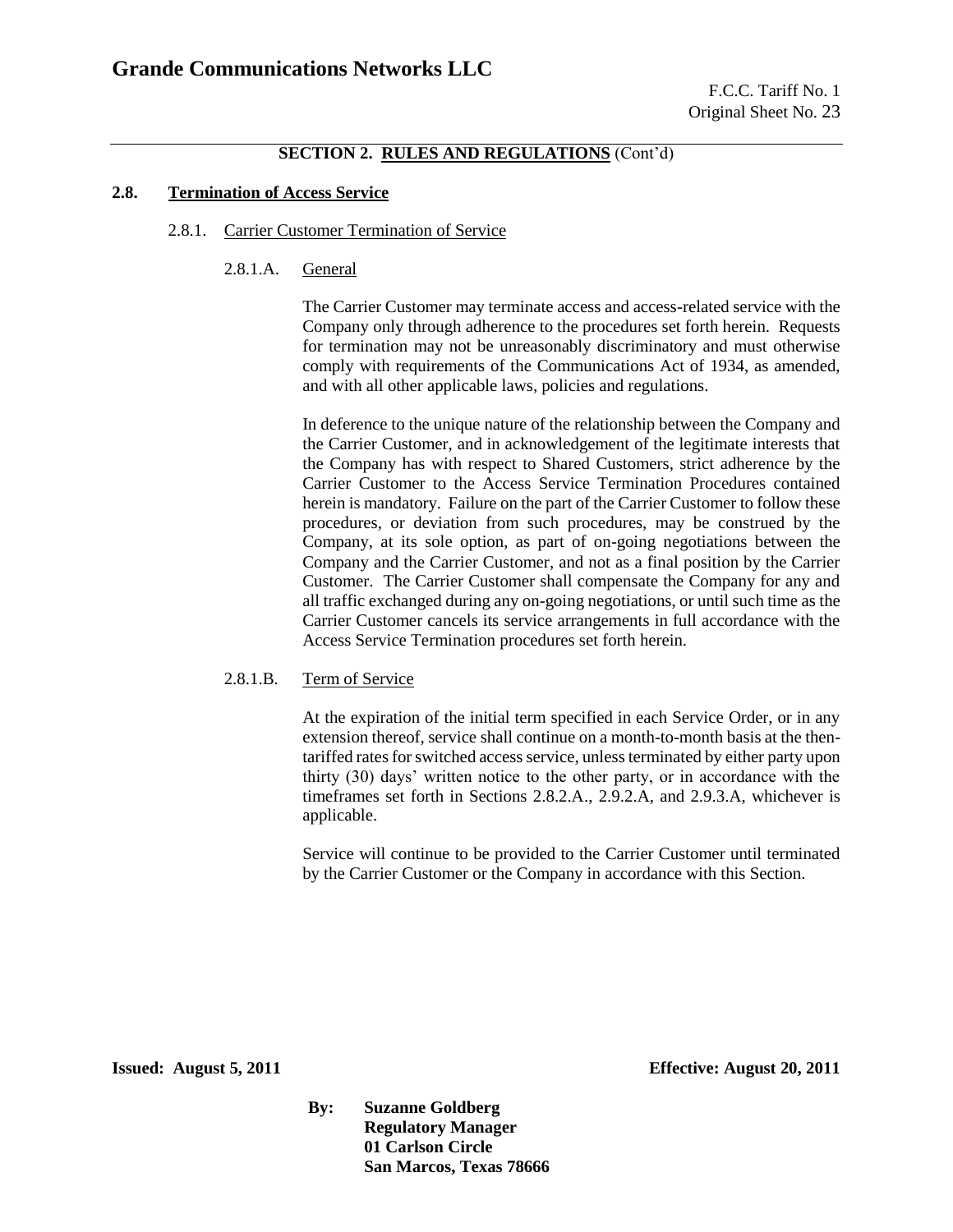### **2.8. Termination of Access Service** (Cont'd)

- 2.8.1. Carrier Customer Termination of Service (Cont'd)
	- 2.8.1.C. Access Service Termination Procedures

In order to comply with the Company's Access Service Termination Procedures, the Carrier Customer must fulfill certain obligations, including, but not limited to the following:

2.8.1.C.1. The Carrier Customer must block (or arrange to have the Company block) all access traffic originating from and/or terminating to the Shared Customer;

**Issued: August 5, 2011 Effective: August 20, 2011**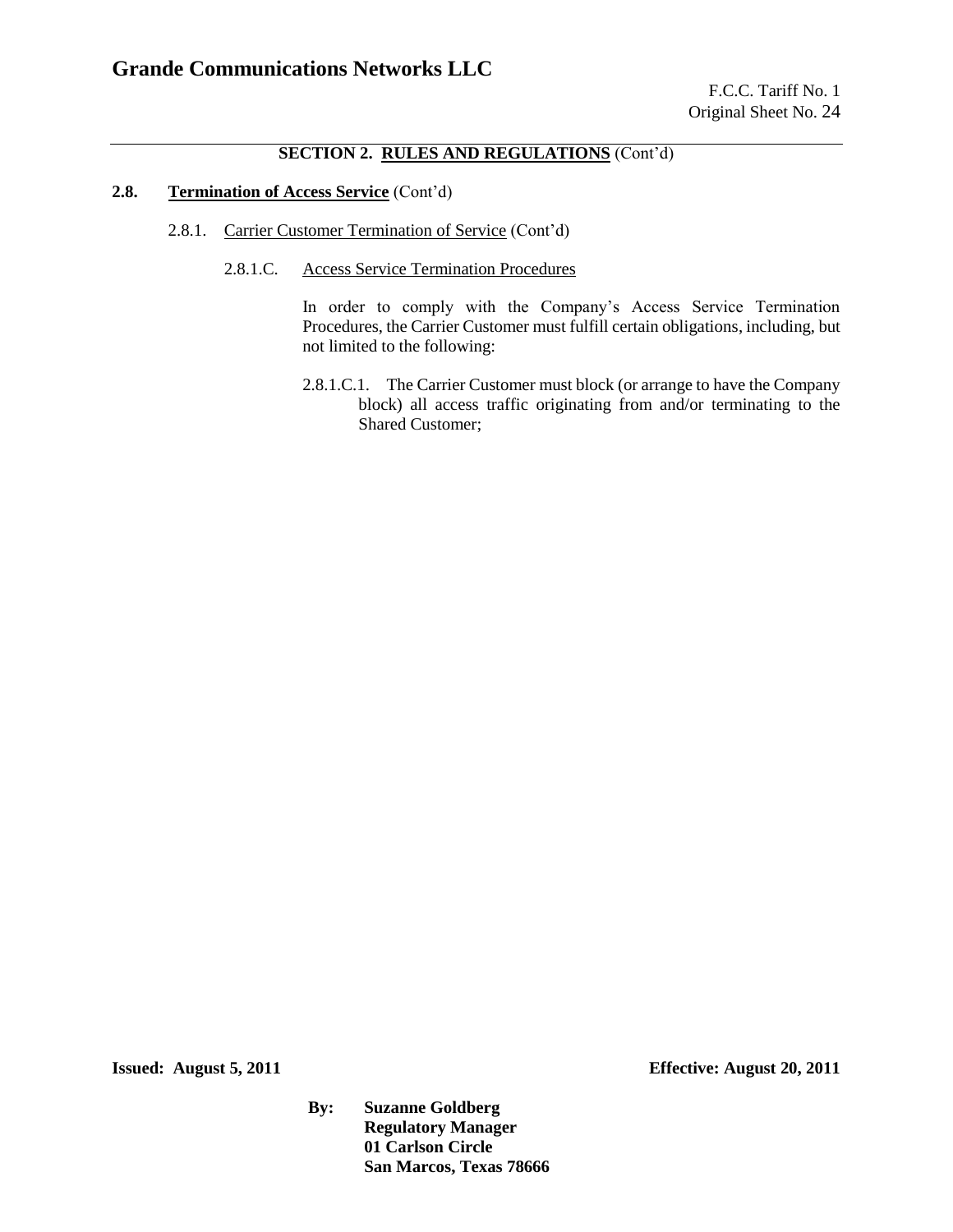#### **2.8. Termination of Access Service** (Cont'd)

- 2.8.1. Carrier Customer Termination of Service (Cont'd)
	- 2.8.1.C. Access Service Termination Procedures (Cont'd)
		- 2.8.1.C.2. The Carrier Customer must notify the Company of its intention to cancel access service arrangements with the Company in the requisite timeframe set forth in Sections 2.9.2.A. and 2.9.2.B., and in such format and including such information as determined and required by the Company. Any such termination notice provided by the Carrier Customer must be stated in reasonably explicit and unequivocal terms. No request for termination will be accepted by the Company where the termination notice is equivocal or where the Carrier Customer acts in a manner inconsistent with the termination notice. Such acts include, but are not limited to, the following:

2.8.1.C.2.(a). Continued acceptance by the Carrier Customer of the Company's switched access traffic;

2.8.1.C.2.(b). Entering into new negotiations with the Company;

2.8.1.C.2.(c). Failure to specify the exact service to be cancelled;

2.8.1.C.2.(d). Failure to block the Company's switched access traffic in accordance with the procedures set forth herein;

2.8.1.C.2.(e). Failure to initiate talks with the Company regarding the manner in which to notify Shared Customers of the Carrier Customer's termination of service with the Company.

**Issued: August 5, 2011 Effective: August 20, 2011**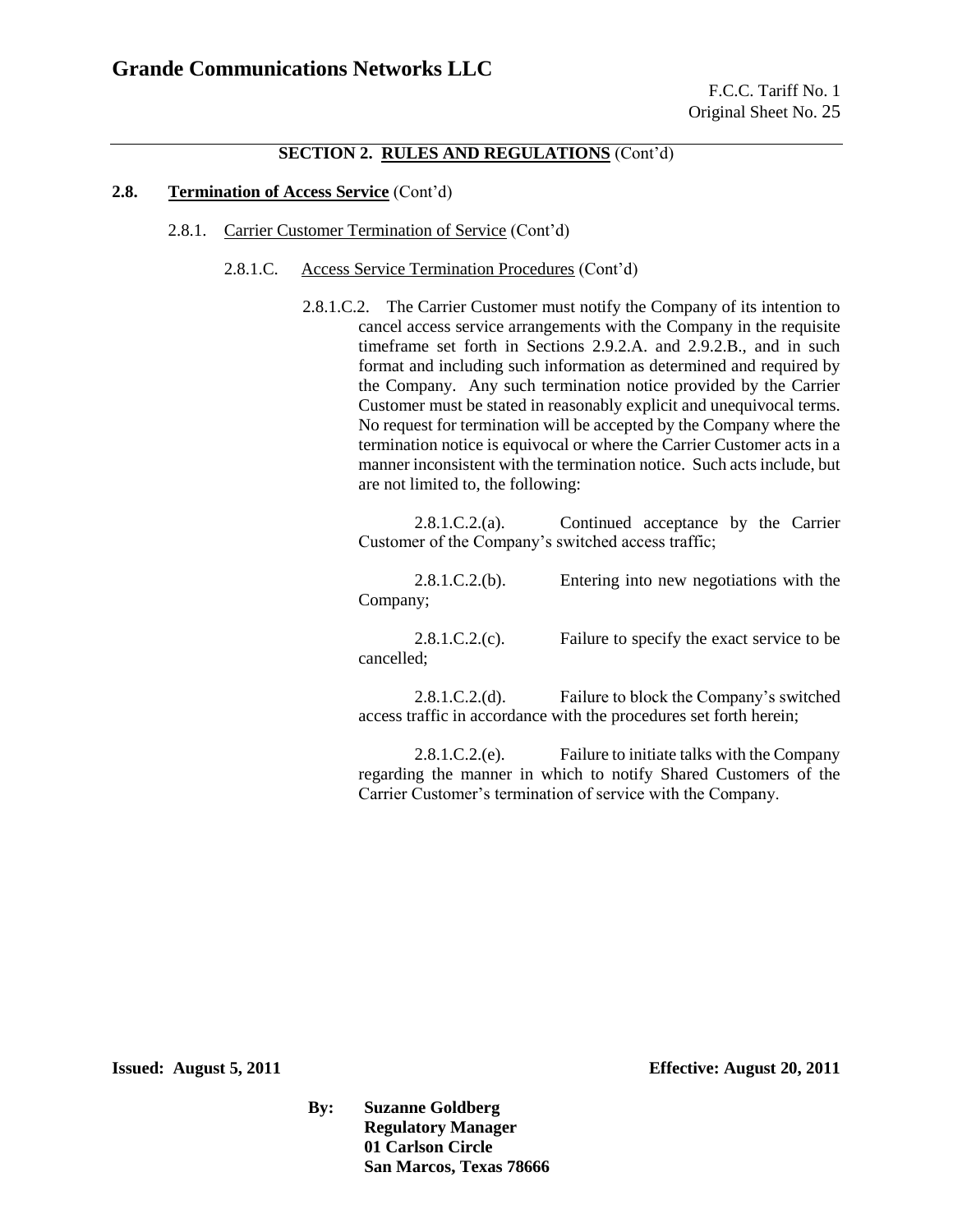#### **2.8. Termination of Access Service** (Cont'd)

- 2.8.1. Carrier Customer Termination of Service (Cont'd)
	- 2.8.1.C. Access Termination Procedures (Cont'd)
		- 2.8.1.C.3. The Carrier Customer must notify the Shared Customer of the Carrier Customer's intent to cancel access service arrangements with the Company, in the requisite timeframe, and in such format and including such information, as determined and required by the Company;
		- 2.8.1.C.4. The Carrier Customer must pay the Company for all charges and costs for services associated with the blocking of traffic and the transfer of the Shared Customer to an alternate interstate interexchange provider;
		- 2.8.1.C.5. The Carrier Customer must unequivocally authorize the Company to prohibit End-User Customers from selecting the Carrier-Customer as their interLATA PIC;
		- 2.8.1.C.6. Any termination by the Carrier Customer does not relieve its obligation to pay the Company for all charges incurred under either the Service Order or this tariff prior to termination. The rights and obligations that by their nature extend beyond the termination of the term of the Service Order shall survive the termination of service.

**Issued: August 5, 2011 Effective: August 20, 2011**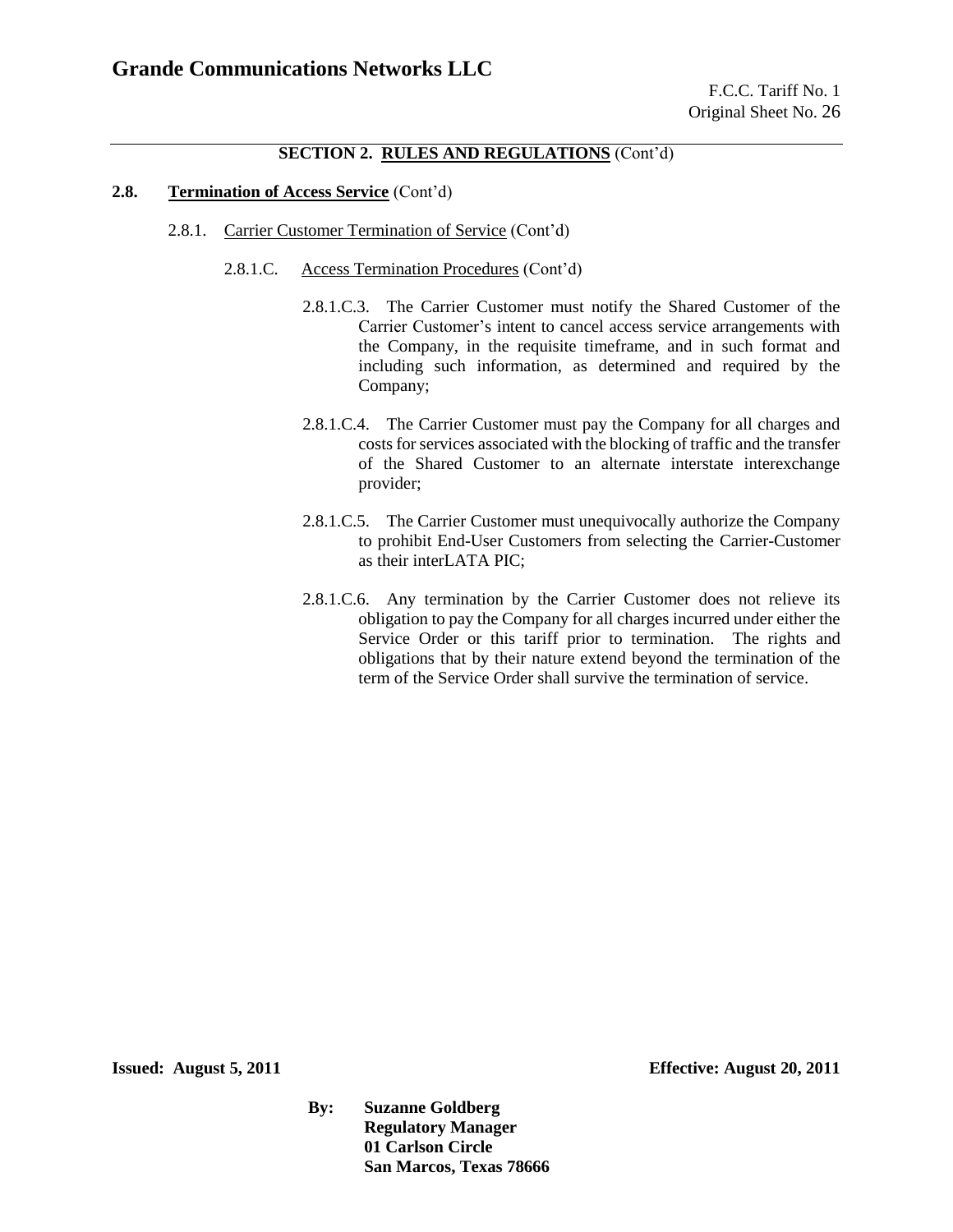#### **2.8. Termination of Access Service** (Cont'd)

- 2.8.1. Carrier Customer Termination of Service (Cont'd)
	- 2.8.1.D. Notice to Shared Customers

The Company is not responsible for notifying Shared Customers of the Carrier Customer's cancellation of the Company's Access Services; notifying the Shared Customers is solely the responsibility of the Carrier Customer. The Carrier Customer must provide to the Company, for the Company's prior approval, the language and format which it proposes to use to notify the Shared Customers of its intent to cancel access service arrangements with the Company. Such notice must contain the following information:

- 2.8.1.D.1. The Carrier Customer must specifically state that, due to the Carrier Customer's termination of its access arrangements with the Company, the Shared Customer will not be able to maintain its existing service arrangements with both the Company and the Carrier Customer;
- 2.8.1.D.2. The Carrier Customer must specifically state that, due to the Carrier Customer's termination of its access arrangements with the Company, the Shared Customer will be placed in a "NO-PIC" status for all interLATA toll dialing until such time as the Shared Customer or a submitting carrier informs the Company of the Shared Customer's new interLATA PIC. The Carrier Customer also must state that it will be responsible for any PIC change charge assessed on the End-User Customer by the Company or another Carrier as a result of the Carrier Customer's blocking of the Shared Customer's traffic;

**Issued: August 5, 2011 Effective: August 20, 2011**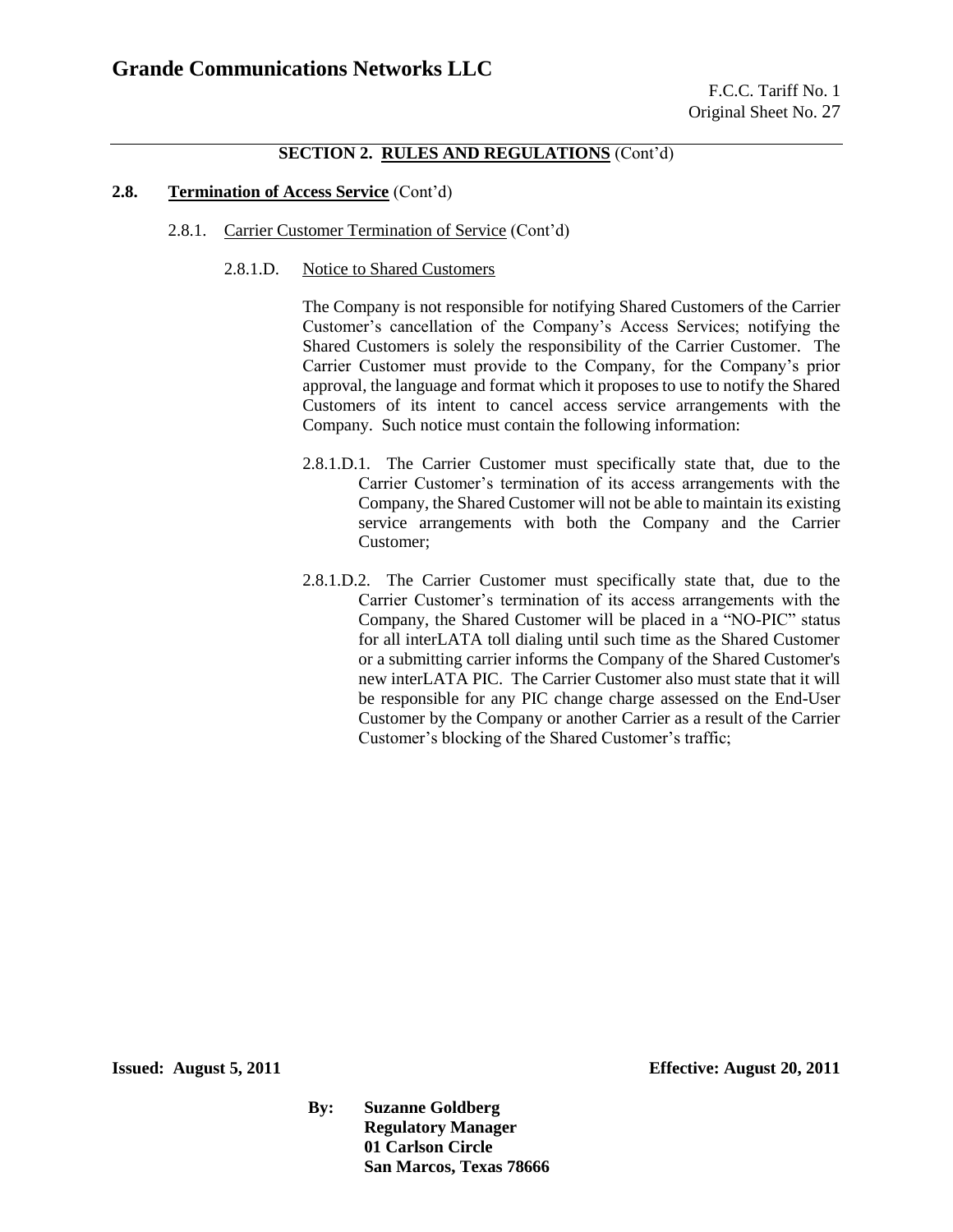#### **2.8. Termination of Access Service** (Cont'd)

- 2.8.1. Carrier Customer Termination of Service (Cont'd)
	- 2.8.1.D. Notice to Shared Customers (Cont'd)
		- 2.8.1.D.3. The Carrier Customer must sign a statement releasing affected Shared Customers from any and all liabilities or damages flowing from that Shared Customer's subsequent and resulting choice to terminate service arrangements with the Carrier Customer, including breach of contract and liquidated damage provisions;
		- 2.8.1.D.4. The Carrier Customer may not disparage the Company to the Shared Customer in any manner, and is prohibited from suggesting alternate providers of local exchange services to the Shared Customer. In the event that it is determined that the Carrier Customer has done so, it shall be subject to the imposition of both actual and punitive damages, where permissible;
		- 2.8.1.D.5. The Carrier Customer agrees that it will offer no discounts or marketing incentives to any Shared Customer potentially affected by the Carrier Customer's cancellation of access service arrangements with the Company for a period of sixty (60) days prior to the date on which the Carrier Customer notifies the Company of its intent to cancel access service arrangements, and extending to sixty (60) days after Access Services are blocked. The Carrier Customer agrees to copy the Company on any correspondence with any Shared Customer during this sixty (60) day time period.

**Issued: August 5, 2011 Effective: August 20, 2011**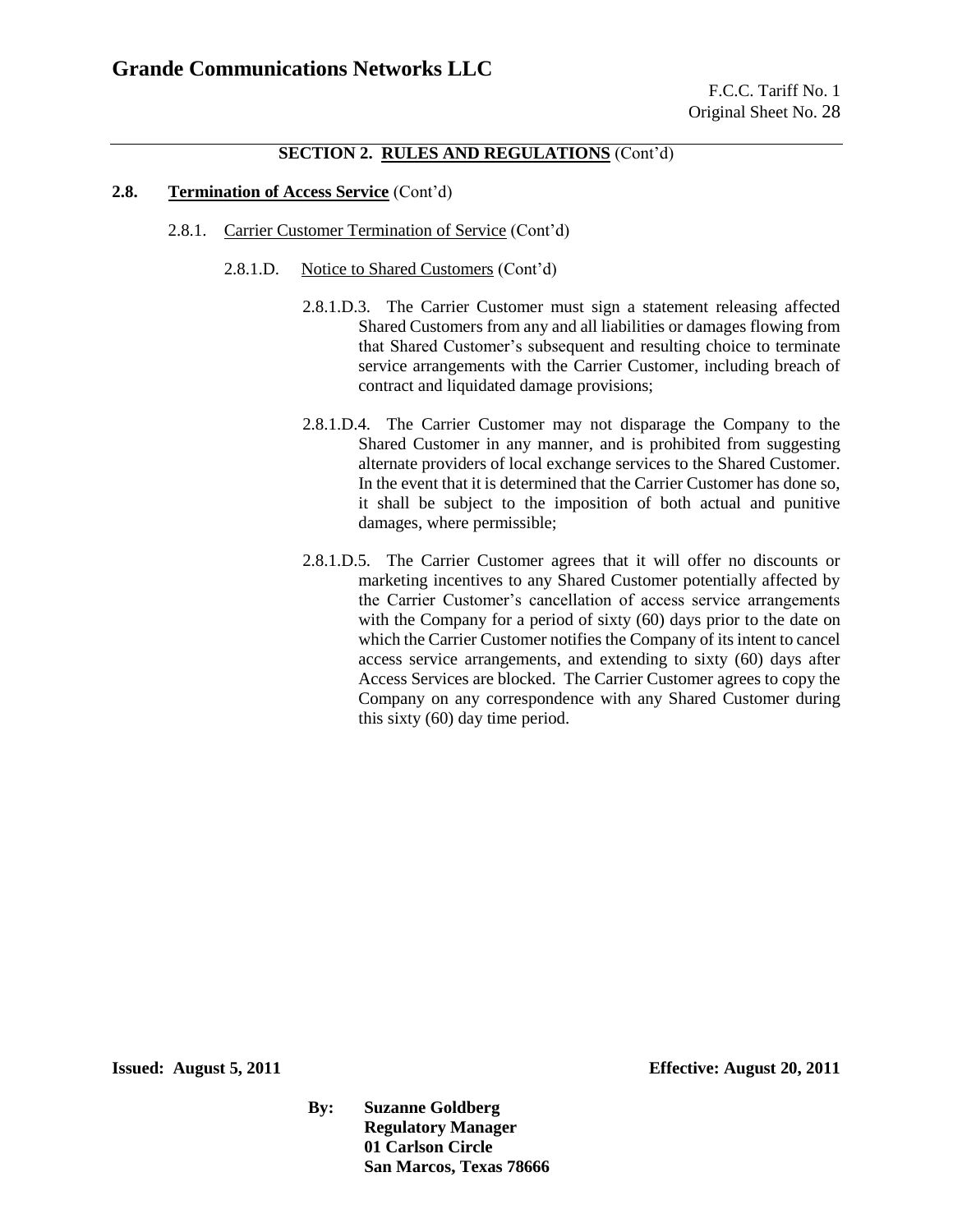#### **2.8. Termination of Access Service** (Cont'd)

- 2.8.2. Company Termination of Service
	- 2.8.2.A. The Company may terminate service for any of the following reasons, by giving the Carrier Customer at least thirty (30) business days' written notice via first class mail:
		- 2.8.2.A.1. For non-compliance with the Company's tariffed rules or Commission regulations after the Company has made a reasonable effort to obtain Carrier Customer compliance;
		- 2.8.2.A.2. For the Carrier Customer's refusal to provide the Company with reasonable access to its equipment and property;
		- 2.8.2.A.3. For Carrier Customer non-compliance with state, local or other codes;
		- 2.8.2.A.4. For nonpayment of bills when due and after the Company has provided the Carrier Customer with a termination notice mailed at least thirty (30) business days' before termination.

In the event that the Company is compelled to terminate access service to a Carrier Customer for any of the forgoing reasons, the Carrier Customer must notify the Shared Customer of such termination using the script language set forth in Section 2.8.1.C.

**Issued: August 5, 2011 Effective: August 20, 2011**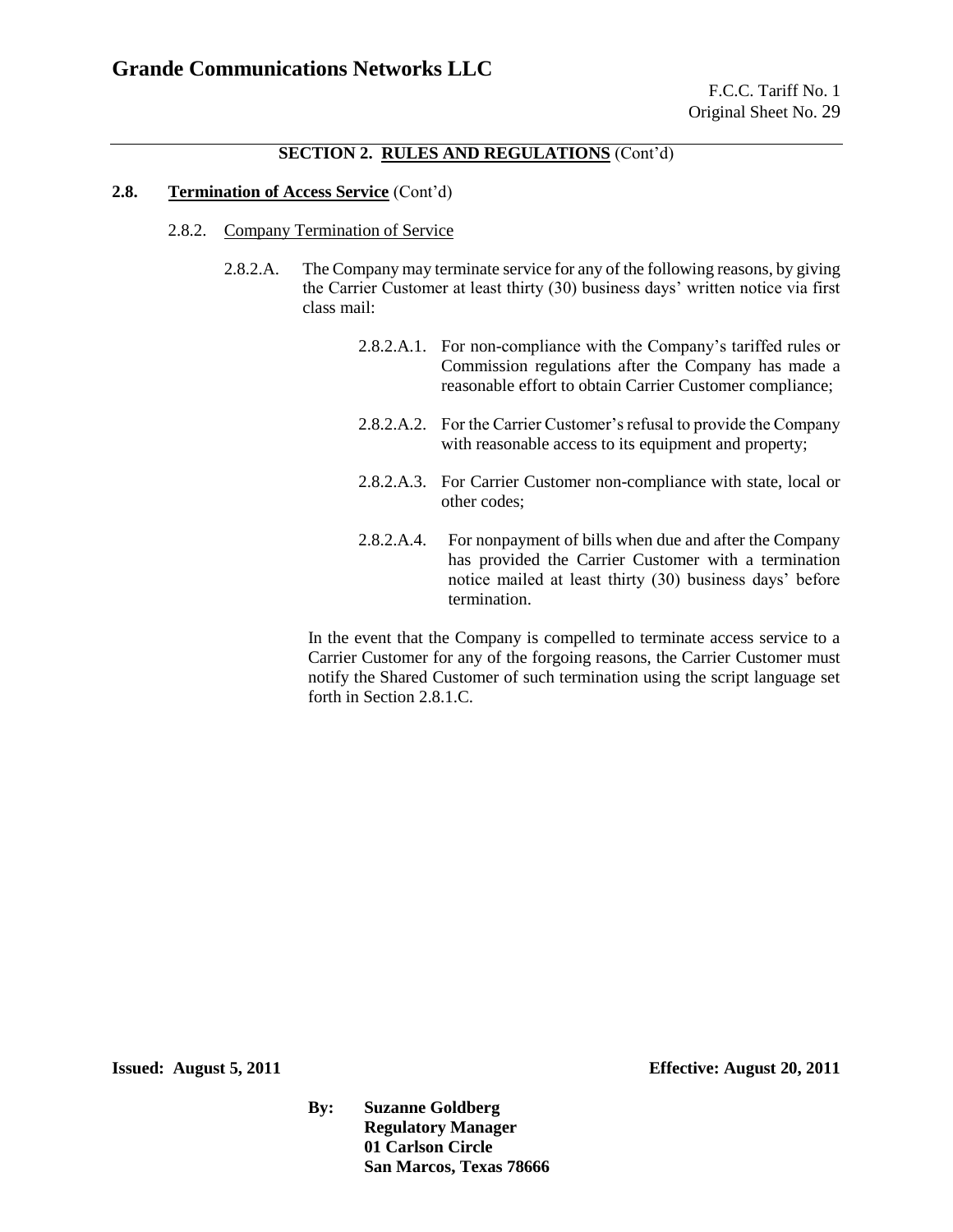#### **2.8. Termination of Access Service** (Cont'd)

2.8.2. Company Termination of Service (Cont'd)

The Company may terminate (or suspend) service *without notice* for any of the following reasons:

- 2.8.2.B. In the event of a condition determined to be hazardous to the Company's equipment, to the public, or to employees of the utility ("dangerous conditions");
- 2.8.2.C. In the event of the Carrier Customer's illegal use of equipment or service provided by the Company;
- 2.8.2.D. In the event that any actions of the Carrier Customer create harm or potential harm to the Company's network.

Where the Company terminates or suspends service for any of the above-referenced reasons, the Carrier Customer shall be liable for all related costs as well as any reconnection charges.

2.8.3. The Carrier Customer is responsible for all charges incurred as a result of availing itself of the Company's Access Services, regardless of which Party (the Carrier Customer or the Company) terminates the service. The Carrier Customer shall reimburse the Company for all costs, expenses and fees (including reasonable attorneys' fees and costs) incurred by the Company in collecting such charges.

**Issued: August 5, 2011 Effective: August 20, 2011**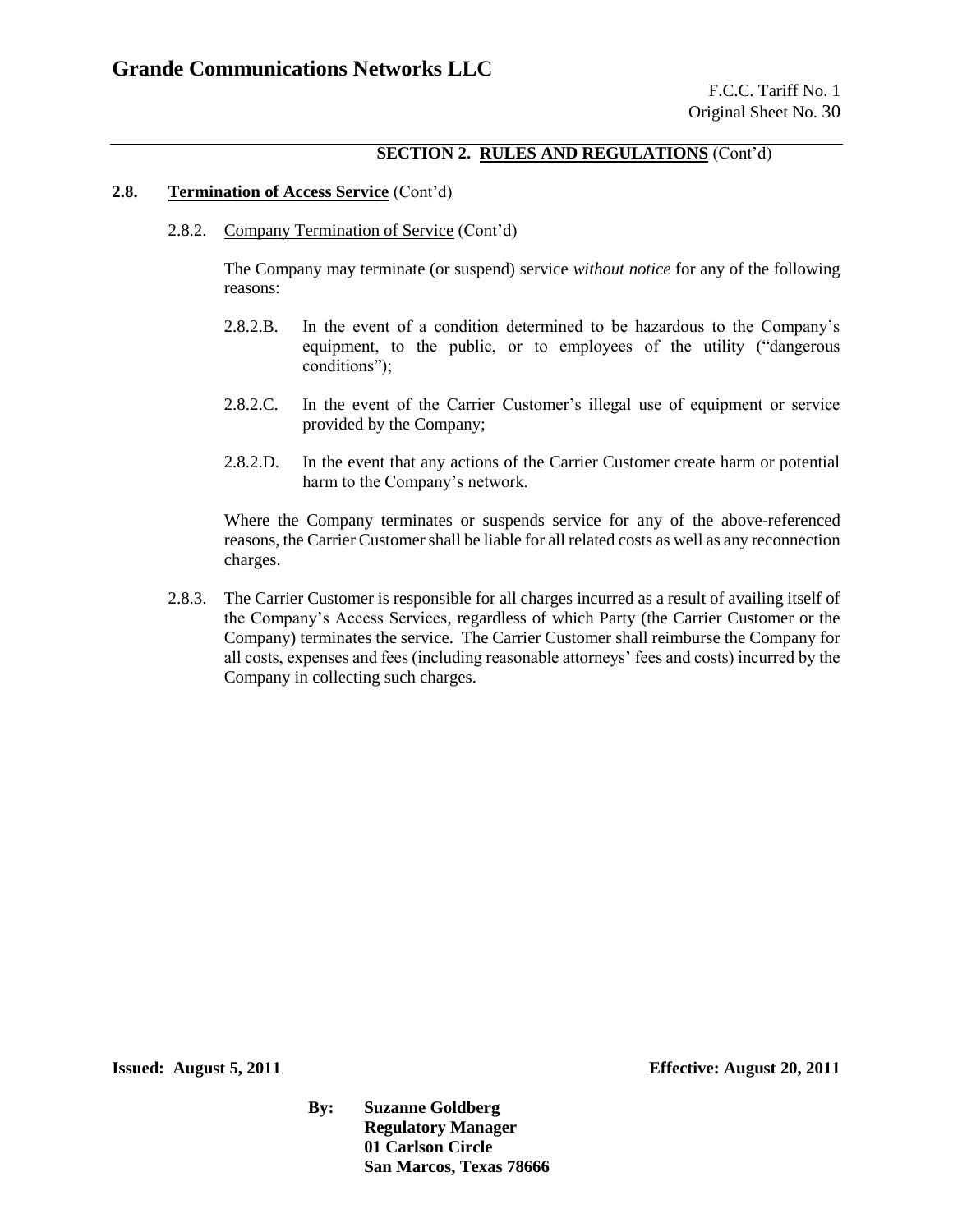### **2.9. Blocking of Access Traffic**

When a Carrier Customer terminates its access arrangements with the Company, it is mandatory that the Carrier Customer ensure that all End-User traffic  $-$  both originating and terminating  $$ between the Carrier Customer and the Company is blocked. The Carrier Customer shall have the option of blocking the traffic itself, or arranging for the Company to block the traffic and paying all charges and related costs to compensate the Company for blocking the traffic. Where the Carrier Customer elects to block the access traffic itself, the Carrier Customer will have full responsibility to compensate the Company, at the Company's then-currently tariff rates, for any End User traffic allowed to pass along the discontinued access service route.

Where a Carrier Customer terminates its access arrangements with the Company, and the End User is a Shared Customer, the Carrier Customer also must adhere to the following requirements:

#### 2.9.1. Script Recordings

The Carrier Customer must record a script to inform the Shared Customer that its interexchange service has been blocked at the request of the Carrier Customer. All recorded scripts must be submitted to the Company for prior approval. The script recording must state the following and there can be no deviation from or additions to this script:

"Your access to [Carrier Customer's] long distance services has been blocked by your long distance provider, [Carrier Customer], and not by your local service provider, Grande Communications Networks LLC Because [Carrier Customer] has chosen to block your access to its long distance services, you may no longer dial 1+ to use [Carrier Customer's] long distance service. Instead, you must now either dial an access code to reach a long distance service provider of your choice to handle your long distance calls, or contact another long distance service provider of your choice to handle your long distance calling needs on a 1+ basis. For more information, please contact [Carrier Customer's] customer service representatives at [Carrier Customer's toll-free number]."

**Issued: August 5, 2011 Effective: August 20, 2011**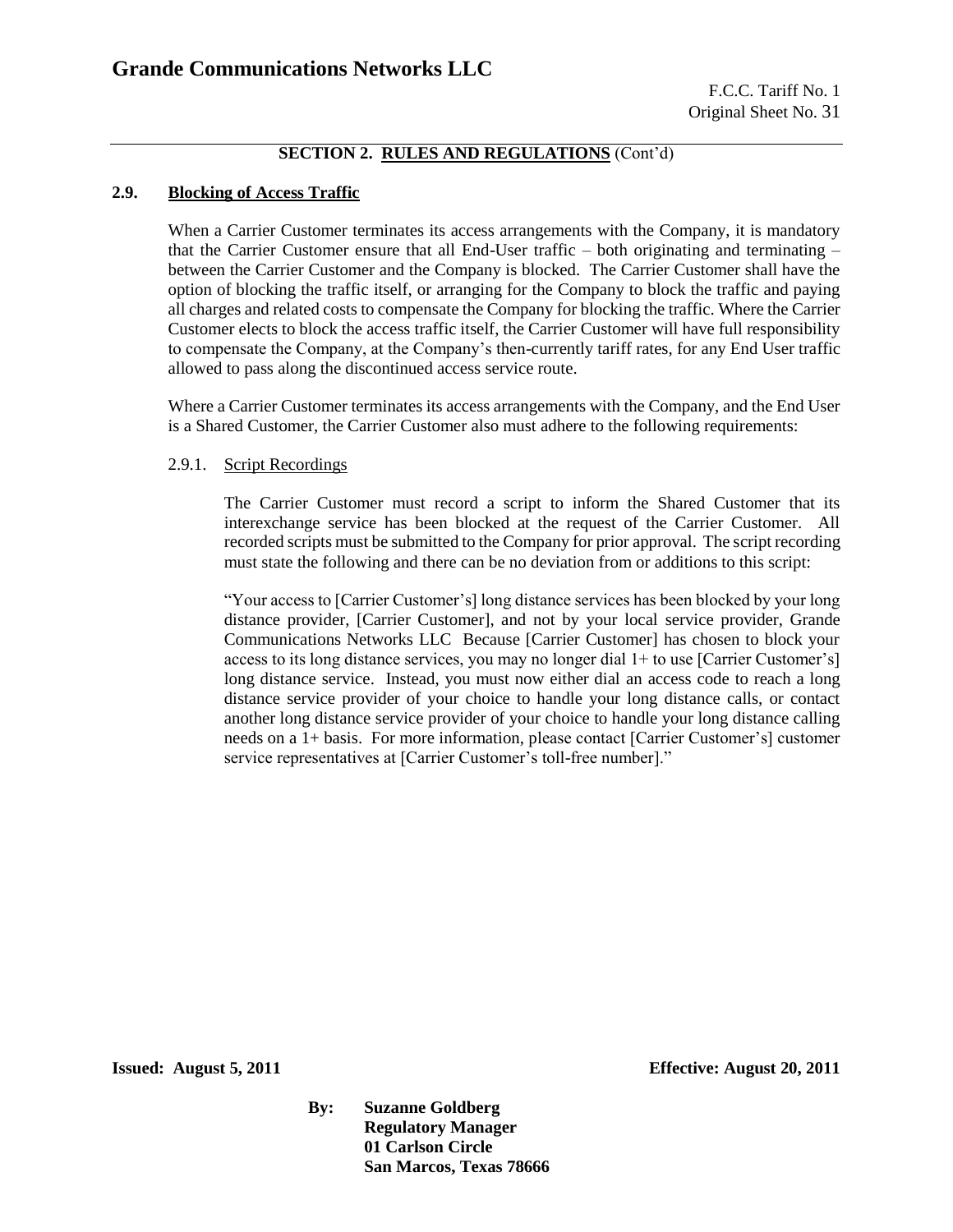### **2.9. Blocking of Access Traffic** (Cont'd)

#### 2.9.1. Script Recordings (Cont'd)

In the script recording, the Carrier Customer in no way may slander the Company or use any language intended to incur bad will between the Shared Customer and the Company. The Carrier Customer may not use the script recording to encourage the Shared Customer to terminate its service with the Company. The script recording may not be used by the Carrier Customer as an opportunity to market its services. In the event that it is determined that the Carrier Customer has done so, it shall be subject to the imposition of both actual and punitive damages.

**Issued: August 5, 2011 Effective: August 20, 2011**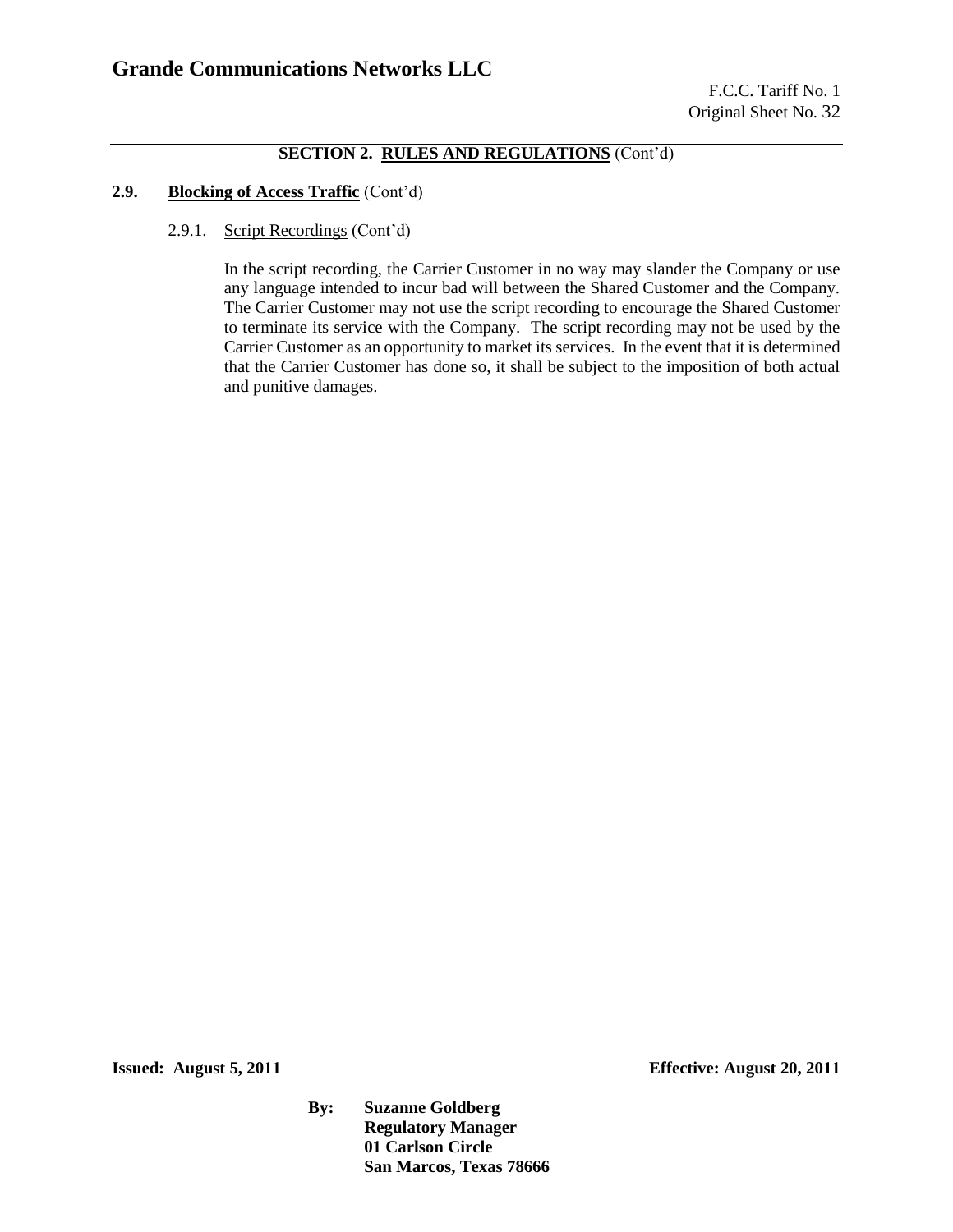#### **2.9. Blocking of Access Traffic** (Cont'd)

- 2.9.2. Notification Requirements
	- 2.9.2.A. Carrier Customer Blocking

Where the Carrier Customer elects to block the access traffic from the Shared Customer itself, it must provide the Company with written notice of such intent at least thirty (30) days prior to the blocking of such traffic.

The following information must be included in any such notice submitted to the Company:

- 2.9.2.A.1. Carrier Customer name and address(es);
- 2.9.2.A.2. Carrier Customer contact name(s) and telephone number(s);
- 2.9.2.A.3. A clear indication of each type of access service that Carrier Customer intends to cancel. In the event that the Company is uncertain as to the type(s) of Access Service requested to be discontinued by the Carrier Customer, the Company shall continue to provide the Access Service, and the Carrier Customer shall continue to pay any resulting charges at the Company's then-tariffed rate for such continued service, until the Carrier Customer clarifies unequivocally and in a manner deemed satisfactory to the Company the precise type(s) of Access Service that it seeks to have discontinued:
- 2.9.2.A.4. A complete listing of all access lines and End-User Customers that will be affected by the service cancellation.

**Issued: August 5, 2011 Effective: August 20, 2011**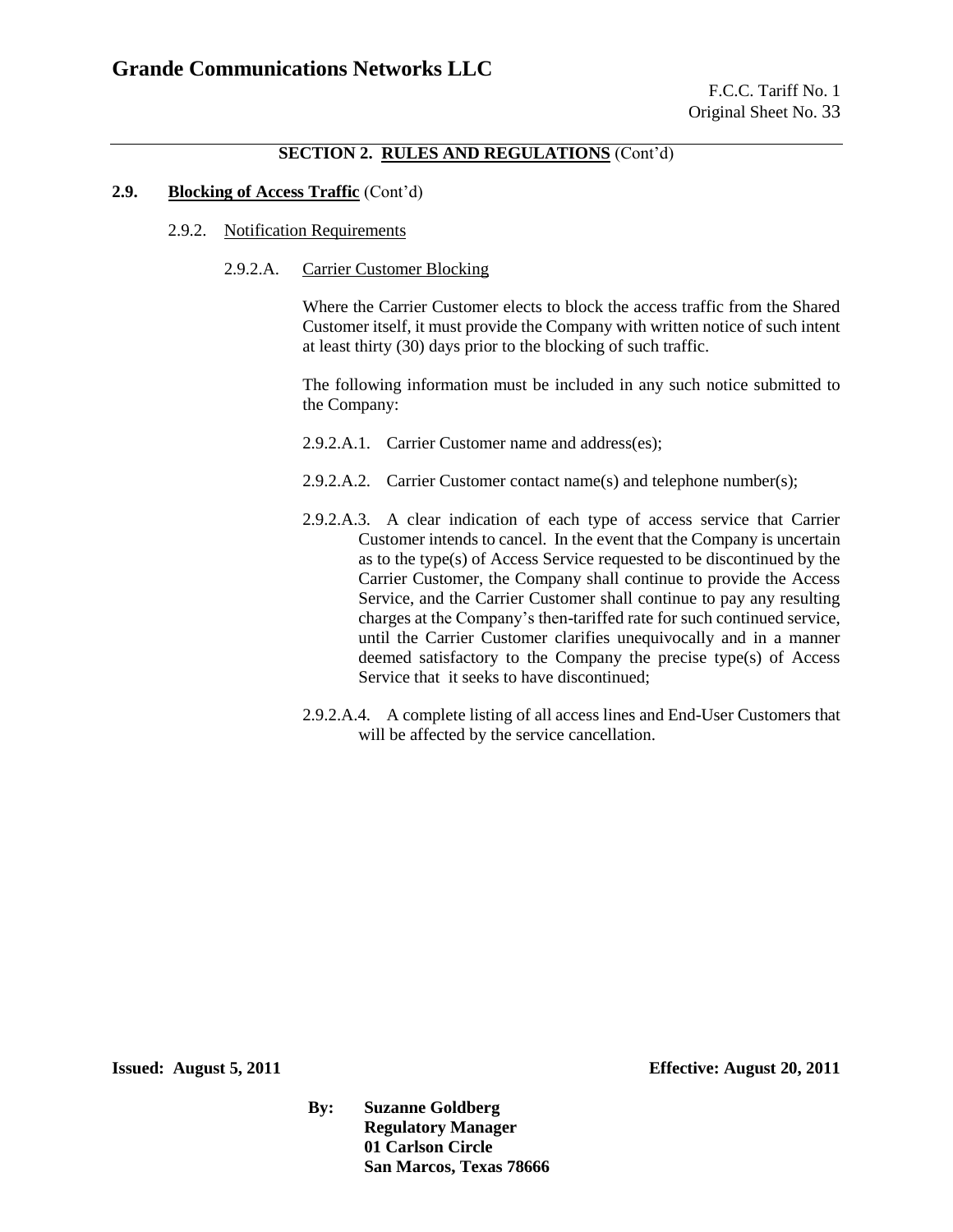### **2.9. Blocking of Access Traffic** (Cont'd)

- 2.9.2 Notification Requirements (Cont'd)
	- 2.9.2.B. Company Blocking

Where the Carrier Customer chooses to have the Company block access traffic to the Carrier Customer, the Carrier Customer must provide to the Company written notice of such intent at least one hundred-twenty (120) days prior to the blocking of such traffic. In addition to the information provided in Section 2.9.2.A., such notice must also include the following information:

- 2.9.2.B.1. All relevant Billing Name and Address ("BNA") information;
- 2.9.2.B.2. All relevant Automatic Number Identification ("ANI") information;
- 2.9.2.B.3. General Call Record Detail
- 2.9.2.B.4. A statement unequivocally authorizing the Company to prohibit an End-User-Customer from selecting the Carrier Customer as their Presubscribed Interexchange Carrier ("PIC"), and absolving both the Company and the End-User Customer from any relating liability to the Carrier Customer.

Additionally, the Carrier Customer must certify to the Company, in writing, that any such blocking is consistent with the Carrier Customer's tariff, the Communications Act, the rules and policies of the FCC and the Commission, and any relevant contractual obligations that exist between the Carrier Customer and the Shared Customer.

**Issued: August 5, 2011 Effective: August 20, 2011**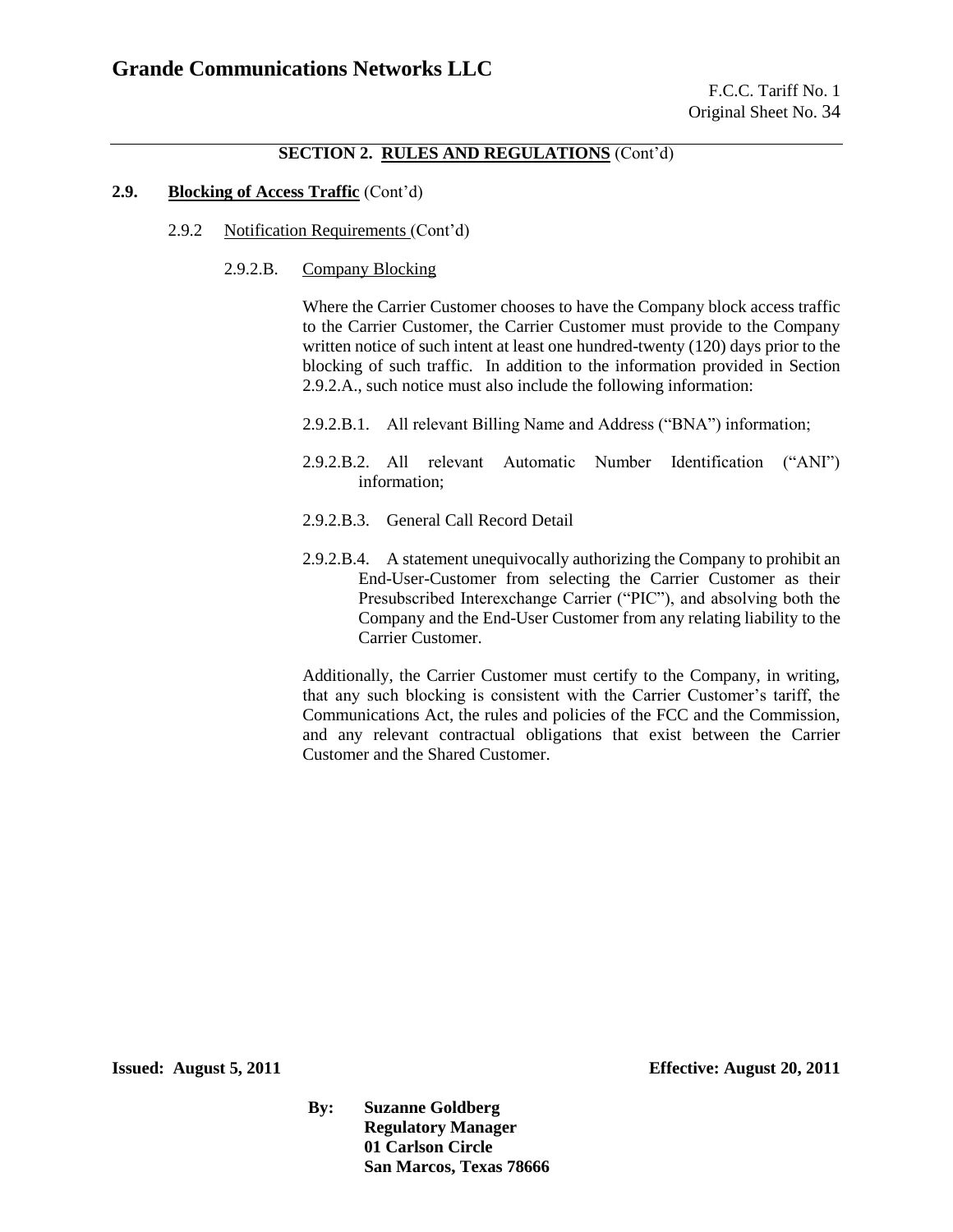#### **2.10. Effect on Interstate Interexchange Carrier Presubscription**

Where the Carrier Customer affirmatively has terminated its access service arrangements with the Company, and has blocked or arranged for the Company to block the Shared Customer from its interstate interexchange service, the Company will place the Shared Customer in a "NO-PIC" status for all interstate toll dialing until such time as the Shared Customer or a submitting carrier informs the Company of the End-User Customer's new PIC.

The Carrier Customer will be responsible for any PIC change charge assessed on the End-User Customer by the Company or another Carrier.

#### **2.11. Payment of Charges**

- 2.11.1. The Carrier Customer is responsible for the payment of all charges for access service furnished to it by the Company.
- 2.11.2. The Carrier Customer terminating its access arrangements with the Company is responsible for compensating the Company for all costs of blocking (where blocking is requested by the Carrier Customer), the PIC change charge, if any, incurred by the Company as a result of the Carrier Customer's termination of service to that Shared Customer, and all additional costs associated with this process.
- 2.11.3. The Company reserves the right to assess late payment charges for Carrier Customers whose account(s) carries principal owing from the prior billing period. Any charges not paid in full by the due date indicated on the billing statement may be subject to a late fee of 1.5% per month.
- 2.11.4. Recurring monthly charges may be invoiced one month in advance. Invoicing cycles are approximately thirty (30) days in length.
- 2.11.5. Carrier Customers must notify the Company either verbally, in person, or in writing of any disputed charges within thirty (30) days of the billing date, otherwise all charges on the invoice will be deemed accepted. All charges remain due and payable at the due date, although a Carrier Customer is not required to pay disputed charges while the Company conducts its investigation into the matter.

**Issued: August 5, 2011 Effective: August 20, 2011**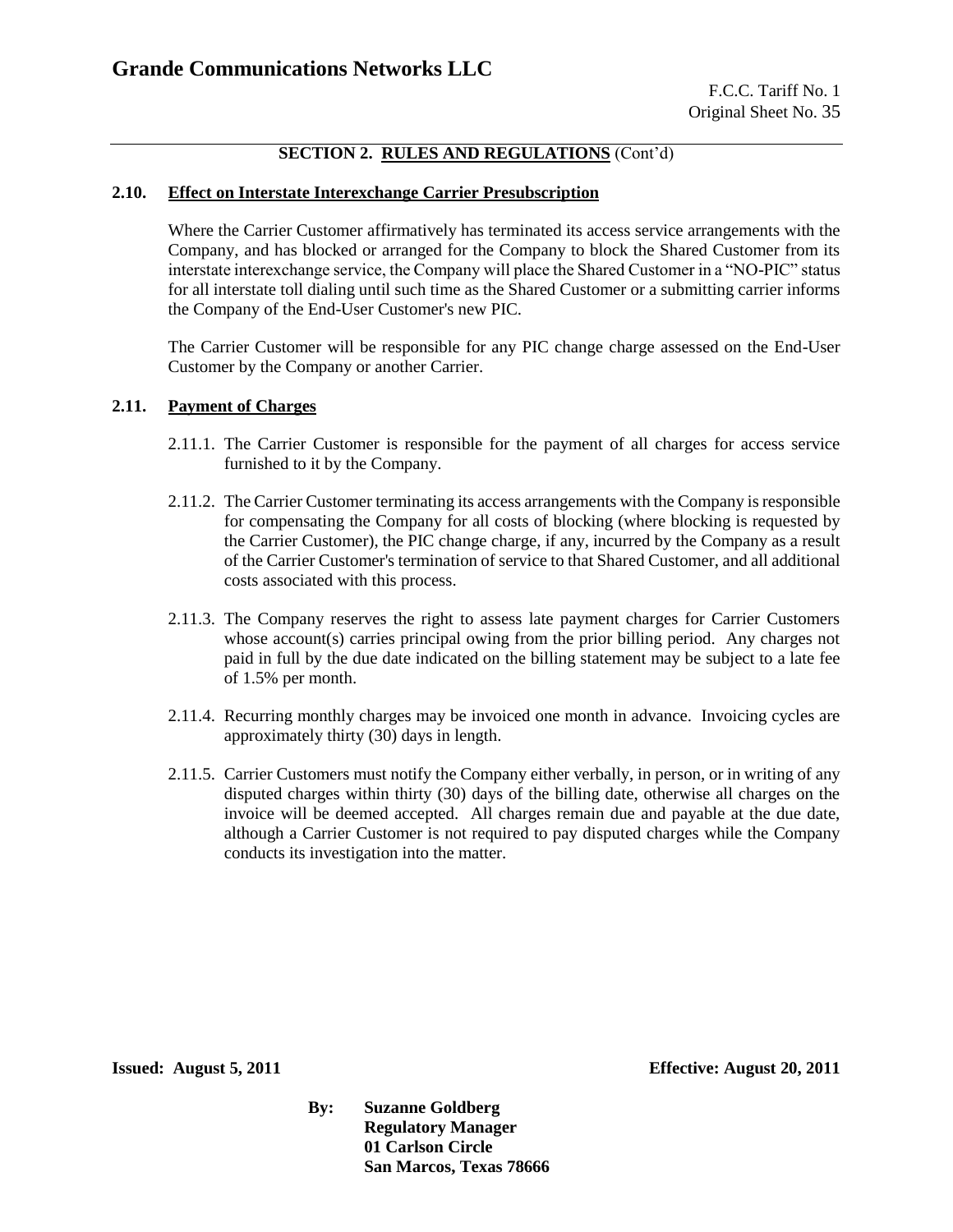#### **2.12. Contested Charges**

All bills are presumed accurate, and shall be binding on the Carrier Customer unless objection is received by the Company no more than thirty (30) days after such bills are rendered. In the event that a billing dispute between the Carrier Customer and the Company for service furnished to the Customer cannot be settled with mutual satisfaction, the Carrier Customer may contact the Company in person, by telephone or in writing, and take the following course of action:

- 2.12.1. First, the Carrier Customer may request, and the Company will provide, an in-depth review of the disputed amount. (The undisputed portion and subsequent bills must be paid on a timely basis or the service may be subject to disconnection.)
- 2.12.2. Second, if there is still a disagreement about the disputed amount after investigation and review by the Company, the Carrier Customer may file an appropriate complaint with the Federal Communications Commission. The address of the Commission is:

Federal Communications Commission 445 12th Street, S.W. Washington, D.C. 20554 Telephone (202) 418-0190 Toll-Free (888) CALL FCC

#### **2.13. Taxes**

State and local sales, use and similar taxes are billed as separate items and are not included in the quoted rates for service.

**Issued: August 5, 2011 Effective: August 20, 2011**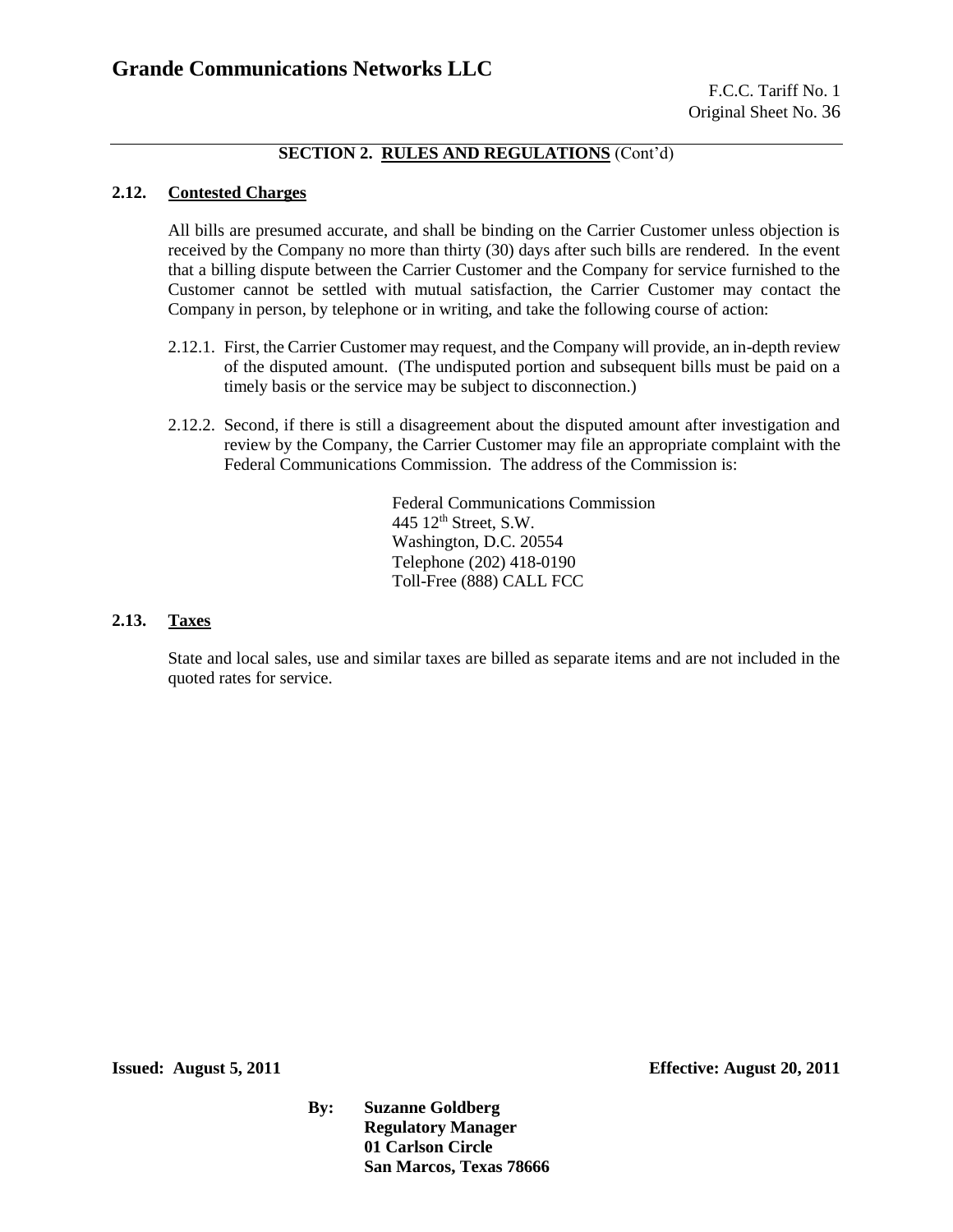### **SECTION 3 - DESCRIPTION OF SERVICE**

### **3.1. Timing of Calls**

- 3.1.1. The Carrier Customer's monthly usage charges for the Company's switched access service are based upon the total number of minutes the Carrier Customer uses.
- 3.1.2. Carrier Customer traffic to the Company's end offices will be measured (*i.e*. recorded or assumed) by the Company at end office switches or access tandem switches. Originating and terminating Calls will be measured (*i.e*. recorded or assumed) by the Company to determine the basis for computing chargeable access minutes. In the event that End-User Customer message detail is unavailable because the Company has lost or damaged tapes or experienced recording system outages, the Company will estimate the volume of lost Carrier Customer access minutes of use based upon previously-known values.
- 3.1.3. For originating Calls over Feature Group D ("FGD"), usage measurement/chargeable time begins when the originating FGD switch receives the first wink supervisory signal forwarded from the Customer's point of origination. The measurement of originating Call usage ends when the originating FGD switch receives disconnect supervision from either the originating End-User's end office, indicating the originating End-User has disconnected, or the Carrier Customer's point of termination, whichever is first recognized by the switch.
- 3.1.4. For terminating Calls over FGD, the measurement of access minutes begins when the terminating FGD switch receives answer supervision from the terminating End User's end office, indicating that the terminating End User has answered. For terminating Calls over FGD, the measured minutes are chargeable access minutes. Where assumed minutes are used, the assumed minutes are the chargeable access minutes. The measurement of terminating Call usage over FGD ends when the terminating FGD switch receives disconnect supervision from either the terminating End-User's end office, indicating the terminating End-User has disconnected, or the Customer's point of termination, whichever is recognized first by the switch.
- 3.1.5. For billing purposes, FGD access minutes or fractions thereof (the exact value of the fraction being a function of the switch technology where the measurement is made), are accumulated over the billing period for each end office and then are rounded up to the nearest access minute for each end office and billed in increments of one (1) minute.

**Issued: August 5, 2011 Effective: August 20, 2011**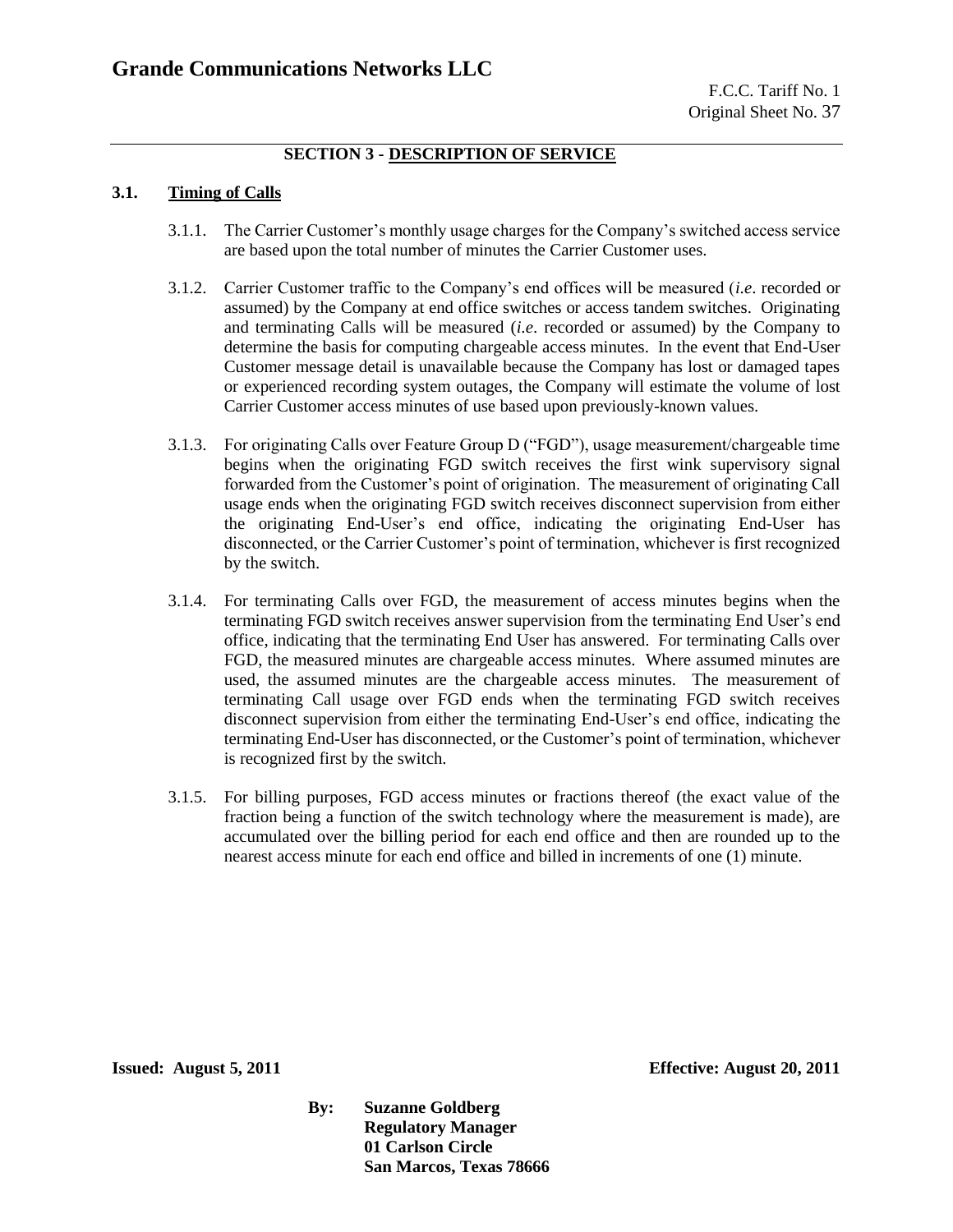#### **3.1. Timing of Calls** (Cont'd)

3.1.6. The Company will not knowingly charge for Incomplete Calls. Upon the Carrier Customer's request and proper verification, the Company shall promptly adjust or credit the Carrier Customer's account for charges or payments for any unanswered Call inadvertently billed due to the unavailability of Feature Group D or due to another carrier's failure to provide answer supervision.

#### **3.2. Service Commencement Date**

The date on which a Carrier Customer first sends or receives traffic from the Company's End User Customer or the date specified on the Service Order, whichever occurs first and whichever is applicable.

#### **3.3. Service Cancellation Date**

The service cancellation date is the date on which a Carrier Customer notifies the Company, in writing, of its intention to terminate its access arrangements with the Company, or the date on which the Company notifies the Carrier Customer, in writing, of its intention to terminate access service to the Carrier Customer. Such dates must confirm to the effective dates for cancellation of service or notification of the Carrier Customer's intention to block or have the Company's access traffic blocked, as set forth in Sections 2.9.2.A., 2.9.3.A. and 2.8.2.A.

In the event that the Company terminates service *without notice* for the reasons set forth in Section 2.8.2.B., the Service Cancellation Date shall be the date that the Company terminates service with the Carrier Customer.

**Issued: August 5, 2011 Effective: August 20, 2011**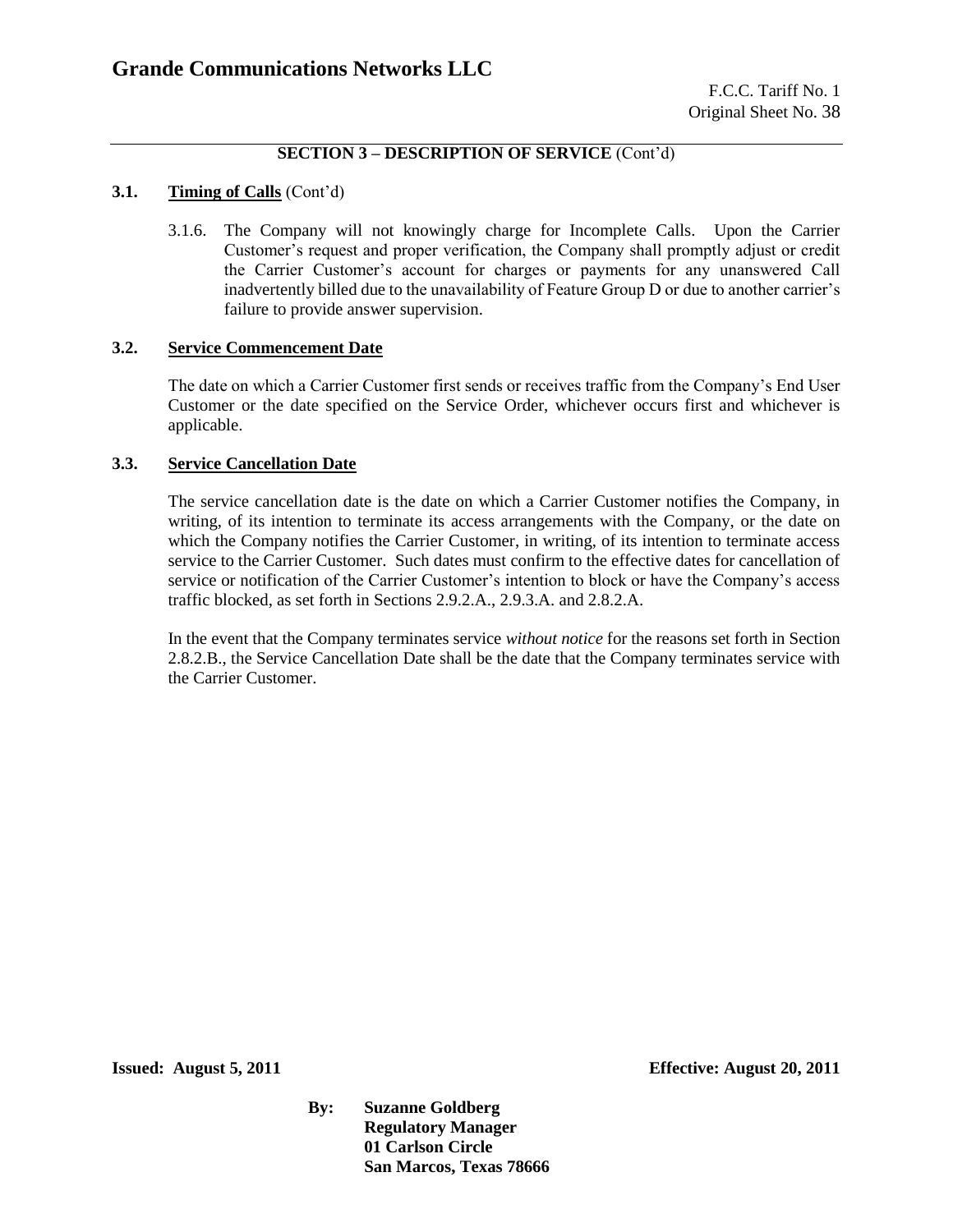#### **3.4. Access Service Offerings**

Where technically and economically feasible, the Company offers Access Services to Carrier Customers pursuant to contractual arrangements. The Company reserves the right to offer volume and term discounts to Carrier Customers on an individual case basis. The Customer's total monthly use of the Company's service is charged at the applicable rates, in addition to any monthly service charges.

#### 3.4.1. Carrier Switched Access Service

Switched Access Service is available to Carrier Customers for their use in furnishing service to End Users. This service allows for a communications path between a Carrier Customer's tandem service provider of choice and an End-User Customer's premises. Switched Access Service provides the ability to originate Calls from an End-User Customer premises to a Carrier Customer's premises, and to terminate Calls from a Carrier Customer's premises to an End-User Customer's premises. There are several rate categories that apply to Carrier Switched Access Service: Shared Trunk Port, Tandem Switching, End Office Switching and Transport.

- 3.4.1.A. Shared Trunk Port The Shared Trunk Port rate element provides for the use of the shared end office trunk ports for termination of common transport trunks for tandem routed traffic.
- 3.4.1.B. End Office Switching The End Office Switching cost category establishes a communications path with the Company's local switching equipment to end users.
- 3.4.1.C. Common Transport The Common Transport cost category establishes the charges related to the transmission and/or tandem switching facilities between the Carrier Customer designated premises and the end office switch(es) where the Carrier Customer's traffic is switched to originate or terminate the End-User Customer's communications.
- 3.4.1.D. Tandem Switching **–** The Tandem Switching provides for use of The Company's access tandem.
- 3.4.2. Blocking of Access Traffic Service

Blocking Service is available to Carrier Customers where the Carrier Customer chooses to have the Company block access traffic to or from the Company's End User Customer.

**Issued: January 30, 2013 Effective: January 31, 2013**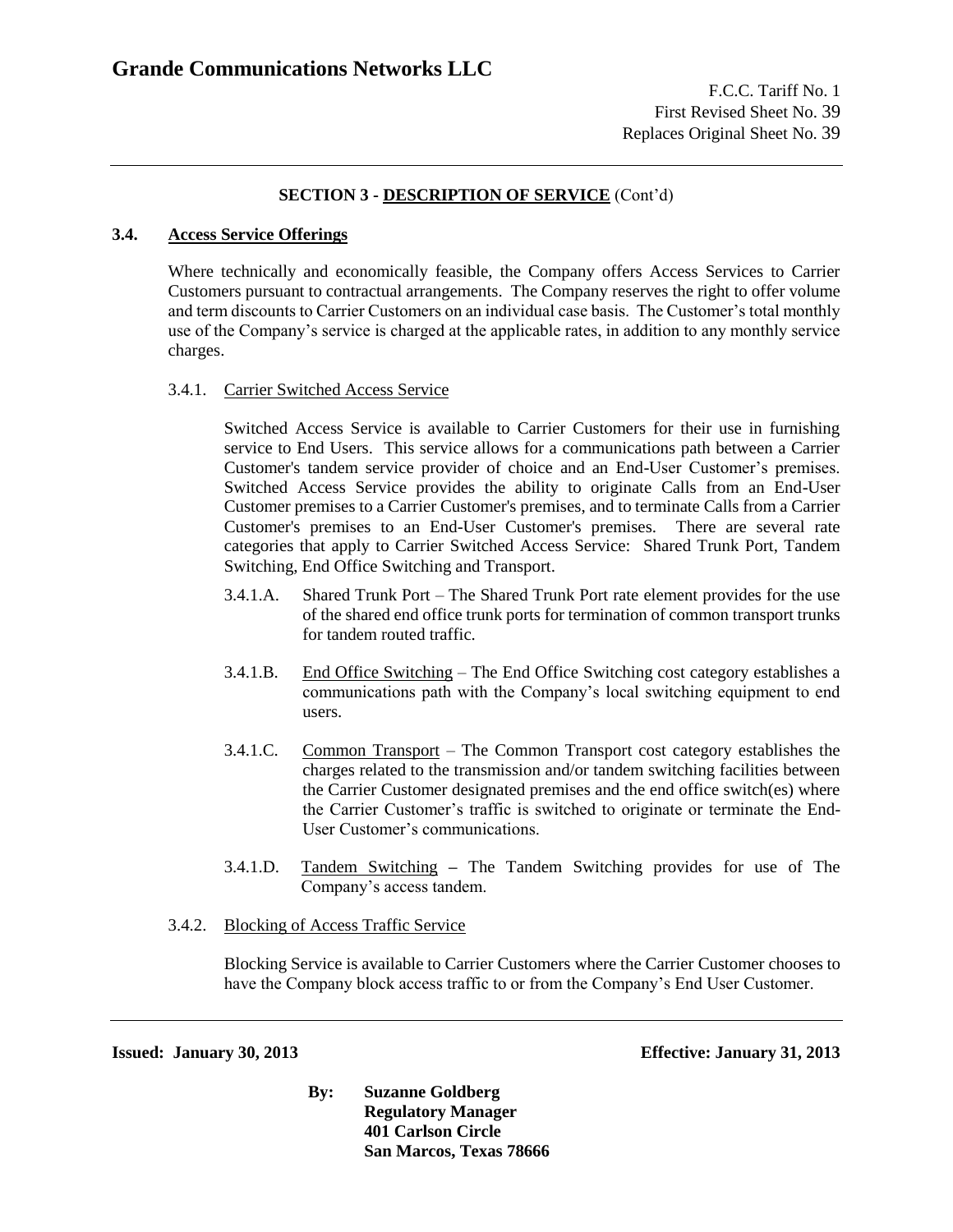#### **3.5. Additional Carrier Customer Service Offerings**

#### 3.5.1. Miscellaneous Services

3.5.1.A. Access Order Change

An Access Order Change is a change in the Carrier Customer's service requested subsequent to installation.

#### 3.5.1.B. Carrier Identification Code (CIC) Activation

Upon request, the Company will activate the Carrier Customer's assigned Carrier Identification Code ("CIC") per end office or tandem switch, as applicable, to enable the use of Feature Group D switched Access Services.

#### 3.5.1.C. Bad Check Charge

If payment for Service is made by a check, draft, or similar instrument (collectively "Check") that is returned to the Company unpaid by a bank or another financial institution for any reason, the Company may bill the Carrier Customer a returned check charge. In addition, the Customer may be required to replace the returned Check with a payment in cash or equivalent to cash, such as cashier's check, certified check or money order.

#### 3.5.1.D. Late Payment Fee

A late payment fee of 1.5% will be applied to service charges not paid by the due date of the bill. The late payment fee will not be applied to previous late payment charges that have been assessed but remain unpaid, but will apply to the accumulated amount for which the Carrier Customer is in arrears. This late fee may be assessed only once per bill for services rendered

**Issued: August 5, 2011 Effective: August 20, 2011**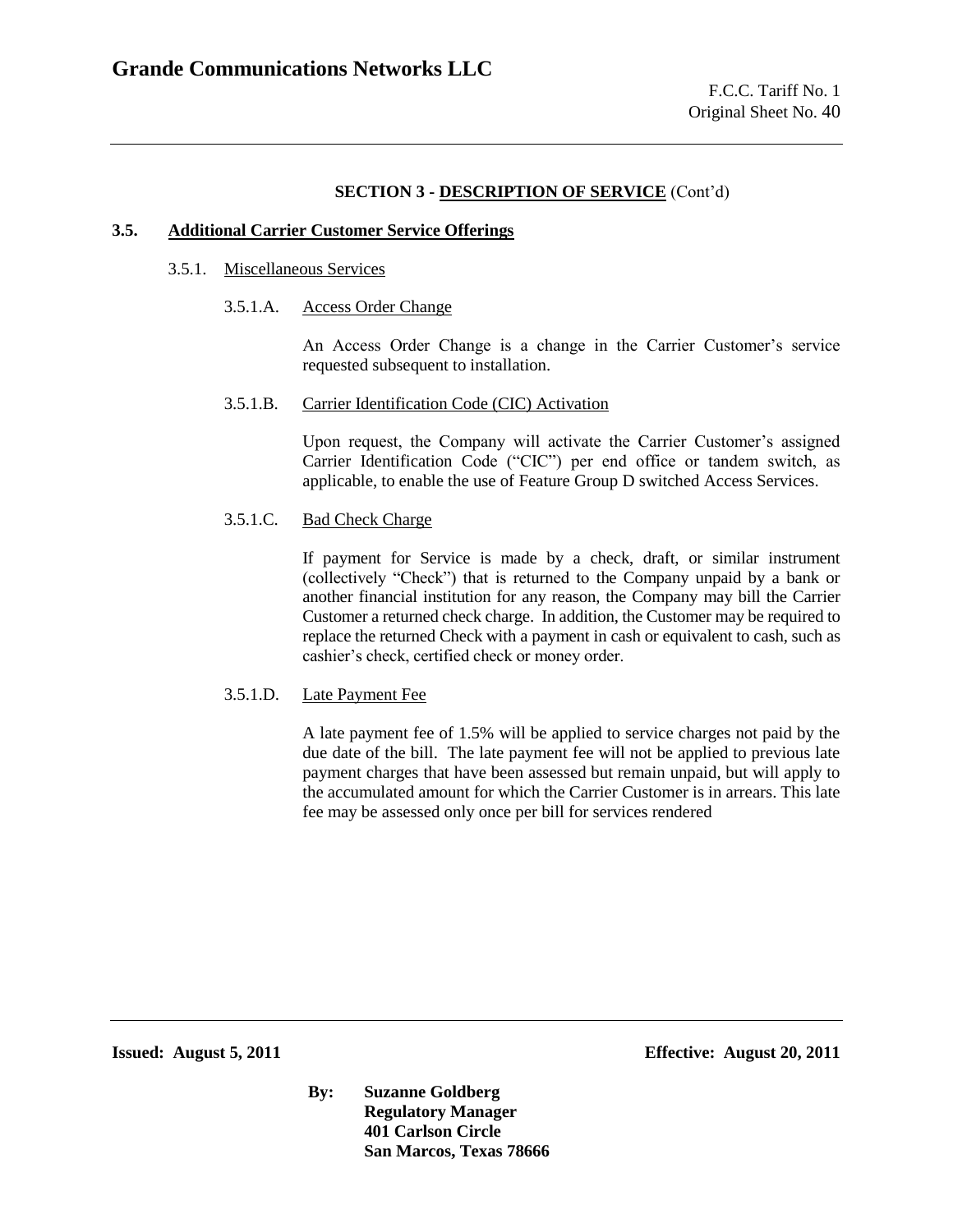### **3.6 Ordering Switched Access Service**

This section sets forth the regulations and order related charges for Access Orders for Switched and Special Access in the company's serviceable locations.

These charges are in addition to other applicable charges as set forth in other sections of this tariff.

#### 3.6.1 Access Service Request Requirements

An ASR is used by the Telephone Company to receive orders for the following types of services requested by the Customer:

Switched Access Other Services

When placing an order for Access Services, the customer must complete a Telephone Company Access Service Request (ASR)

**Issued: January 30, 2013 Effective: January 31, 2013**

.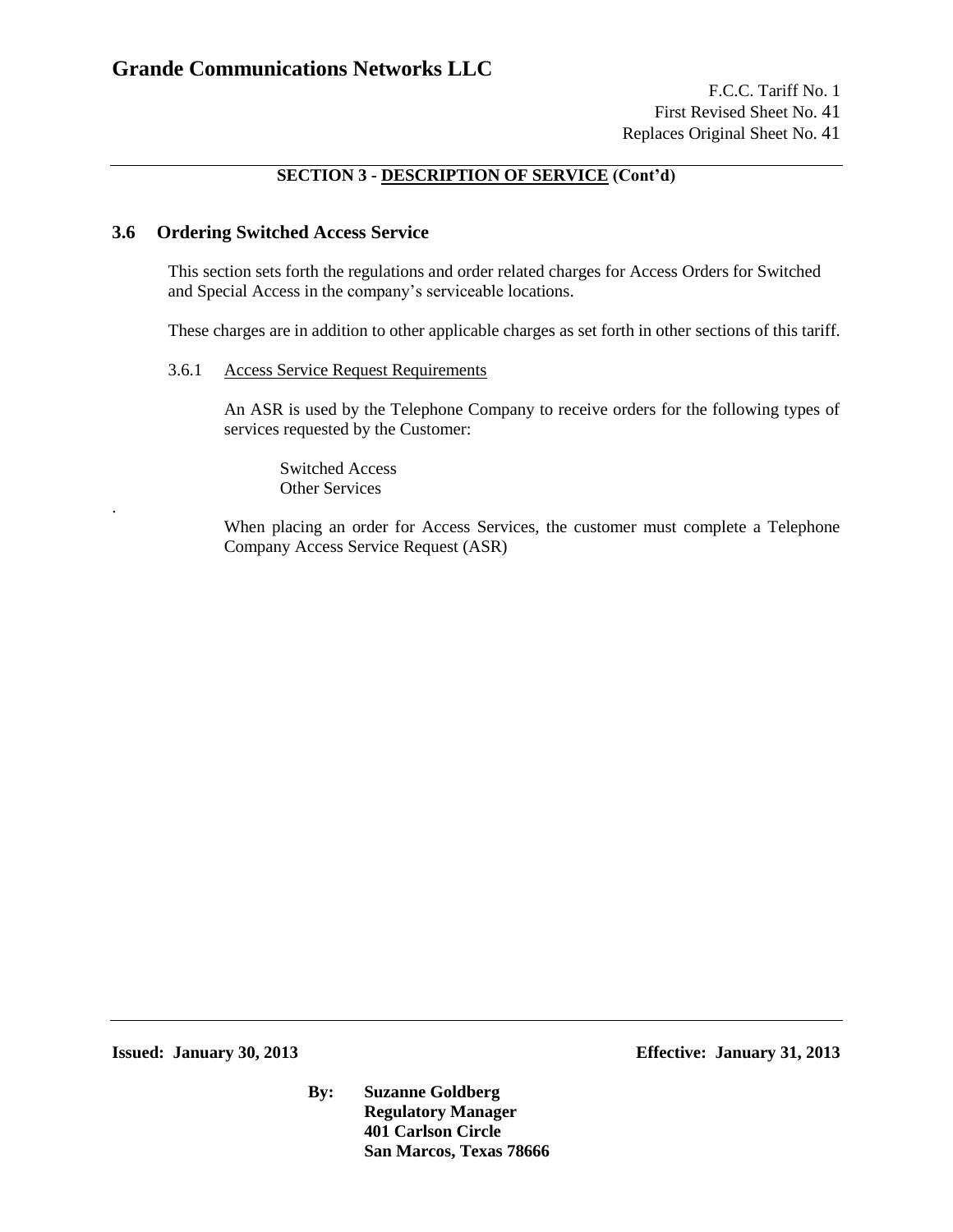#### **3.6 Ordering Switched Access Service (Cont'd)**

#### 3.6.1 Access Service Request Requirements (Cont'd)

A customer may order any number of services of the same type and between the same premises on a single Access Service Request. All details for services for a particular order must be identical except for those for multipoint service.

A customer may order access service on behalf of the customer's end user. The customer must provide the Telephone Company all the necessary information as set forth in this section.

The customer shall provide all information necessary for the Telephone Company to provide and bill for the requested service. In addition to the order information required the customer must also provide:

- **Customer name and premises address(es)**
- Billing name and address (when different from customer name and address).
- Customer contact name(s) and telephone number(s) for the following provisioning activities: order negotiation, order confirmation, interactive design, installation and billing.

#### 3.6.2 Switched Access Ordering Requirements

Switched Access Service may be ordered by the customer on trunk - side access connections at Telephone Company locations.

Trunk Side Access Services FGB, FGD, Toll Free, and Access services are provided by the Telephone Company via trunk side connections.

**Issued: January 30, 2013 Effective: January 31, 2013**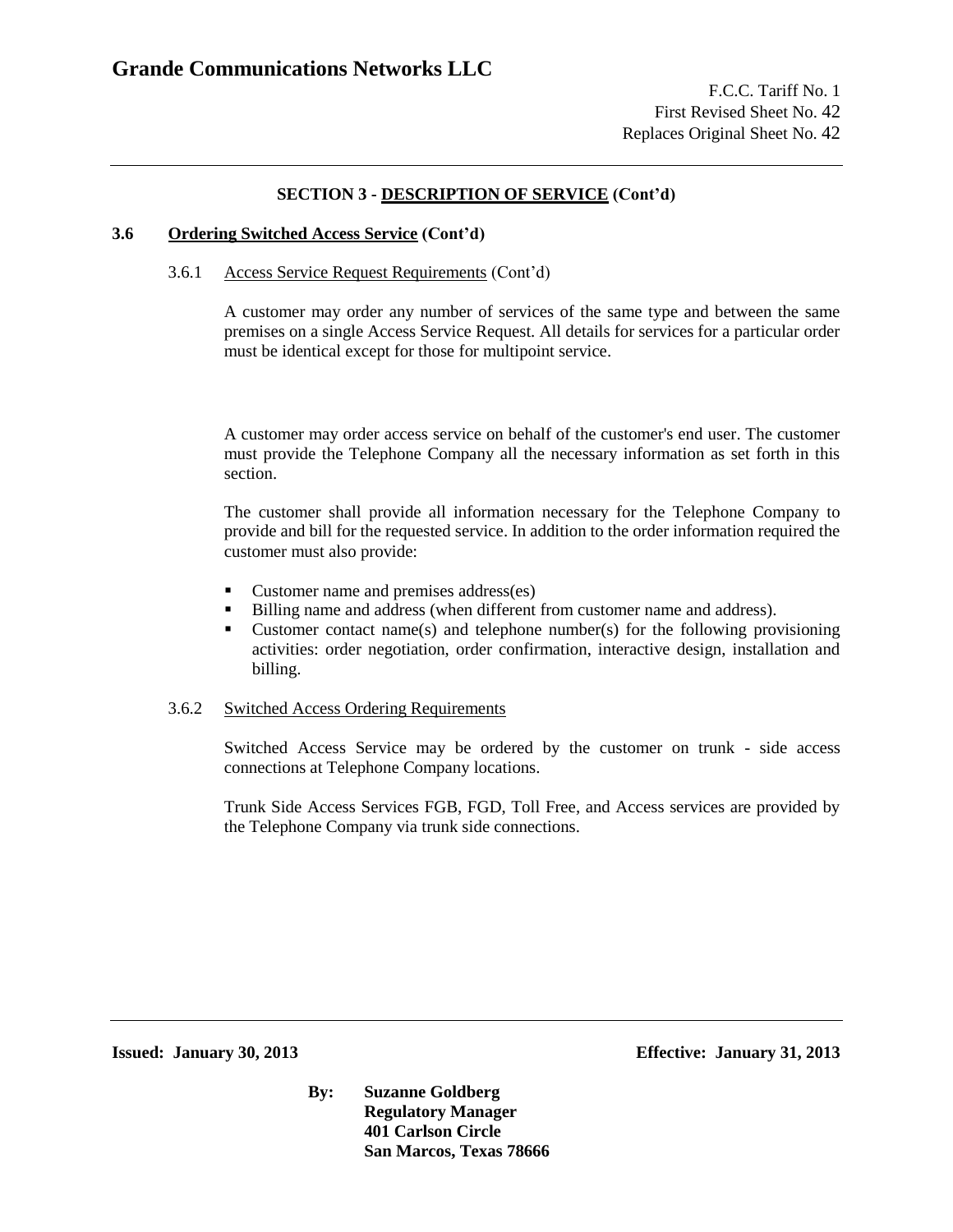#### **3.6 Ordering Switched Access Service (Cont'd)**

#### 3.6.2 Switched Access Ordering Requirements (Cont'd)

Trunk side connections shall be established via orders for Entrance Facilities, Direct-Trunked Transport or Tandem-Switched Transport. Access Service Trunks are provided only at Telephone Company designated switches capable of performing the customer identification function for such services. All NPA and NXX code assignments and administration shall be in accordance with the North American Numbering Plan (NANP). Toll Free Access Service Trunks are offered only in conjunction with the Toll Free customer identification function as described and in conjunction with Toll Free Data Base Query Service as described Customers may request Toll Free access connections to suitably equipped end offices and Telephone Company access tandem offices. A list of those offices will be provided upon request. The Number Administration Service Center (NASC) through the Service Management System (SMS) shall administer all Toll Free number assignments. When direct routing of Toll Free or Access Service traffic via Toll Free or Access Service trunks is desired, or when the customer's Toll Free or Access Service traffic is combined in the same trunk group arrangement with the customer's FGD, traffic, the customer must complete an Access Service Request as set forth previously.

Local Transport Entrance Facilities and Direct-Trunked Transport ASRs for Entrance Facilities and Direct-Trunked Transport must specify the customer designated premises, type of service (e.g., Voice Grade, DS1 or DS3), the channel interface, and any options desired. In addition, ASRs for Direct-Trunked Transport must specify any Hubs involved and the end office, when direct routing to an end office is desired, or the Telephone Company access tandem if direct routing to a Telephone Company access tandem for purposes of obtaining Tandem-Switched Transport is desired.

ASRs for Direct-Trunked Transport must also specify the Feature Group or Serving Arrangement, number of trunks at the end office or Telephone Company tandem, major traffic types and directionality. Originating traffic may be categorized into Domestic, Toll Free, operator and IDDD when the customer wishes to further segregate their originating traffic.

**Issued: August 5, 2011 Effective: August 20, 2011**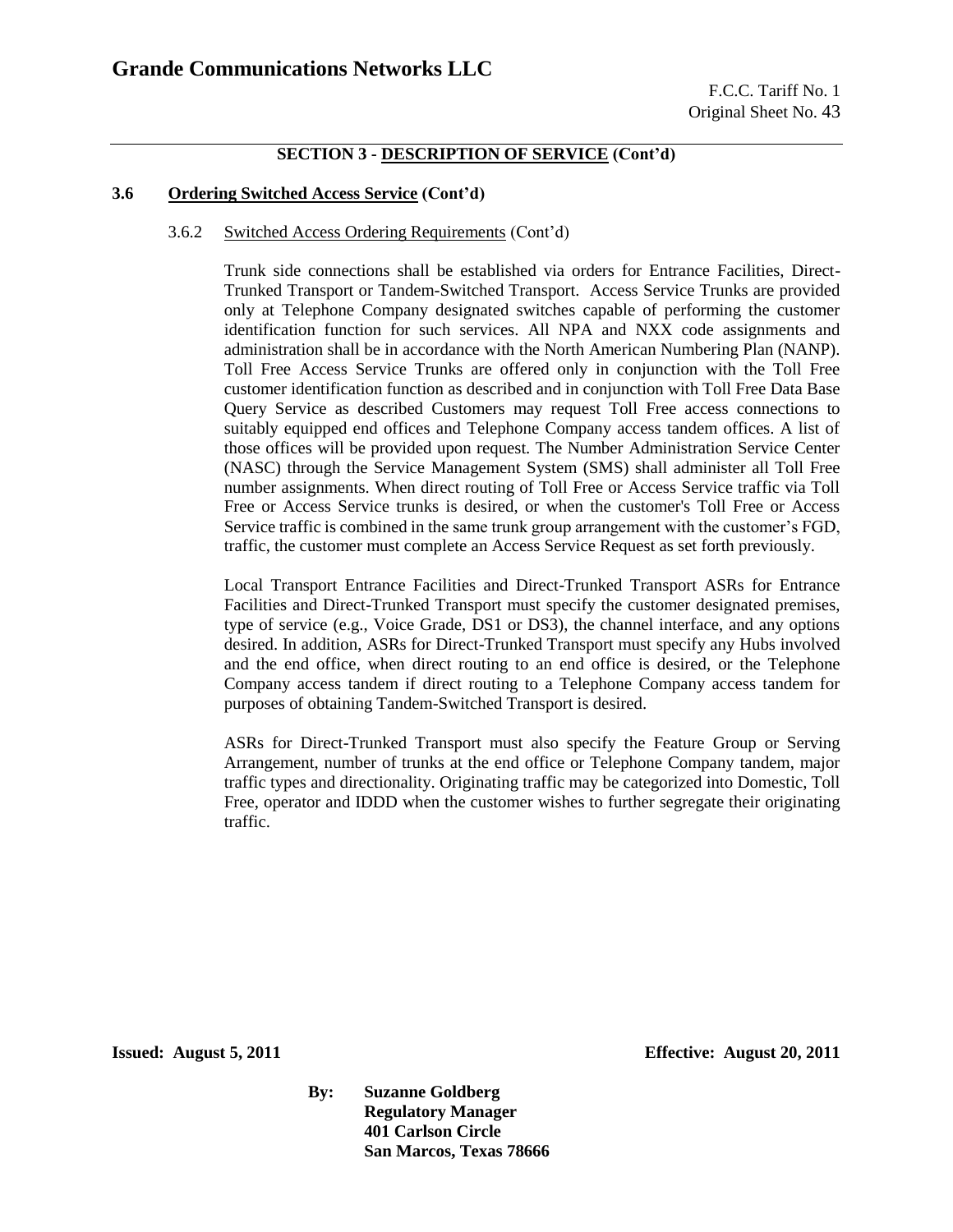#### **3.6 Ordering Switched Access Service (Cont'd)**

#### 3.6.3 Tandem-Switched Transport

Customers may order FGB, FGD, Toll Free and Tandem-Switched Transport Services by specifying the number of trunks desired between their premises and the Telephone Company access tandem or BHMCs between the customer's premises and the end office and the Local Transport and Local Switching Options desired. When ordering by trunk quantities rather than BHMC quantities to a Telephone Company access tandem, the customer must also provide to the Telephone Company an End Office Detail Form specifying an estimate of the amount of traffic it will generate to and/or from each end office subtending the Telephone Company access tandem to assist the Telephone Company in its own efforts to project further facility requirements. The major traffic types and directionality must also be specified to enable efficient provisioning and billing functions.

When a customer orders FGB, FGD, or Toll Free Tandem-Switched Transport Service in trunks, the customer is responsible to assure that sufficient access facilities have been ordered to handle this traffic.

Where possible, the Telephone Company will allow the services listed preceding to be subsequently added to an Access Service Request at any time, up to and including the service date for the Access Service. When added subsequently, charges for a design change will apply when an engineering review is required.

#### 3.6.4 Access Order Service Date Intervals

Access Service is provided with Service Date Intervals. The Service Date Interval is that period of time which the Telephone Company requires to properly provision the service and begins when the customer submits a properly completed Access Service Request for service.

The Telephone Company shall publish and make available to all customers, upon reasonable request, a schedule of Service Date Intervals applicable for Switched and Special Access Services. The schedule shall specify the services and the quantities of services that can be provided in the Service Date Intervals. Service Date Interval schedules are provided during regular business days at Telephone Company offices at which the customer places an order for Access Service.

**Issued: August 5, 2011 Effective: August 20, 2011**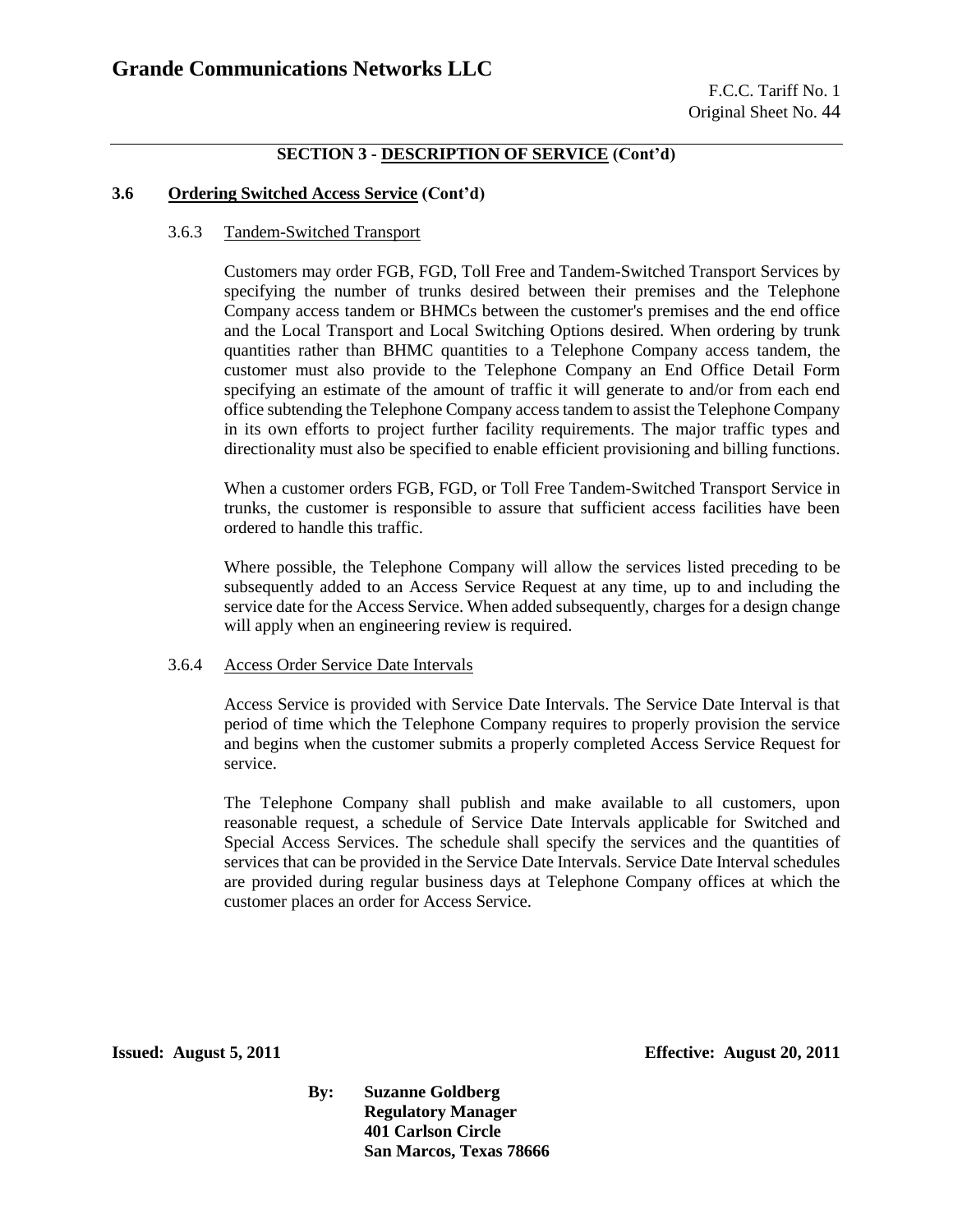#### **3.6 Ordering Switched Access Service (Cont'd)**

#### 3.6.4 Access Order Service Date Intervals (Cont'd)

Access Services provided in a Service Date Interval will be installed during Telephone Company business days. If a customer requests that installation be done outside of scheduled work hours, and the Telephone Company agrees to this request, the customer will be subject to applicable Additional Labor Charges as set forth in the pricing section

#### 3.6.5 Access Service Request Modifications

The customer may request a modification of its Access Service Request prior to the service date. The Telephone Company will make every effort to accommodate a requested modification when it is able to do so with the normal work force assigned to complete such an order within normal business hours. If the modification cannot be made with the normal work force during normal business hours, the Telephone Company will notify the customer. If the customer still desires the Access Service Request modification, the Telephone Company will schedule a new service date. All charges for Access Service Request modifications will apply on a per occurrence basis.

Any increase in the number of , Switched Access Service Entrance Facility circuits, Direct-Trunked Transport circuits or lines, trunks will be treated as a new Access Service Request (for the increased amount only).

#### 3.6.6 Service Date Change Charge

Access Order service dates may be changed at a customer's request to a later date (provided that the later date must be one that the Telephone Company can accommodate without delaying service dates for orders of other customers), but the new service date may not exceed the original service date by more than 30 calendar days. If the customer is unable to accept the service on the established service date and/or the customer requested service date is more than 30 calendar days after the original service date, the customer will have the option of (a) or (b) following:

(a) The original order will be canceled by the Telephone Company, and reissued with appropriate cancellation charges applied, or

(b) the billing will commence as of the original service date for the services ordered on the original ASR.

**Issued: August 5, 2011 Effective: August 20, 2011**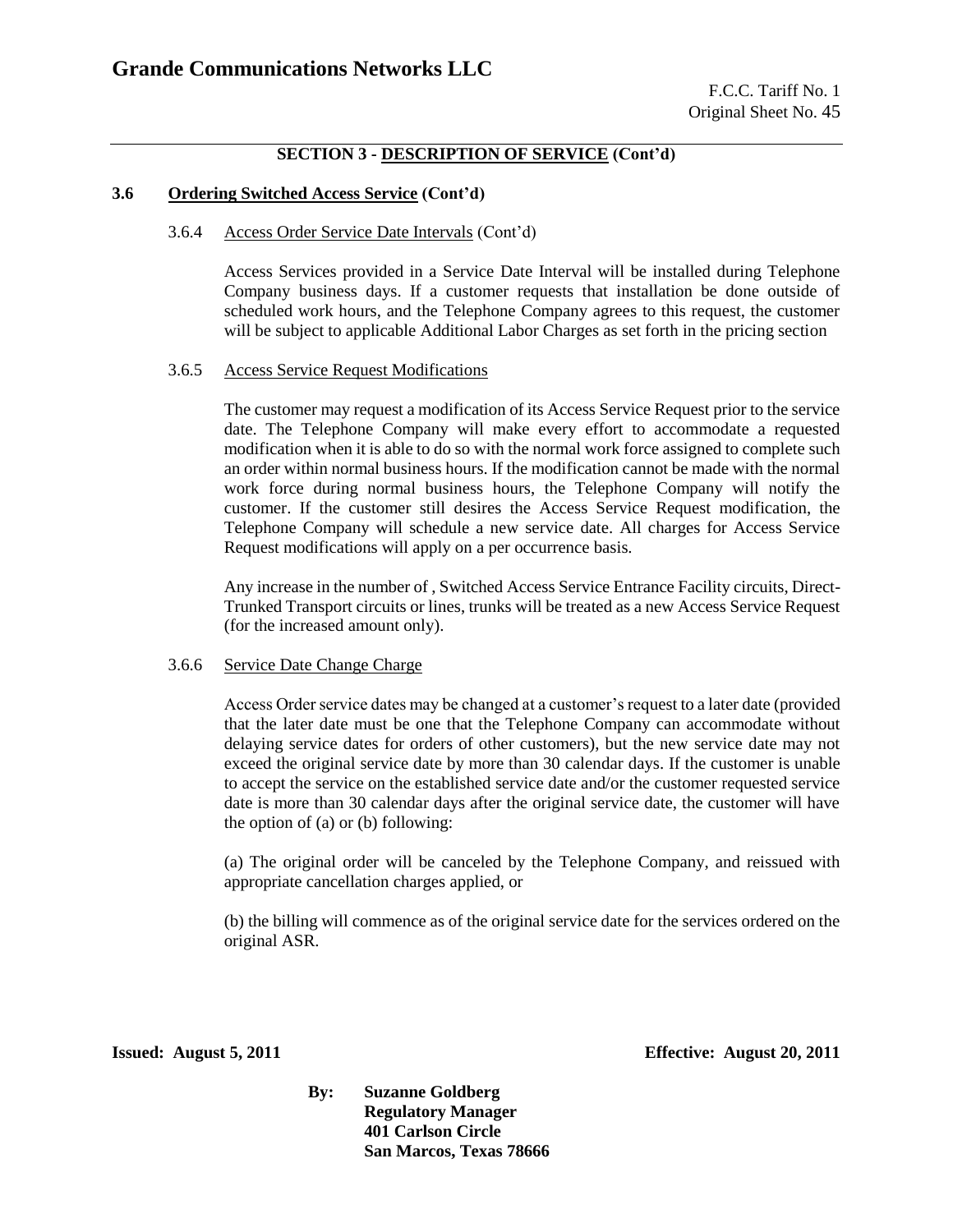#### **3.6 Ordering Switched Access Service (Cont'd)**

#### 3.6.6 Service Date Change Charge (Cont'd)

If the Telephone Company determines it can accommodate the customer's request without delaying service dates for orders of other customers, a new service date may be established that is prior to the original standard or negotiated interval service date.

If the service date is changed to an earlier date, the customer will be notified by the Telephone Company that Expedited Order Charges as set forth in section 3.6.7 following apply. Such charges will apply in addition to the Service Date Change Charge.

A Service Date Change Charge will apply, on a per order per occurrence basis, for each service date changed after the Plant Test Date of the ASR. The applicable charge is \$50.00.

#### 3.6.7 Expedited Order Charge

A customer may request an expedited service date. The Telephone Company will provide an estimate of the charges to the customer. The customer must accept the price estimate prior to the Telephone Company's performing the expedite. The actual charges billed to the customer will be no more than 10 percent over the estimate.

#### 3.6.8 Cancellation of an Access Service Request

A customer may cancel an Access Service Request on any date after receipt of the Access Service Request by the Telephone Company and prior to the installation of service. The cancellation date is the date the Telephone Company receives written or verbal notice from the customer that the Access Service Request order is to be canceled. The verbal notice must be followed by written confirmation within 10 days. If the Telephone Company does not receive confirmation of the cancellation, the verbal notice will not be considered a valid cancellation notice. When a customer cancels an Access Service Request by which it had requested discontinuance of service, no charges apply for the cancellation.

**Issued: August 5, 2011 Effective: August 20, 2011**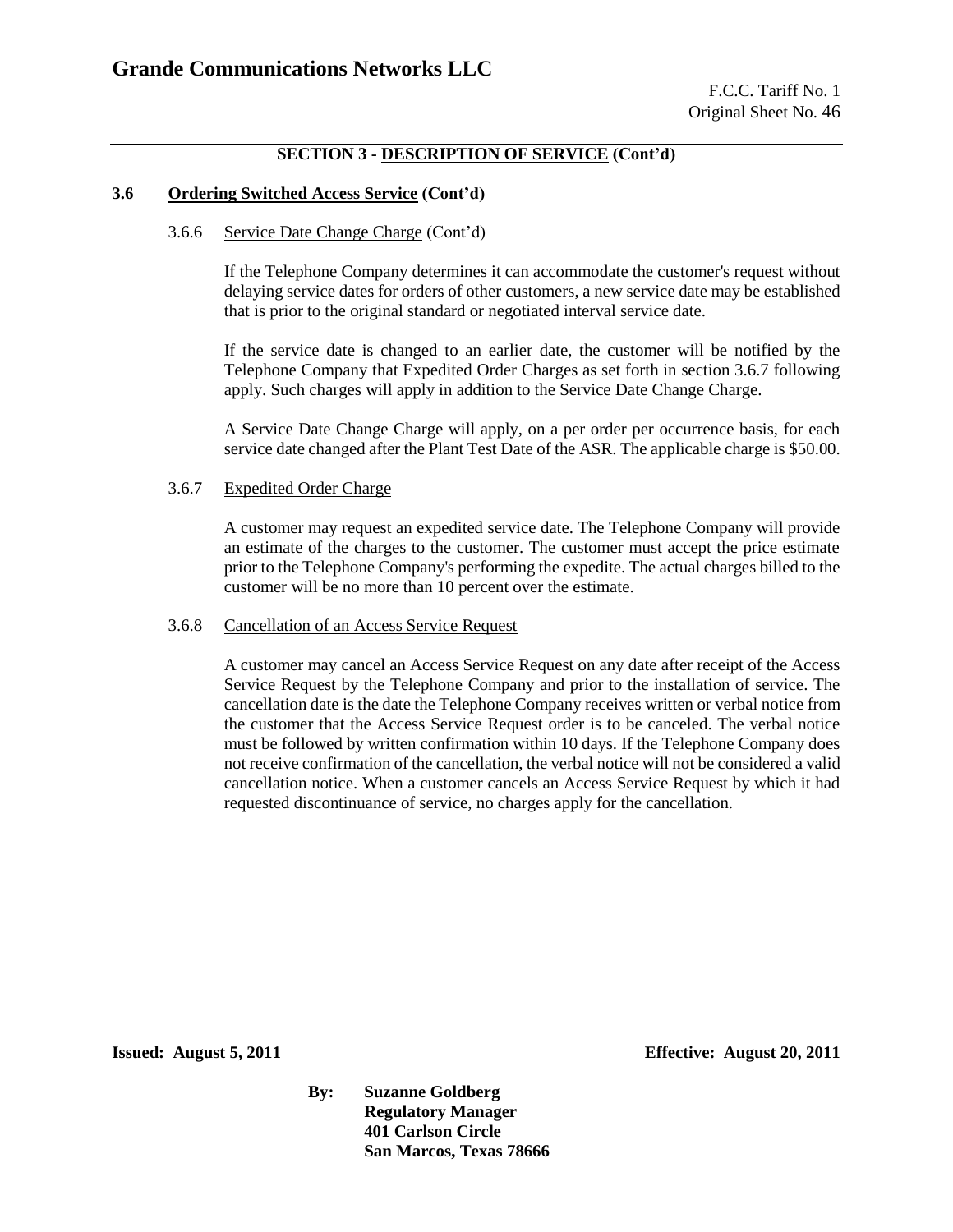#### **3.6 Ordering Switched Access Service (Cont'd)**

#### 3.6.9 When Cancellation Charges Apply

If a customer/interconnector, a customer's end user or an interconnector's customer or end user is unable to accept Access Service and the new service date requested is beyond the allowable service date change time period specified in Service Date Change Charge, the access order will be cancelled, and the ASR process will begin again or Billing will commence on the original service date When the customer cancels an access order on or after the application date, a Cancellation Charge will apply as specified below in addition to any other applicable charges specified in Access Order Modification Charges.

(1) For Access Services (as applicable in this section) the Cancellation Charge equals:

- the number of business days from the access order application date through the access order cancellation date (i.e., the service interval)
- multiplied by the average daily charge
- plus the access order charge.

#### Notes:

- (a) The service interval is the number of business days from the access order application date through the access order cancellation date with the application date being day 1. Service installation costs incurred by the Telephone Company start on the application date.
- (b) If the customer has requested a service date change beyond the original service date, the number of business days beyond the original service date are included in the service interval.
- (c) Average daily charge equals installation charges plus rearrangement charges divided by the number of business days in the service interval.

#### 3.6.10 Delay of Service Date by Telephone Company

If the Telephone Company misses a service date by more than 30 days due to circumstances over which it has direct control (excluding, e.g., Acts of God, governmental requirements, work stoppages and civil commotions), the customer may cancel the Access Service Request without incurring cancellation charges.

**Issued: August 5, 2011 Effective: August 20, 2011**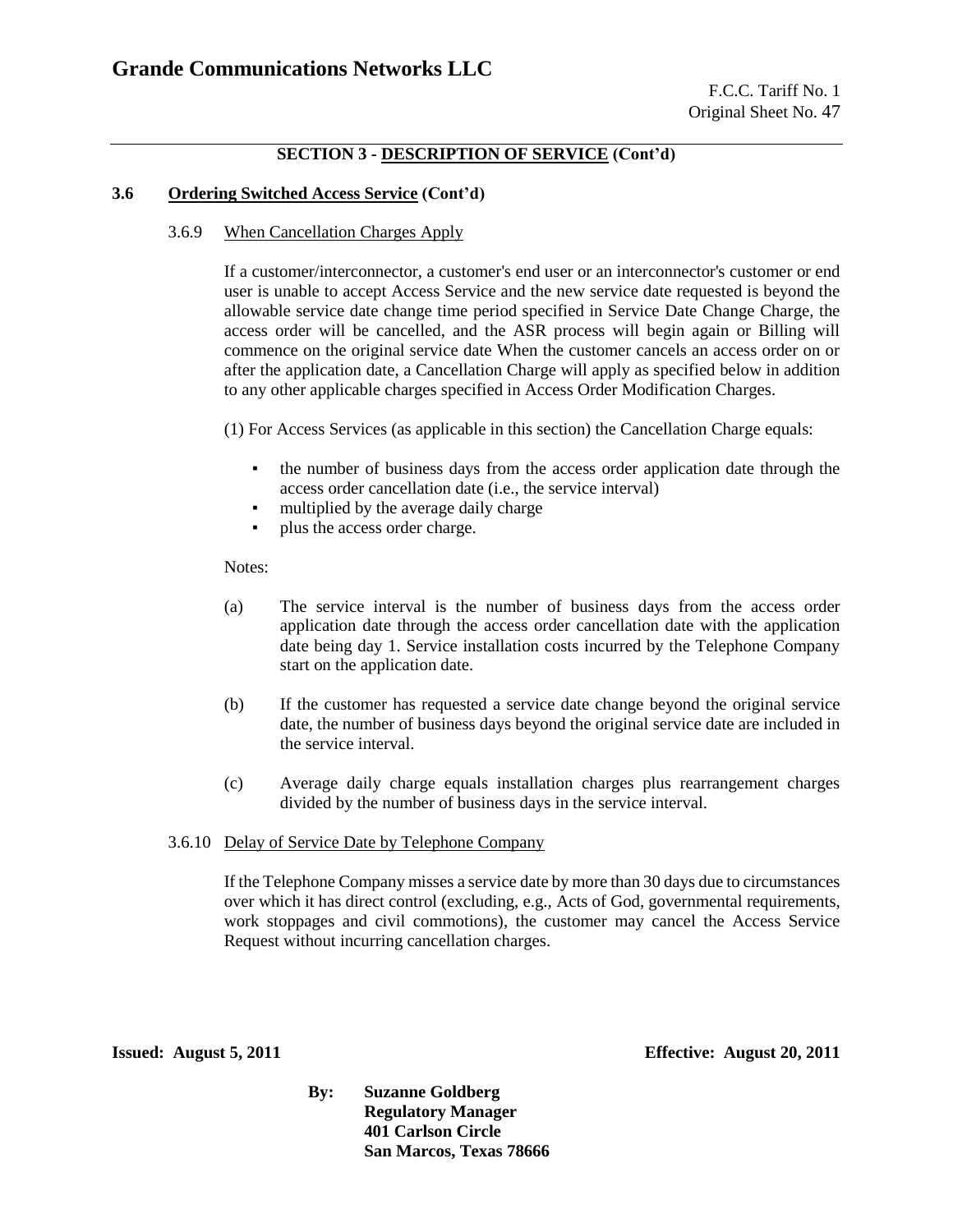#### **3.6 Ordering Switched Access Service (Cont'd)**

3.6.11 Cancellation Charge

When an ASR for Switched Access Service is canceled on or after the Application Date, the Cancellation Charge is calculated, on a per ASR basis, by multiplying the total installation charge for the quantity ordered by the number of business days elapsed since the Application Date, and dividing that figure by the number of days in the service interval (i.e., the number of business days between the Application Date and the last day of the service date interval), and adding the Switched Access Ordering Charge, i.e., the Cancellation Charge includes a pro-rated installation charge, plus the full Switched Access Ordering Charge.

#### 3.6.12 Additional Labor

Additional Labor is that labor requested by the customer on a given service and agreed to by the Telephone Company as set forth in the following.

The Telephone Company will notify the customer that Additional Labor Charges as set forth will apply before any additional labor is undertaken. Additional Labor Charges apply on a first and additional basis for each half hour or fraction thereof.

A call-out of a Telephone Company employee requiring Additional Labor will be charged a minimum of four (4) hours on an Overtime and/or Premium Time basis when the callout is attributed to a customer request/problem. However, at no time will the customer be charged if trouble is found to be on the Telephone Company side of the demarcation point.

#### 3.6.13 Overtime Installation

Overtime installation is that Telephone Company installation effort outside of a normal business day (M-F 8:00 am to 5:00 pm CST).

Stand by includes all time in excess of one-quarter (1/4) hour during which Telephone Company personnel stand by at the customer's request.

**Issued: August 5, 2011 Effective: August 20, 2011**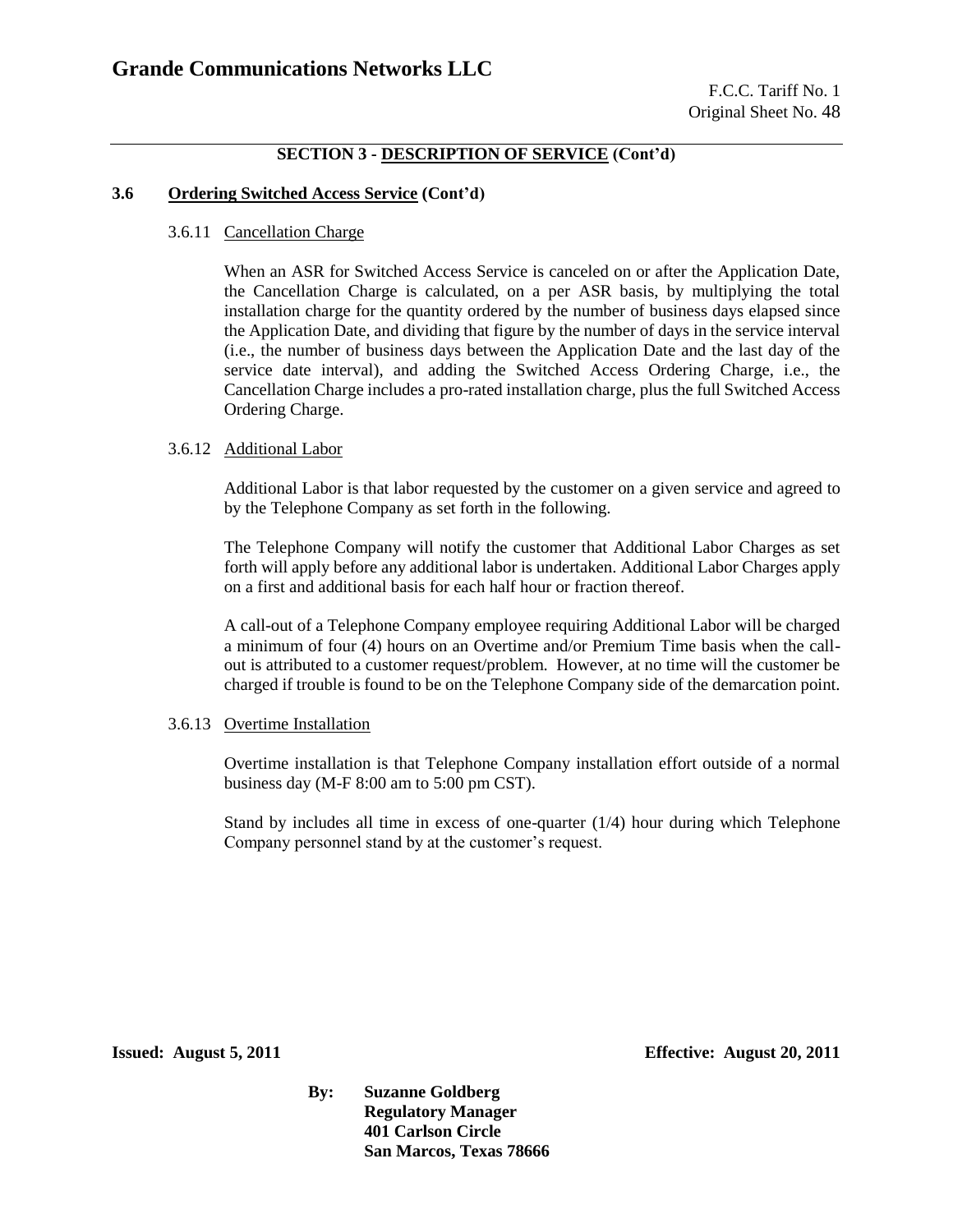#### **3.6 Ordering Switched Access Service (Cont'd)**

#### 3.6.14 Testing and Maintenance with Other Telephone Companies

Additional Labor includes additional testing, maintenance or repair of facilities which connect to facilities of other telephone companies that is required to meet a customer's service request, to the extent such work exceeds the normal effort required to test, maintain or repair facilities provided solely by the Telephone Company.

#### 3.6.15 Other Labor

Other Labor is that additional labor not included in sections preceding, including, but not limited to labor incurred to accommodate a specific customer request that involves only labor and which is not covered by any other section of this tariff.

#### 3.6.16 Jurisdictional Reports

When Access Services are provided for both interstate and intrastate use, monthly rates, usage rates, and nonrecurring charges are prorated between interstate and intrastate on the basis of the projected interstate percentage of use (PIU).

Where the jurisdiction can be determined from the call detail, the Telephone Company will bill according to such jurisdiction by developing a PIU. Where call detail is insufficient to determine jurisdiction, the customer will provide a projected PIU. Jurisdictional percentages are expressed as a whole number (i.e., a number from 0 to 100). The Telephone Company will utilize the PIU report to determine interstate and intrastate rates and charges until a revised report is received from the customer.

Where the customer orders new trunks that augment an existing trunk group that carries both interstate and intrastate traffic and the PIU is determined from the actual call detail, the PIU applied to the provisioning and billing of the new trunks requested by the customer will also be determined from the actual call detail for the entire trunk group. In such instances, the Access Service Request used by the customer to order the new trunks cannot reflect a PIU of 100%. Customer provided PIUs must be furnished to the Telephone Company as follows:

**Issued: August 5, 2011 Effective: August 20, 2011**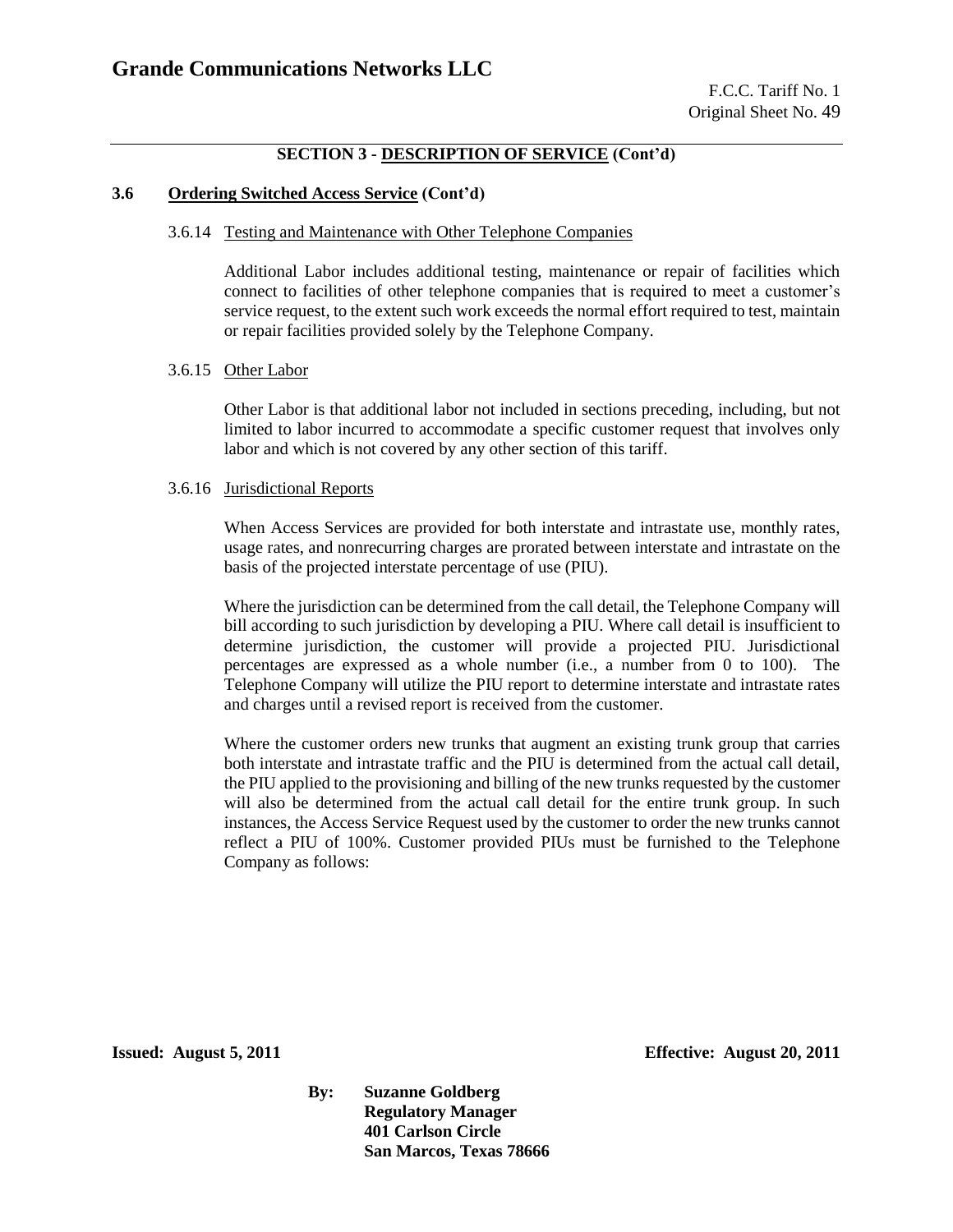#### **3.6 Ordering Switched Access Service (Cont'd)**

3.6.16 Jurisdictional Reports (Cont'd)

Customer-provided PIU factors, including all PIU factors provided in a report update, must be furnished via letter. PIU factors provided via letter will be kept on file and customers can designate when such PIUs are to apply to new or existing services. Such designations may only be made for those customer-provided PIU factors that can be furnished via letter.

#### Percentage of Interstate Use (PIU) for Texas

- (A) Report Requirements for Ordering Access Services
	- (1) FGD
		- (a) For services where jurisdiction can be determined from the call detail, the Telephone Company will bill according to such jurisdiction by developing a PIU. The PIU will be developed on a monthly basis, by end office, when the access service access minutes are measured by dividing the measured interstate originating or terminating access minutes (the access minutes where the calling number is in one state and the called number is in another state) by the total originating or terminating access minutes.
		- (b) Upon ordering services where call details are insufficient to determine jurisdiction, the customer will provide an interstate percentage of originating and terminating access minutes for each end office or LATA from which the customer may originate or terminate traffic. If a LATAlevel PIU factor is provided by the customer, the specified percentage will be applied to all end offices to which the customer may originate or terminate traffic within the LATA or to those end offices for which an end office-level PIU is not provided.

**Issued: August 5, 2011 Effective: August 20, 2011**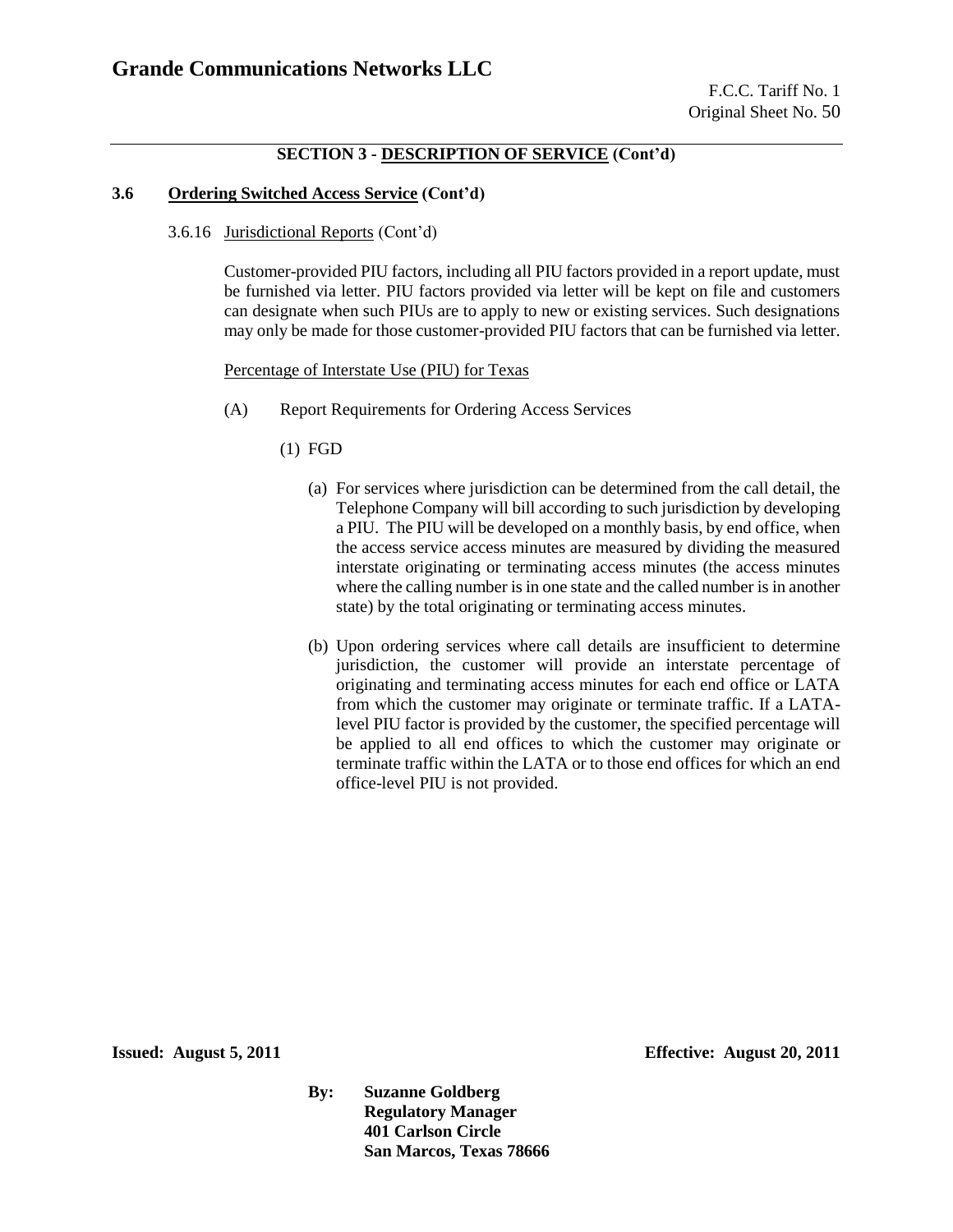#### **3.6 Ordering Switched Access Service (Cont'd)**

3.6.16 Jurisdictional Reports (Cont'd)

- (2) Switched Transport Services
	- (a) Entrance Facilities and Direct-Trunked Transport

Customers ordering an Entrance Facility or a Direct-Trunked Transport facility must provide the Telephone Company with an interstate percentage of use reflecting the originating and terminating traffic of all Switched Access services that will use the facility. Also, when a customer adds additional or new Switched Access Services to existing Entrance Facilities or Direct-Trunked Transport facilities, a revised PIU, is required.

The customer must provide a PIU factor for each Entrance Facility and a separate PIU factor for each Direct-Trunked Transport facility. At the customer's discretion, a LATA-level PIU factor can be provided for all Entrance Facilities within the LATA or a separate LATA-level PIU factor can be provided for all Direct-Trunked Transport facilities provided in a LATA. If a LATA-level PIU factor is provided by the customer, the specified percentage will be applied to all Entrance Facilities or to all Direct-Trunked Transport facilities within the LATA or to those facilities for which a specific Entrance Facility PIU or a specific Direct-Trunked Transport PIU is not provided.

**Issued: August 5, 2011 Effective: August 20, 2011**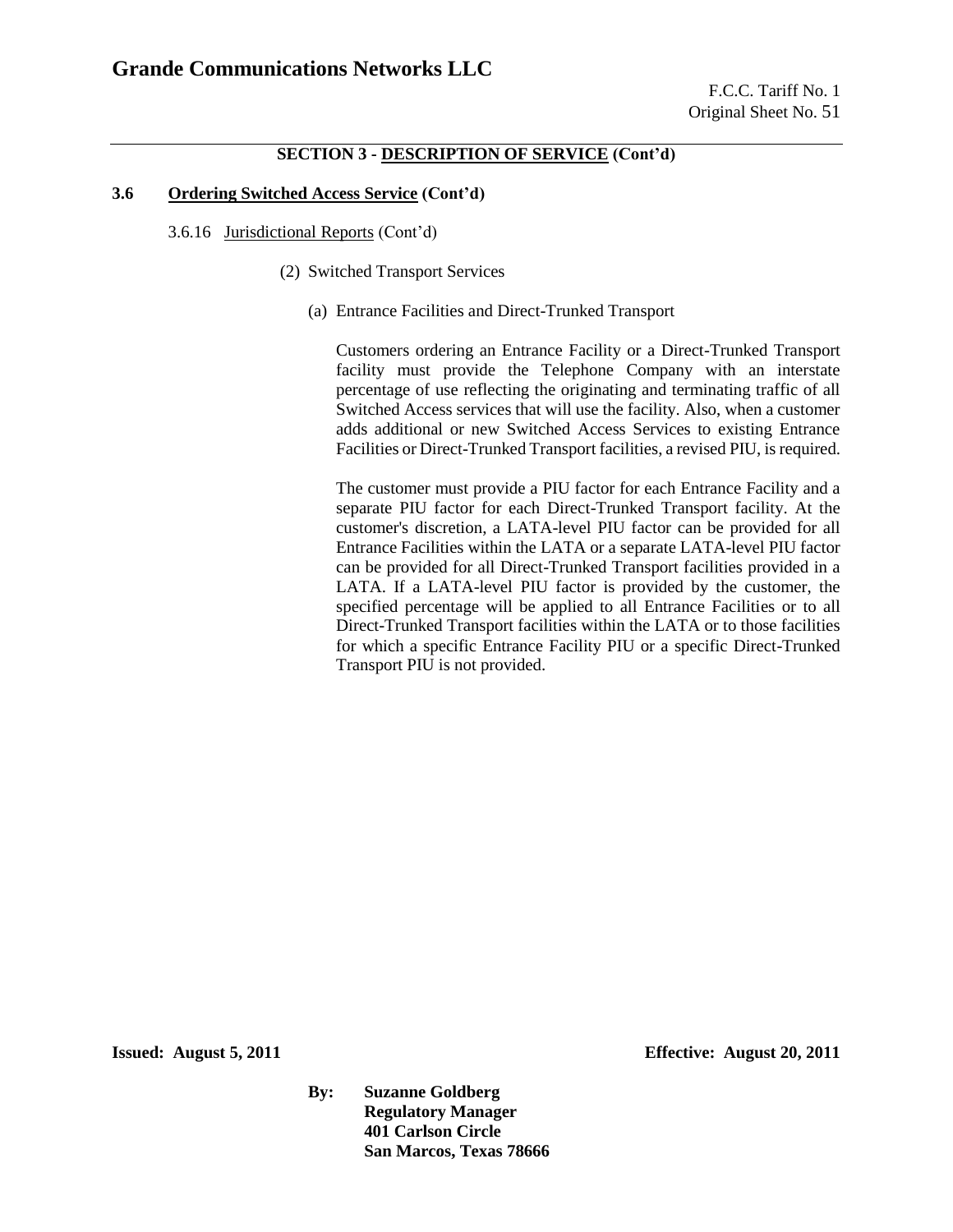#### **3.6 Ordering Switched Access Service (Cont'd)**

- 3.6.16 Jurisdictional Reports (Cont'd)
	- (B) Report Updates
		- (1) Annual Requirements

The customer shall provide to the Telephone Company by April 15 of each year a written report which provides the methodology utilized by the customer to develop the PIU factors provided in the quarterly update report at set forth in this section.

If the customer does not provide the annual report by April 15 of each year, the customer will be notified by certified mail that if the annual report is not received within thirty (30) calendar days of the receipt of the notice, the Telephone Company will designate a PIU factor of 50% for each service. This factor will be applied to the next billing cycle following the thirty (30) day notice period and will be utilized until the customer provides an annual report. Once the customer does provide an annual report, the Telephone Company will update the customer's PIU factors within fifteen (15) business days utilizing the most current PIU factor reported by the customer.

(2) Quarterly Update Requirements

The customer is required to provide updates to the PIU reports described in section 3.6.16 (A). Upon receipt by the Telephone Company, the revised report will serve as the basis for future billing and will be effective on the next bill date for that service. No prorating or back-billing will be done based on the report. The revised report will be used by the Telephone Company to apportion usage rates, monthly rates and nonrecurring charges until a subsequent revised report is received as set forth herein.

**Issued: August 5, 2011 Effective: August 20, 2011**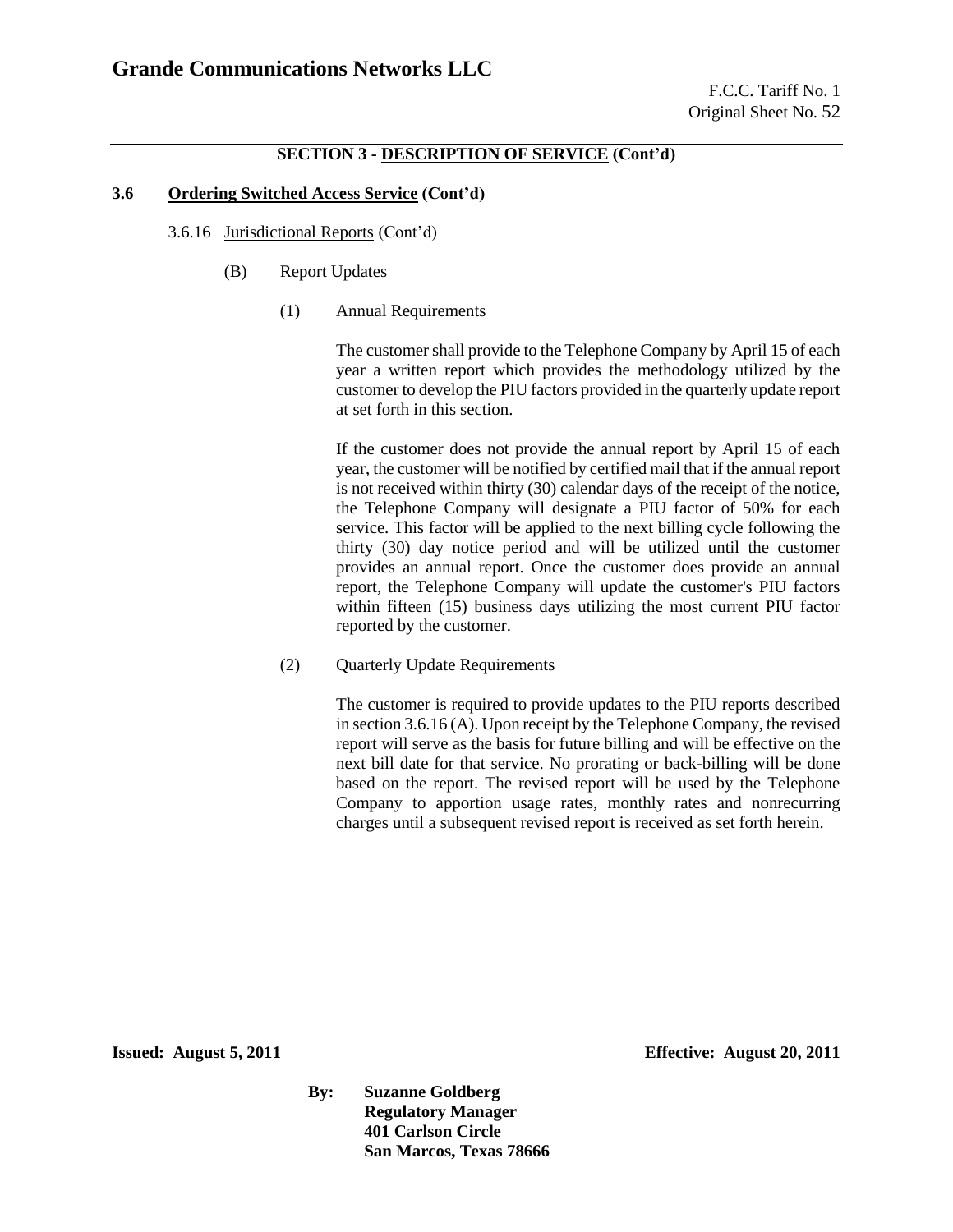#### **3.6 Ordering Switched Access Service (Cont'd)**

3.6.16 Jurisdictional Reports (Cont'd)

- (a) Effective on the first of January, April, July and October of each year, the customer will update the PIU reports. The customer will forward to the Telephone Company, to be received no later than fifteen (15) business days after the first of each such month, a revised report showing the interstate and intrastate percentage of use for the past three months ending the last day of December, March, June and September, respectively, for each service arranged for interstate use. The revised report will serve as the basis for the next three months billing.
- (b) When the customer does not provide a quarterly update report, but has complied with the annual report requirements, the Telephone Company will assume the percentages to be the same as those provided in the last quarterly update report received by the Telephone Company. When the customer does not provide a quarterly update report and has not complied with the annual report requirements, the provisions set forth in this section will apply.

If the Telephone Company has never received a quarterly update report, the customer will be notified by certified mail that if the quarterly update report is not received within thirty (30) days of the receipt of the notice, the Telephone Company will designate a PIU factor of 50% for each service. This factor will be applied to the next billing cycle and continue until the customer provides a quarterly update report. When the customer does provide the quarterly update report, the Telephone Company will update the customer's PIU factors within fifteen (15) business days.]

(C) Application of PIU

The following provisions apply to usage rates, monthly rates and nonrecurring charges. When mixed interstate and intrastate Access Services are provided, the charges will be prorated between interstate and intrastate as follows:

**Issued: August 5, 2011 Effective: August 20, 2011**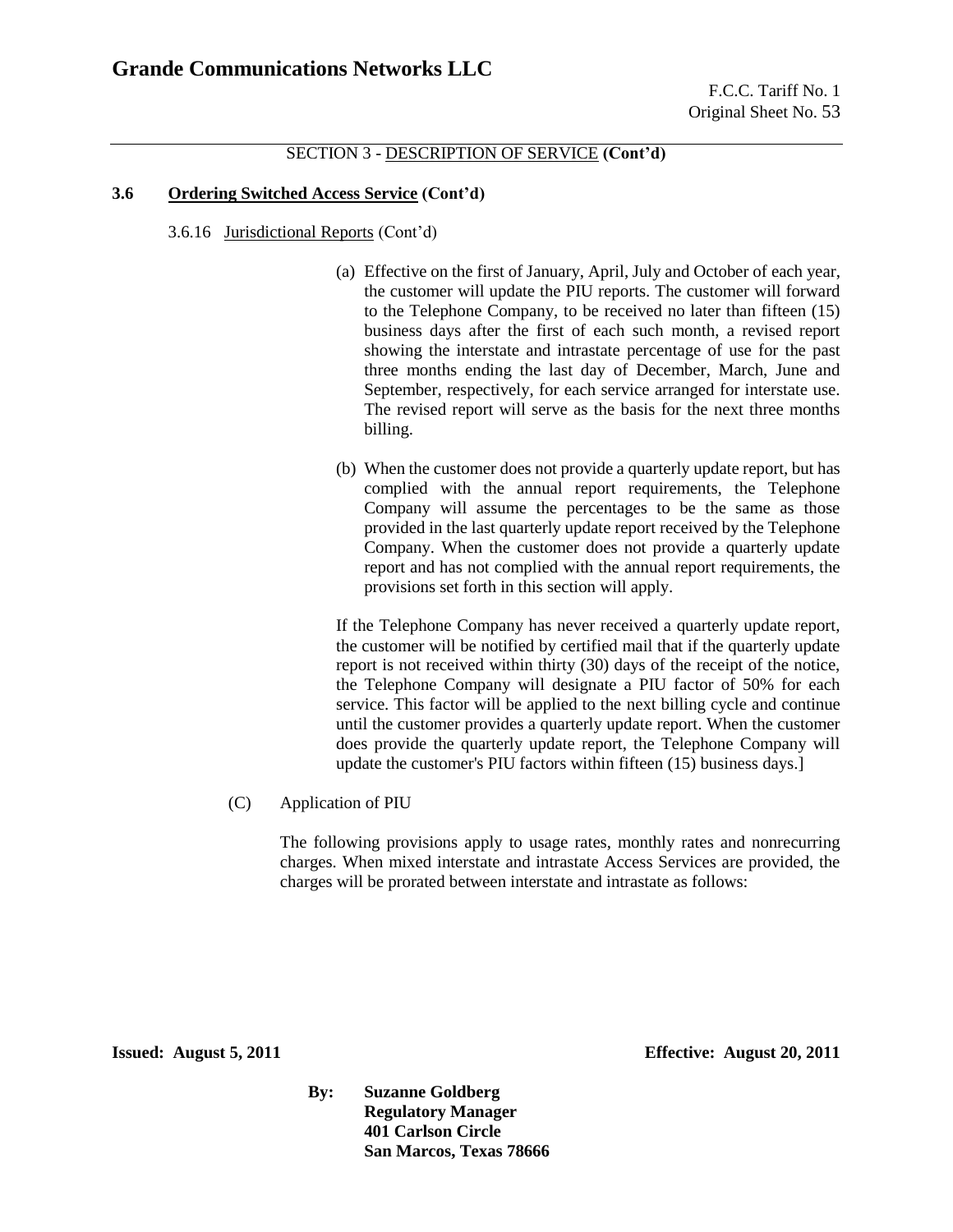#### **3.6 Ordering Switched Access Service (Cont'd)**

3.6.16 Jurisdictional Reports (Cont'd)

- (1) Usage rates are prorated between interstate and intrastate based upon the PIU factors as set forth in this section.
- (2) Monthly recurring rates, including the Dedicated End Office Port, and nonrecurring charges will be prorated based upon the PIU factor developed from the call detail of the customer's usage or from the customer provided PIU factor as set forth in this section, when such factors can be associated with the monthly recurring rate or nonrecurring charge.
- (3) Where it is not possible to associate the PIU factor developed utilizing the call detail of the customer's usage or the customer provided PIU factor with a monthly rate or nonrecurring charge, a PIU factor of 50% will be applied to the monthly rate or nonrecurring charge.

The percentage of an Access Service to be charged as interstate is derived in the following manner:

(1) Monthly and Nonrecurring Chargeable Rate Elements

Multiply the projected interstate percentage of use times the quantity of chargeable elements times the stated tariff rate.

(2) Usage Sensitive Chargeable Rate Elements

Multiply the projected interstate percentage of use times the actual use (i.e., measured or Telephone Company assumed average use in access minutes, calls, call setups, kilo-characters and queries) times the stated tariff rate.

The Telephone Company will determine the intrastate percentage by subtracting the projected interstate percentage for originating and terminating access minutes from  $100 (100 -$  projected interstate percentage = intrastate percentage).

**Issued: August 5, 2011 Effective: August 20, 2011**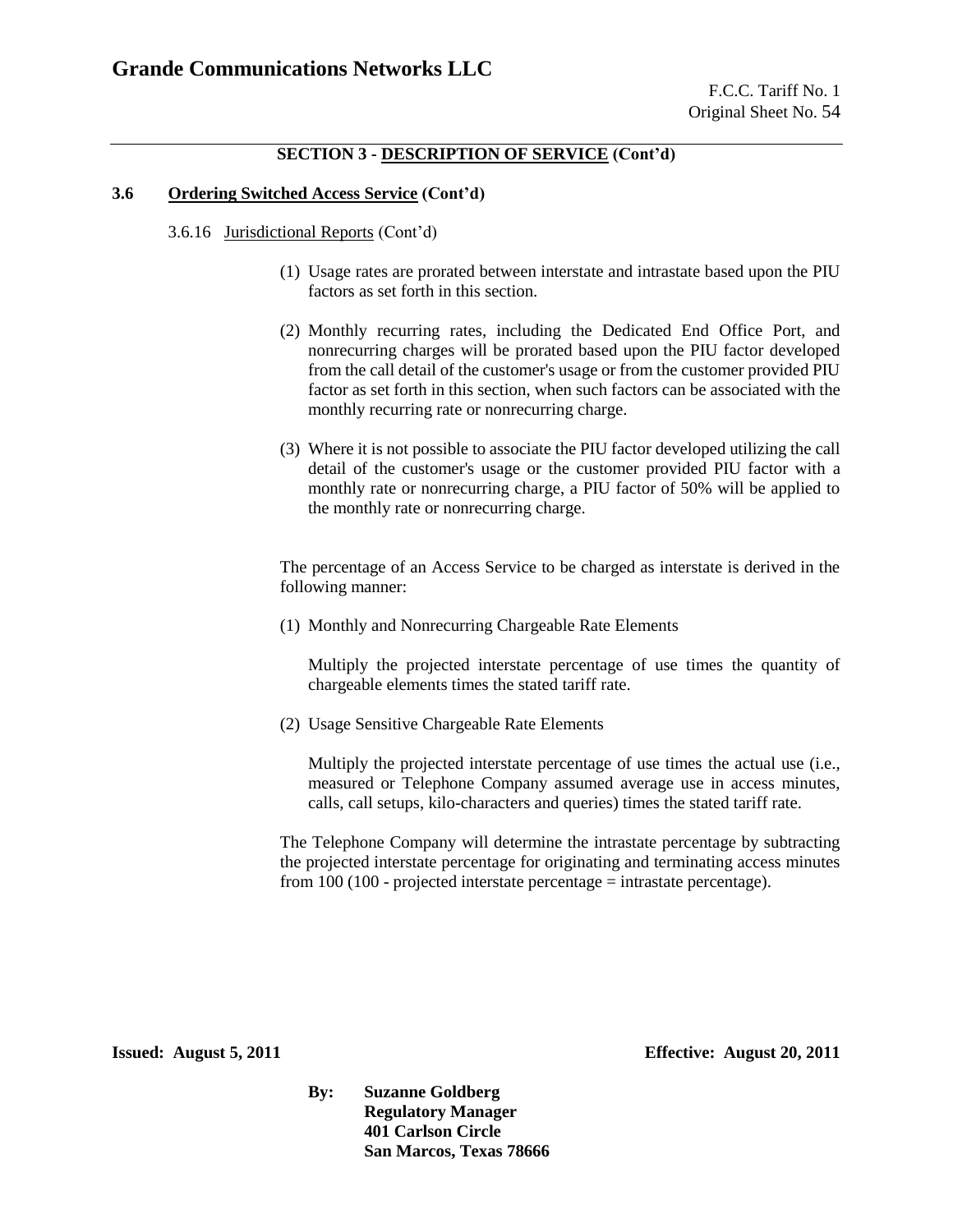#### **3.6 Ordering Switched Access Service (Cont'd)**

#### 3.6.17 Switched Access Facilities

The following facilities provide the route a transmission path may take in transporting Switched Access communications between a customer's premises and Grande**'s** office.

(A) Entrance Facility

An Entrance Facility provides the transmission path between a customer's premises and the Telephone Company's serving wire center for that premises. The Entrance Facility provides a physical or virtual path dedicated to the use of a single customer and is available for use with all trunk side Switched Access services. An Entrance Facility is provided even if the customer's premises and the serving wire center are located in the same building.

(B) Direct-Trunked Transport Facility

A Direct-Trunked Transport facility provides the transmission path between the serving wire center of a customer's premises and an end office. Direct-Trunked Transport facilities are dedicated to the use of a single customer and do not require switching at an access tandem.

Direct-Trunked Transport facilities are available for use with all trunk side Switched Access services. Direct-Trunked Transport facilities are not available:

- to end offices that lack the recording and measuring capabilities needed to provide Direct-Trunked Transport;
- for Toll Free when the required SSP function is located at the access tandem;
- to the tandem portion of a Class 4/5 switch for trunk side Switched Access Services; or
- when the required ACIS carrier identification function is located at the access tandem.

**Issued: January 30, 2013 Effective: January 31, 2013**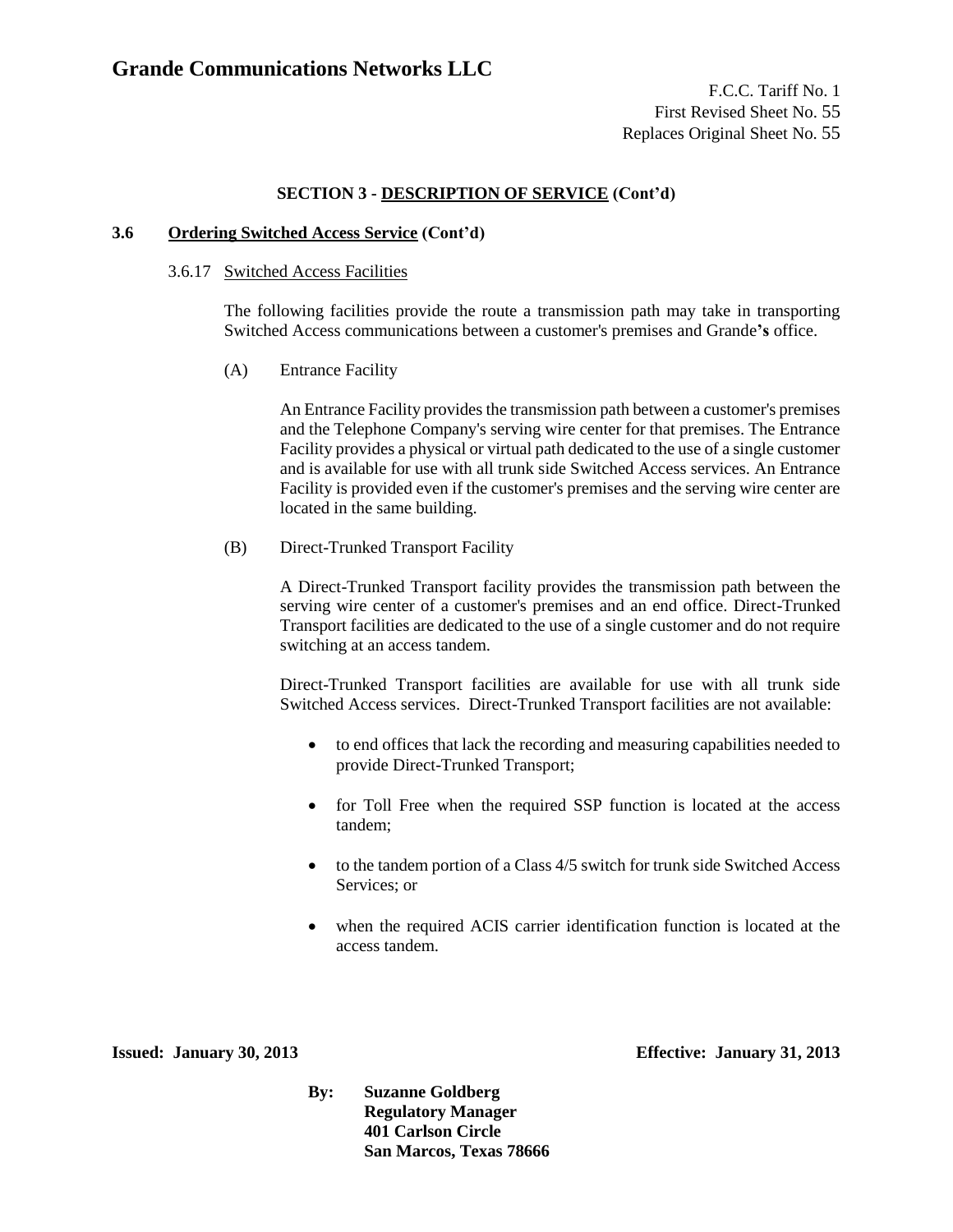### **SECTION 3 - DESCRIPTION OF SERVICE (Cont'd)**

### **3.6 Ordering Switched Access Service (Cont'd)**

- 3.6.17 Switched Access Facilities (Cont'd)
	- (C) Tandem-Switched Transport Facility

A Tandem-Switched Transport facility provides the transmission path between the access tandem and an end office Tandem-Switched Transport facilities include circuits provided for the common use of all customers who have requested tandem switching (from the access tandem to the end office). Tandem-Switched Transport facilities are available for use with all trunk side Switched Access services.

(D) Local Switching Facility

A Local Switching Facility is either a dedicated or shared facility that provides a terminating trunk port in the company's end office switch.

**Issued: January 30, 2013 Effective: January 31, 2013**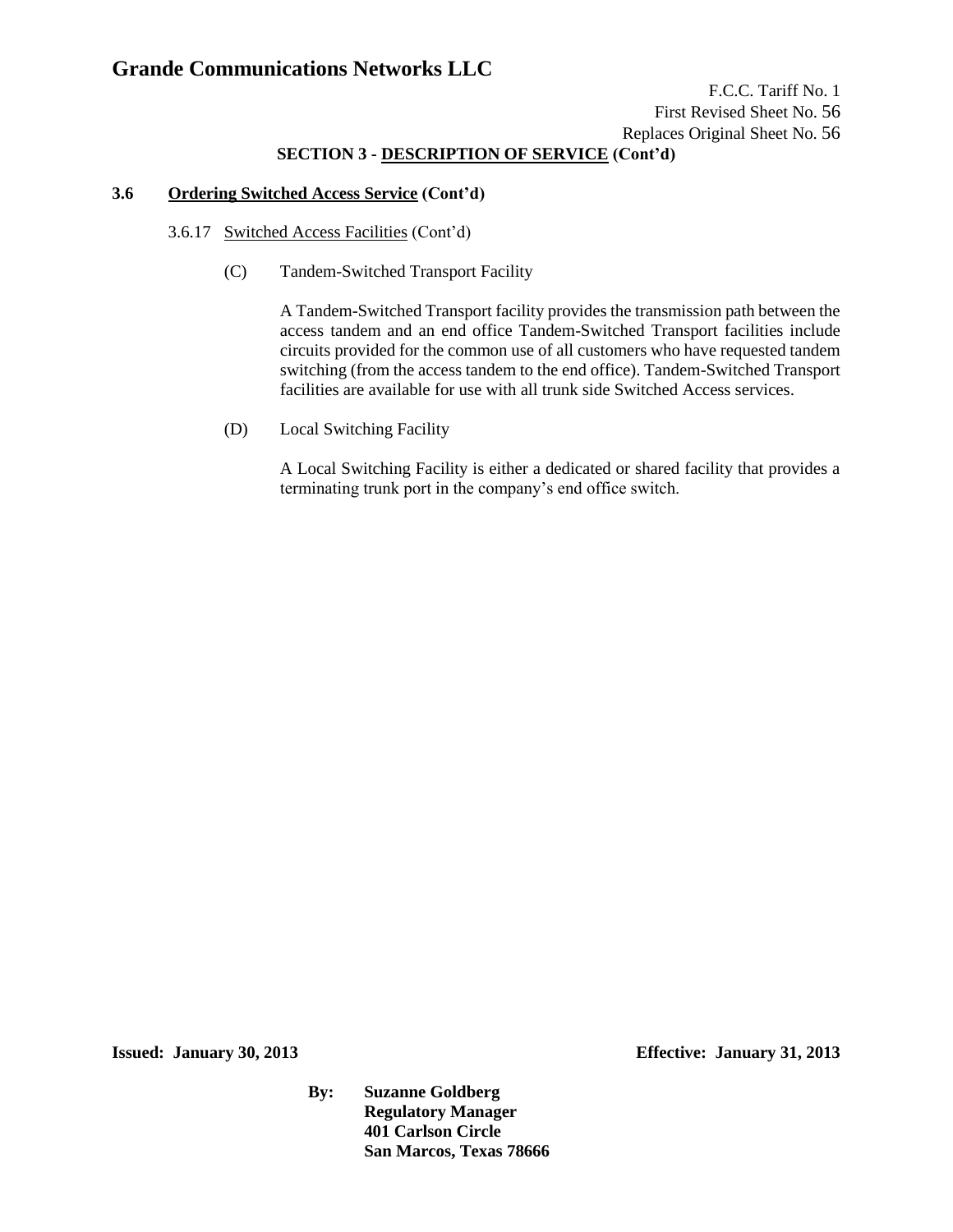F.C.C. Tariff No. 1 First Revised Sheet No. 57 Replaces Original Sheet No. 57

### **SECTION 3 - DESCRIPTION OF SERVICE (Cont'd)**

#### **3.6 Ordering Switched Access Service (Cont'd)**

#### 3.6.18 Switched Access Facilities Monthly Recurring Rates

Monthly rates (including fixed and per mile rates) are flat recurring rates that apply each month or fraction thereof that a specific rate element is provided. Prorated charges are calculated based on the number of days in each month. Usage rates for each line or trunk are rates that apply on a per unit basis (e.g., per call, per access minute or per access minute per mile) when a specific rate element is used. Usage charges are accumulated over a monthly period. Usage rates for FGD or BSA-D Service utilizing the Multiple 64 CCC feature will apply on a per unit basis. For Multiple 64 CCC, a unit represents a FGD or BSA-D trunk with 64 Kbps of bandwidth. The Multiple 64 CCC feature (n x 64 Kbps) is available in increments from 64 Kbps to 1536 Kbps bandwidth, where n may be from 1 to 24 and represents the incremental number of 64 Kbps of bandwidth per call. Rates and charges for Switched Access Service depend generally on its use by the customer, i.e., for MTS or WATS services, MTS-WATS equivalent services or other services (e.g., foreign exchange service); the feature group or basic serving arrangement and whether the service is provided in an equal access or a non-equal access end office. When Local Switching (LS1 and LS2), and Information Surcharge usage rates are applicable, they are applied as either premium or non-premium rates.

- (A) Switched Transport
	- (1) Entrance Facility

A monthly rate applies to each Entrance Facility on a per channel basis (for Voice Grade) a per connection type basis (for Wideband Analog) or on a per connection type basis (for DS1 and DS3). An Entrance Facility applies even when the customer's premises and the serving wire center are located in the same building.

**Issued: January 30, 2013 Effective: January 31, 2013**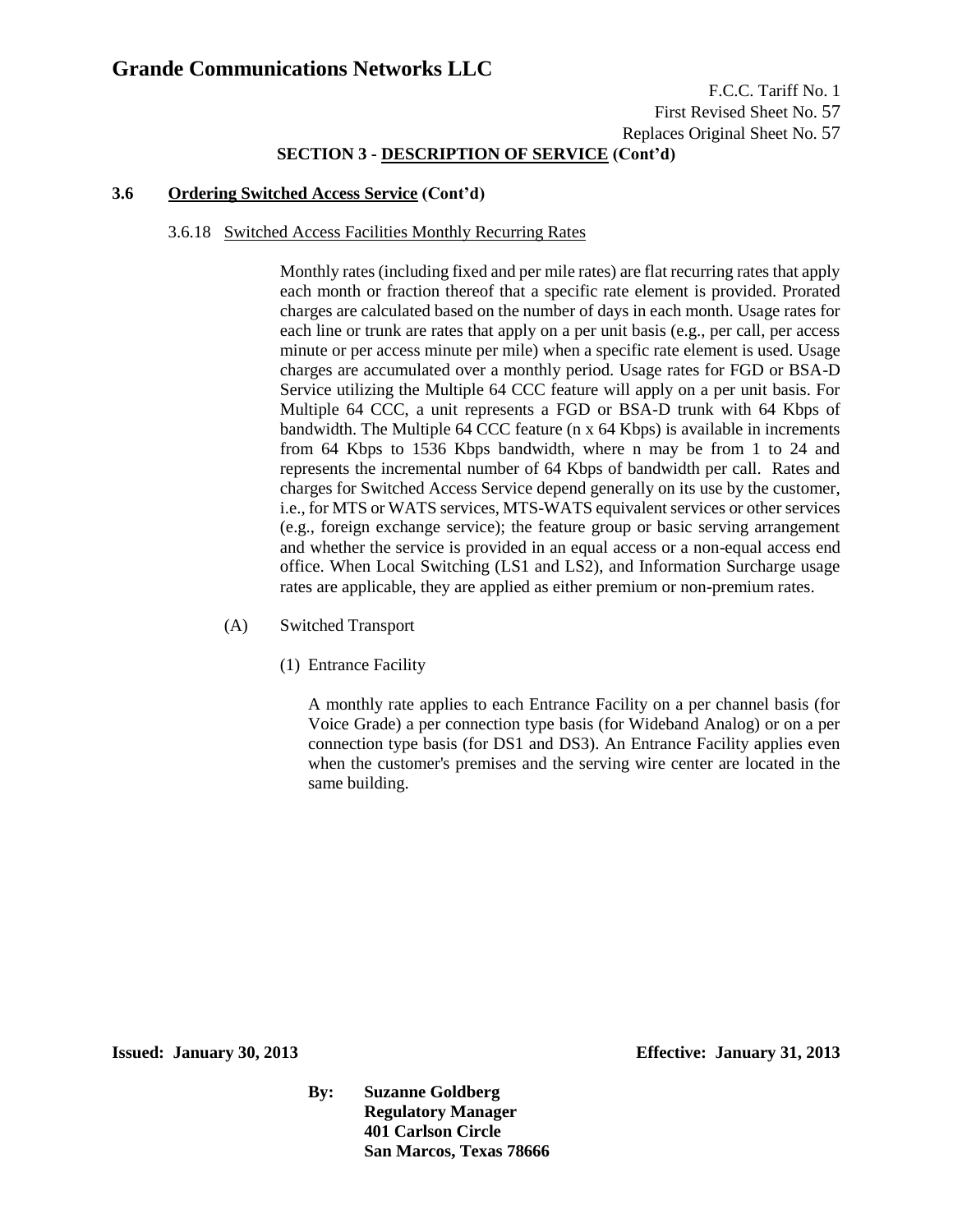### **SECTION 3 - DESCRIPTION OF SERVICE (Cont'd)**

#### **3.6 Ordering Switched Access Service (Cont'd)**

#### 3.6.18 Switched Access Facilities Monthly Recurring rates (Cont'd)

- (2) Direct-Trunked Transport
	- (a) For each Direct-Trunked Transport facility provided, the following rates apply:
	- a fixed monthly rate
	- a monthly rate per mile on a per channel basis (per Voice Grade) or on a per connection type basis (for Wideband Analog, DS1 and DS3).
	- (b) On tandem routed services the Direct-Trunked Transport rates apply to the interoffice links between the serving wire center and the access tandem.

**Issued: January 30, 2013 Effective: January 31, 2013**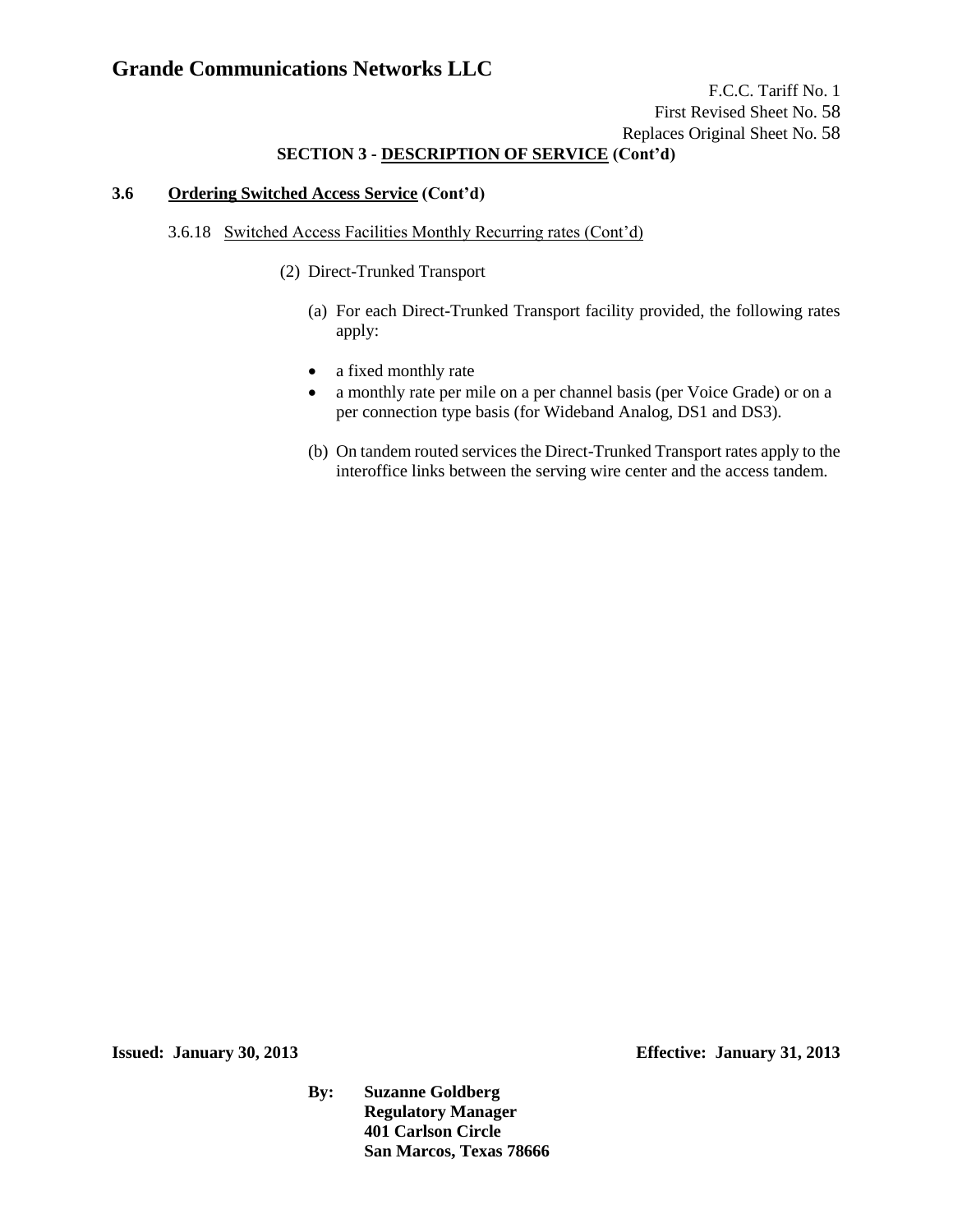**N**

**N**

#### **SECTION 3 - DESCRIPTION OF SERVICE (Cont'd)**

#### **3.6 Ordering Switched Access Service (Cont'd)**

#### 3.6.18 Switched Access Facilities Monthly Recurring Rates (Cont'd)

(3) Tandem-Switched Transport

Terminating Tandem 3rd Party rates are applicable when Terminating Tandem Switched Transport is provided through an Access Tandem not owned by Grande and the Terminating End Office is owned by Grande otherwise, Terminating – Tandem End Office rates apply. Originating Tandem rates are applicable when originating Tandem Switched Transport is provided.

Tandem-Switched Transport is provided as the following:

- Tandem-Switched Transmission/Common Transport
- Tandem Switching
- Dedicated Tandem Trunk Port
- (a) Tandem-Switched Transmission/Common Transport

Tandem-Switched Transmission/Common Transport has two rates: a per access minute of use rate and a per access minute of use per mile rate. The per access minute of use rate applies to the non distance sensitive portion of the Tandem-Switched Transport for the termination of both ends of the facility. The per access minute of use per mile rate applies to the distance sensitive portion of the Tandem-Switched Transport facility. When the mileage for Tandem-Switched Transmission/Common Transport is zero, these rates will not apply. A per access minute of use and the per access minute of use per mile rate also applies to interoffice links that are provided for the common use of all customers but which are not switched through an access tandem. The Telephone Company will identify this application of Tandem-Switched Transmission as Common Transport. Common Transport may be associated with both tandem routed services and with direct routed services. Mileage for Common Transport is always measured separately from Tandem-Switched Transmission and Direct-Trunked Transport.

**Issued: June 29, 2017 Effective: July 16, 2017** 

**By: Joseph Kahl Sr. Director Regulatory & External Affairs 401 Carlson Circle San Marcos, Texas 78666**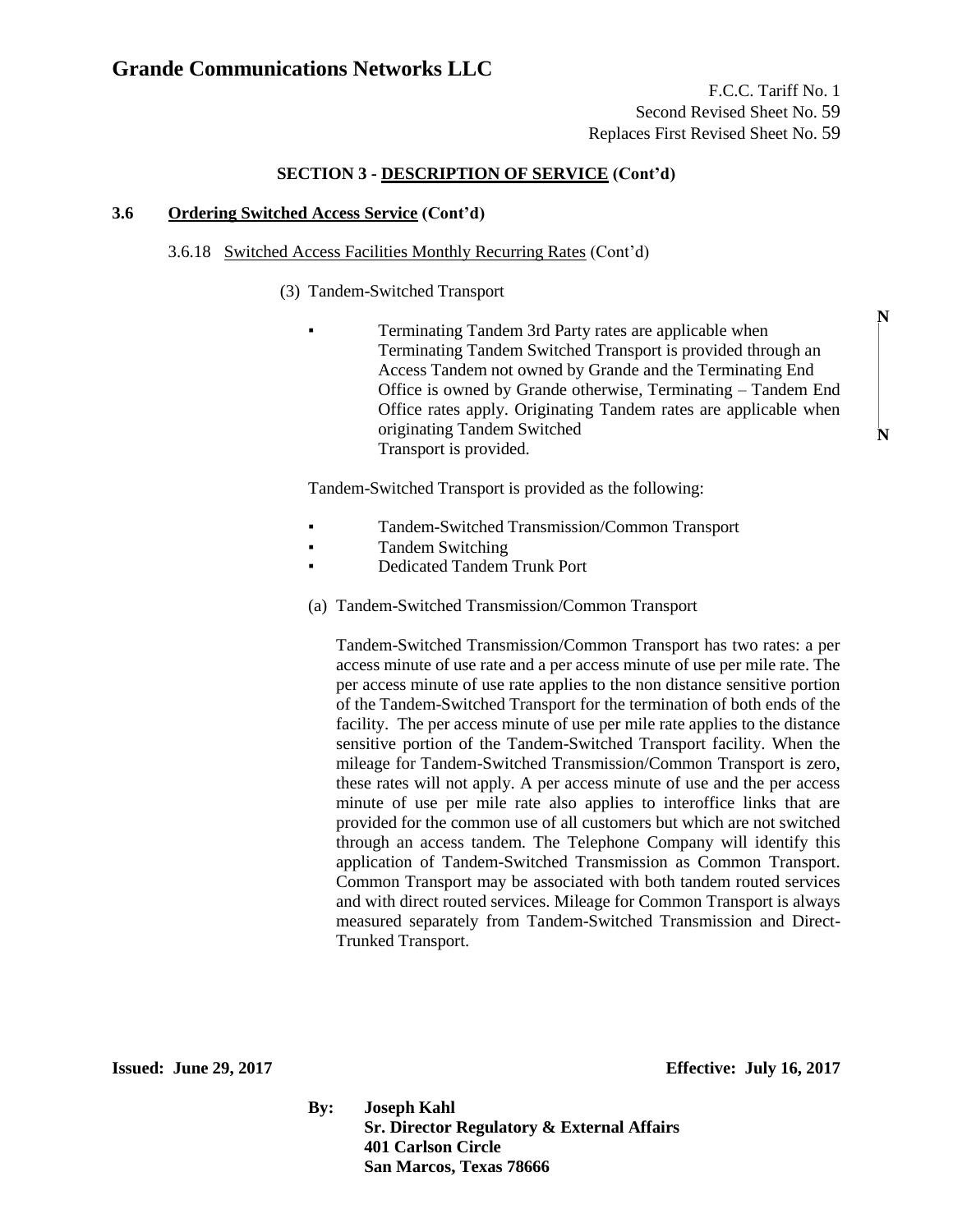### **SECTION 3 - DESCRIPTION OF SERVICE (Cont'd)**

#### **3.6 Ordering Switched Access Service (Cont'd)**

#### 3.6.18 Switched Access Facilities Monthly Recurring Rates (Cont'd)

(b) Tandem Switching

A per access minute of use rate applies to each Tandem-Switched Transport facility for the switching functions provided by the access tandem.

(c) Dedicated Tandem Trunk Port

A monthly rate applies, per port, for each in service dedicated trunk on the serving wire center side of the access tandem.

- (4) Local Switching
	- (a) Dedicated End Office Port

A monthly rate applies, per trunk, for each in service dedicated line or trunk terminating in the end office port.

(b) Shared End Office Trunk Port

A per minute of use charge applies to the shared end office trunk ports for termination of common transport trunks for tandemrouted traffic.

**Issued: January 30, 2013 Effective: January 31, 2013**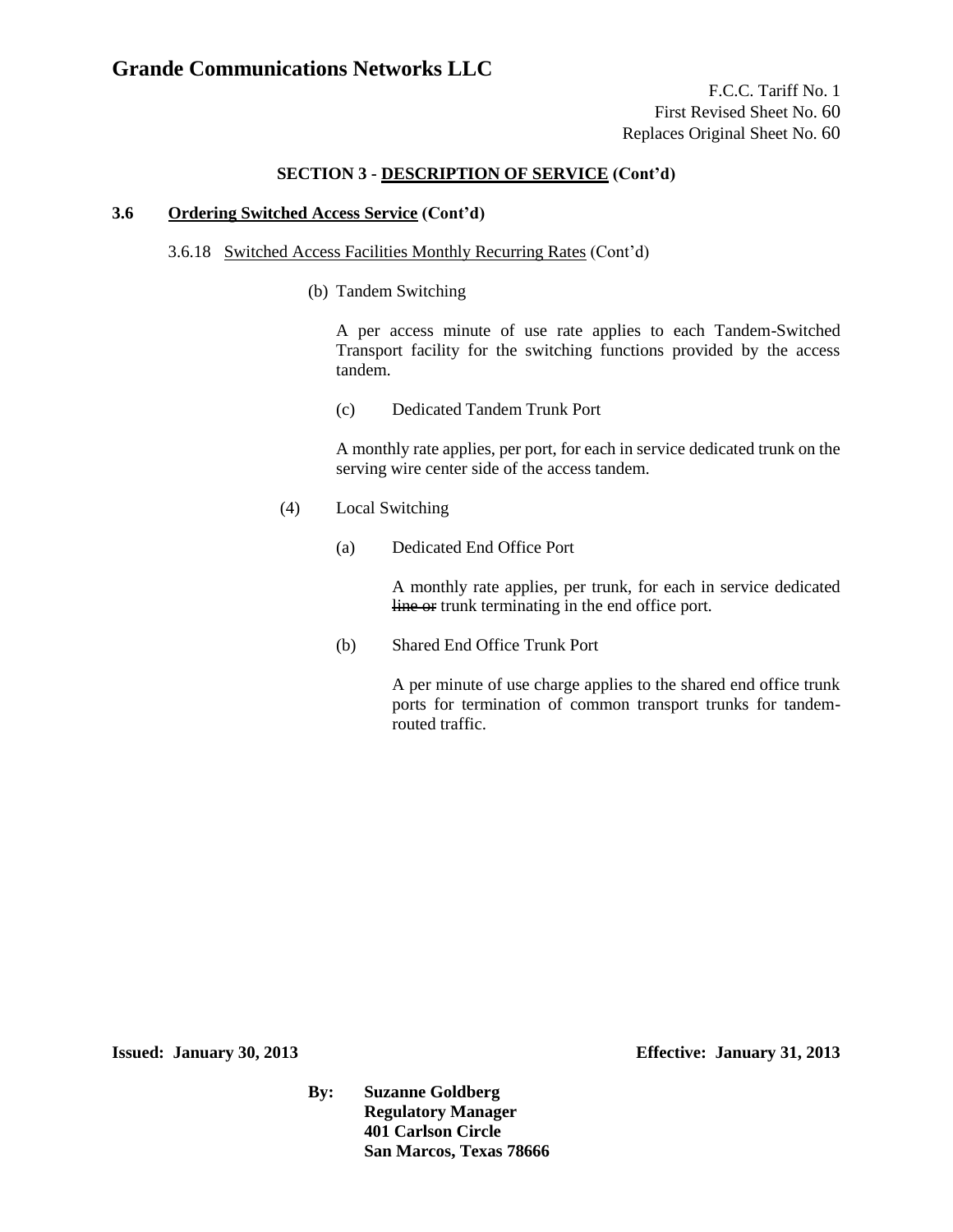### **SECTION 4 - RATES AND CHARGES**

### **4.1. Access Service Offerings**

#### 4.1.1. Carrier Switched Access Service

|          |                                                                 |                                  | <sup>1</sup> Century Tel<br>San Marcos* | <b>Century Tel</b><br>United***** | <b>AT&amp;T**</b>          | Frontier***              | Windstream<br>Sugerland**** | Windstream<br>Valor******  |
|----------|-----------------------------------------------------------------|----------------------------------|-----------------------------------------|-----------------------------------|----------------------------|--------------------------|-----------------------------|----------------------------|
| 4.1.1.A. | <b>End Office</b><br><b>Switching</b>                           | Orig<br>Term                     | \$0.005011<br>\$0.000000                | \$0.003983<br>\$0.000000          | \$0.002563<br>\$0.000000   | \$0.002406<br>\$0.000000 | \$0.0010000<br>\$0.0000000  | \$0.0071473<br>\$0.0000000 |
|          |                                                                 |                                  |                                         |                                   |                            |                          |                             |                            |
| 4.1.1.B. | <b>Shared</b><br><b>Trunk Port</b><br>Per Min                   | Orig<br>Term                     | \$0.001997<br>\$0.000000                | \$0.004980<br>\$0.000000          | \$0.0009000<br>\$0.0000000 | \$0.001692<br>\$0.000000 | \$0.001600<br>\$0.000000    | \$0.0010488<br>\$0.0000000 |
|          |                                                                 |                                  |                                         |                                   |                            |                          |                             |                            |
| 4.1.1.C. | Composite<br><b>Terminating</b><br><b>End Office</b>            | Term                             | \$<br>$\sim$                            |                                   | \$                         | \$0.000000               | \$<br>$\blacksquare$        |                            |
|          |                                                                 |                                  |                                         |                                   |                            |                          |                             |                            |
| 4.1.1.D. | <b>Tandem</b><br>Switching                                      | Orig<br><b>Non 800</b><br>800 DB | \$0.006756<br>\$0.001000                | \$0.000331<br>\$0.001000          | \$0.000288<br>\$0.001000   | \$0.001574<br>\$0.001000 | \$0.000900<br>\$0.001000    | \$0.000285<br>\$0.001000   |
|          |                                                                 | T-EO<br>$T-3$ rd $P$             | \$0.000000<br>\$0.006756                | \$0.000000<br>\$0.000331          | \$0.000000<br>\$0.000288   | \$0.000000<br>\$0.001574 | \$0.000000<br>\$0.000900    | \$0.000000<br>\$0.000285   |
|          |                                                                 |                                  |                                         |                                   |                            |                          |                             |                            |
| 4.1.1.E. | <b>Common</b><br><b>Transport</b><br>Per Min                    |                                  | \$0.000011                              | \$0.000218                        | \$0.000053                 | \$0.000000               | \$0.000600                  | \$0.0001512                |
|          |                                                                 | $T-EO$<br>$T - 3rd P$            | \$0.000000<br>\$0.000011                | \$0.000000<br>\$0.000218          | \$0.000000<br>\$0.000053   | Orig                     | \$0.000000<br>\$0.000600    | \$0.0000000<br>\$0.0001512 |
| 4.1.1.F. | <b>Common</b><br><b>Transport</b><br>Per Min Per<br><b>Mile</b> | Orig                             | \$0.000012                              | \$0.000020                        | \$0.000003                 | \$0.000002               | \$0.000100                  | \$0.000053                 |
|          |                                                                 | T-EO<br>$T-3^{rd}P$              | \$0.000000<br>\$0.000012                | \$0.000000<br>\$0.000020          | \$0.000000<br>\$0.000003   | \$0.000000<br>\$0.000002 | \$0.000000<br>\$0.000100    | \$0.0000000<br>\$0.0000530 |

**Issued: June 30, 2021 Effective: July 1, 2021**

**.**

**By: Joseph Kahl Vice President Regulatory & External Affairs 401 Carlson Circle San Marcos, Texas 78666**

 1 \* CenturyTel San Marcos – CenturyTel Operating Companies FCC #8 Issuing Carrier CenturyTel of San Marcos – Section 17

<sup>\*\*</sup> AT&T - Southwestern Bell FCC #73 Interstate Access Section 6

<sup>\*\*\*</sup> Frontier (Verizon) - Frontier Telephone Companies FCC #14 Switch Access Services Section 4.6

<sup>\*\*\*\*</sup> Windstream Sugarland – Windstream Telephone System FCC #6 Access Service Section 17.2

<sup>\*\*\*\*\*</sup> CenturyTel United – CenturyTel Operating Companies FCC #9 Issuing Carrier Centural Telephone Company of Texas Section 6.8

<sup>\*\*\*\*\*\*</sup> Windstream Valor 1181 – Windstream Telephone System FCC #6 Access Service Section 17.2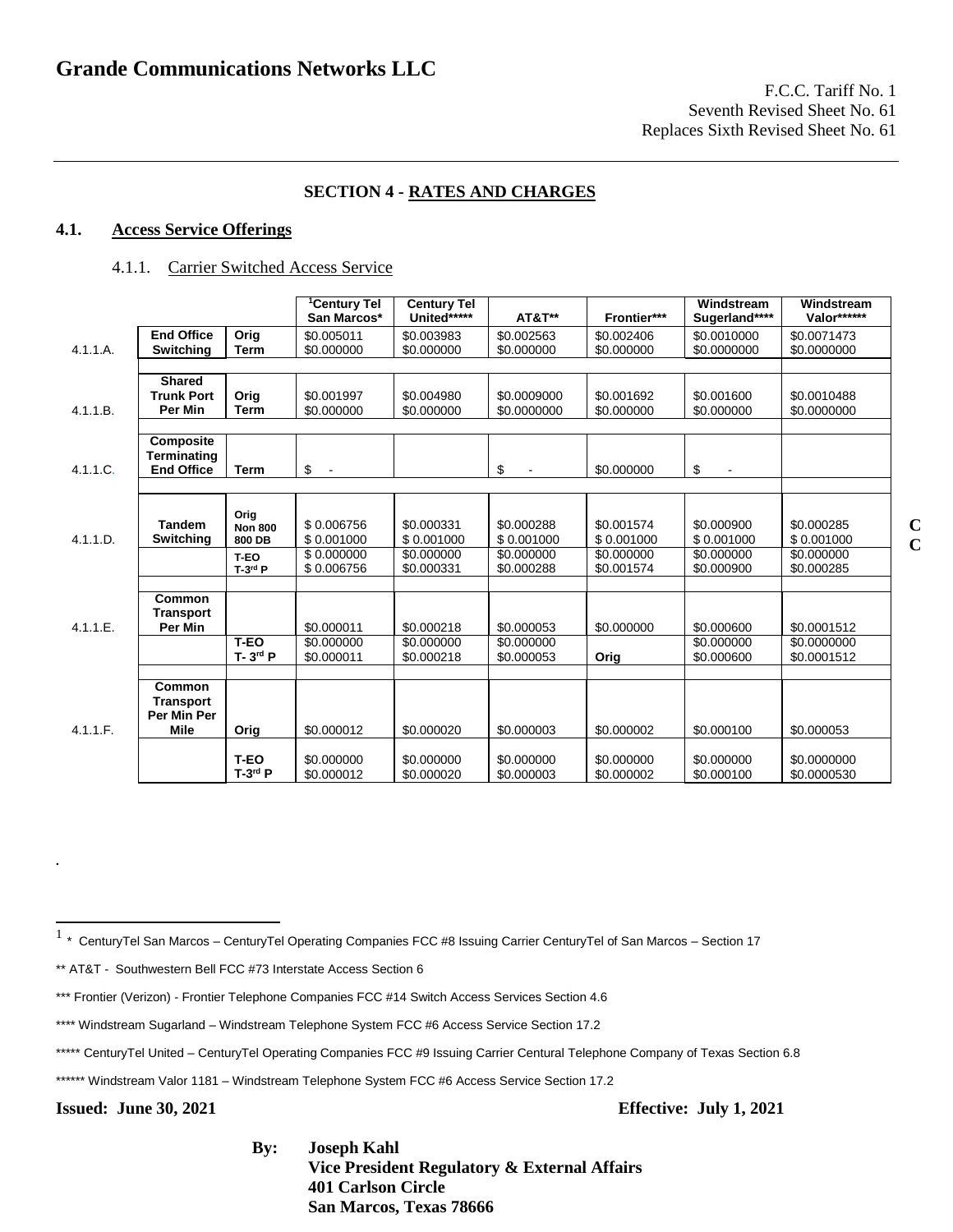### **SECTION 5 - RATES AND CHARGES**

#### **4.1 Access Service Offerings**

#### 4.1.1 Carrier Switched Access Service (cont'd)

|                           |                  | <sup>1</sup> Century Tel<br>San Marcos* | <b>Century Tel</b><br>United***** | <b>AT&amp;T**</b>        | Frontier***                   | Windstream<br>Sugerland****   | Windstream<br>Valor****** |
|---------------------------|------------------|-----------------------------------------|-----------------------------------|--------------------------|-------------------------------|-------------------------------|---------------------------|
| Info<br>Surcharge         | Origin &<br>Term | ₼<br>$\overline{\phantom{0}}$<br>ъ      |                                   | $\overline{\phantom{0}}$ | œ<br>$\overline{\phantom{a}}$ | σ<br>$\overline{\phantom{0}}$ |                           |
|                           |                  |                                         |                                   |                          |                               |                               |                           |
| <b>Carrier ID</b><br>Parm | per call         | 0.000100                                | 0.000100                          | \$ 0.000100              | \$ 0.000100                   | \$0.000100                    | 0.000100<br>S             |
|                           |                  |                                         |                                   |                          |                               |                               |                           |
| <b>800 NPAS</b><br>Query  | per call         | 0.004248 R                              | $$0.004248$ R                     | \$0.002531               | $$0.004248$ R                 | \$0.001000                    | $$0.004248$ R             |

4.1.2 Blocking of Access Traffic - This service is offered on an ICB.

**M= Material on this sheet previously located on Third Revised Sheet No. 61.**

\*\*\*\*\* CenturyTel United – CenturyTel Operating Companies FCC #9 Issuing Carrier Centural Telephone Company of Texas Section 6.8

**By: Joseph Kahl Sr. Director Regulatory & External Affairs 401 Carlson Circle San Marcos, Texas 78666**

**Issued: June 30, 2021 Effective: July 1, 2021**

 1 \* CenturyTel San Marcos – CenturyTel Operating Companies FCC #8 Issuing Carrier CenturyTel of San Marcos – Section 17

<sup>\*\*</sup> AT&T - Southwestern Bell FCC #73 Interstate Access Section 6

<sup>\*\*\*</sup> Frontier (Verizon) - Frontier Telephone Companies FCC #14 Switch Access Services Section 4.6

<sup>\*\*\*\*</sup> Windstream Sugarland – Windstream Telephone System FCC #6 Access Service Section 17.2

<sup>\*\*\*\*\*\*</sup> Windstream Valor 1181 – Windstream Telephone System FCC #6 Access Service Section 17.2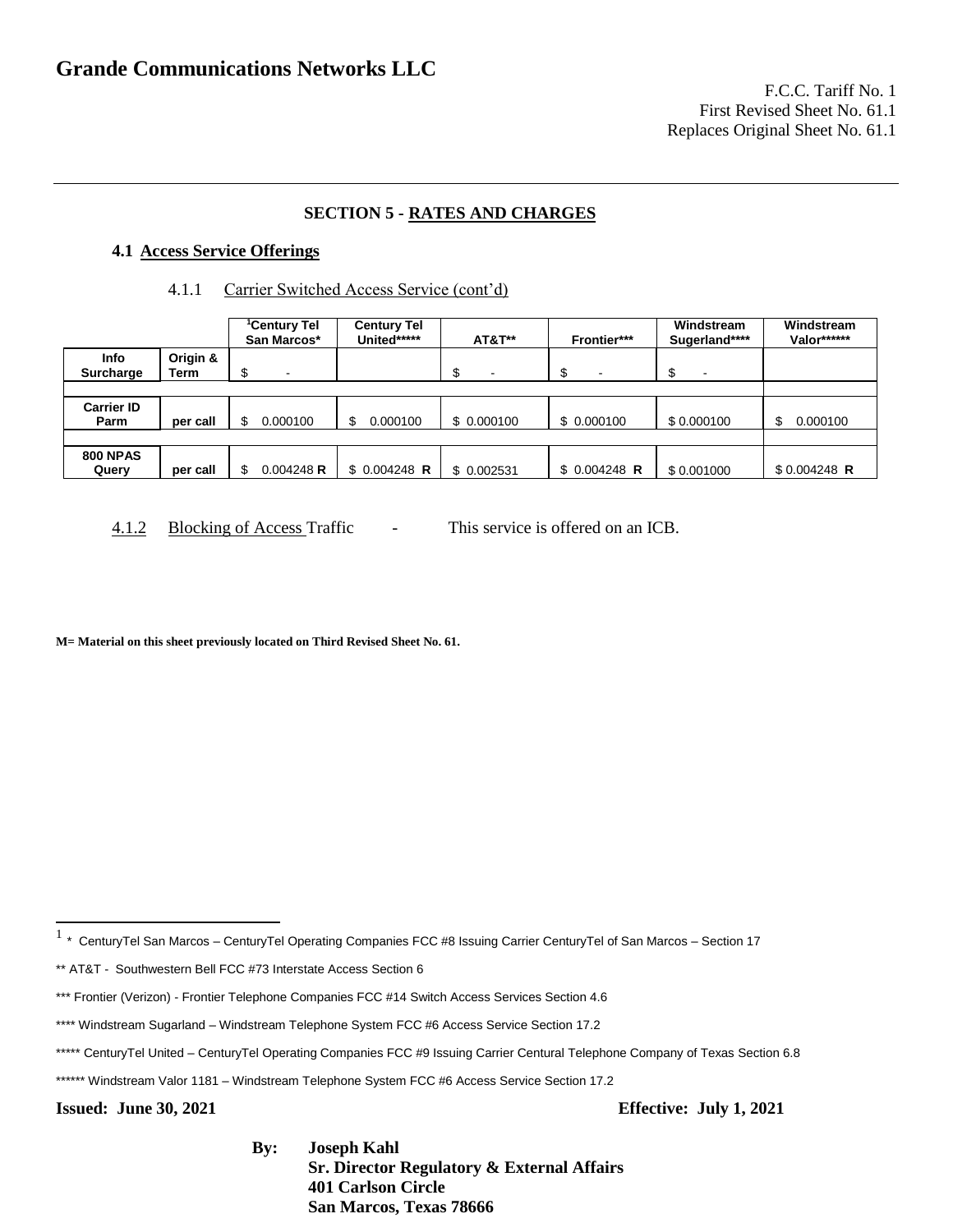F.C.C. Tariff No. 1 Second Revised Sheet No. 62 Replaces First Revised Sheet No. 62

### **SECTION 4 – RATES AND CHARGES**

#### **4.1 Access Service Offerings (Cont'd)**

- 4.1.3 Switched Access facilities Monthly Recurring
	- (A) Entrance Facility

DS-3 \$1,136.40 DS-1 \$98.64

(B) Dedicated Tandem Transport – Fixed (0) miles

DS-3 \$556.00 DS-1 \$4.80

(C) Dedicated Tandem Transport – Fixed (over 0 miles)

DS-3 \$556.00 DS-1 \$28.84

(D) Dedicated Tandem Transport – per miles

DS-3 \$43.24 DS-1 \$5.50

(E) Dedicated Tandem Trunk Port

Per Port \$1.28

(F) Dedicated End-Office Transport – fixed (0 miles)

DS-3 \$556.00 DS-1 \$4.80

(G) Dedicated End-Office Transport – fixed (over 0 miles)

(H) Dedicated End-Office Transport – per miles

DS-3 \$43.24 DS-1 \$5.50

**Issued: January 5, 2016 Effective: January 6, 2016**

**By: Joseph Kahl Sr. Director Regulatory & External Affairs 401 Carlson Circle San Marcos, Texas 78666**

DS-3 \$556.00 DS-1 \$28.84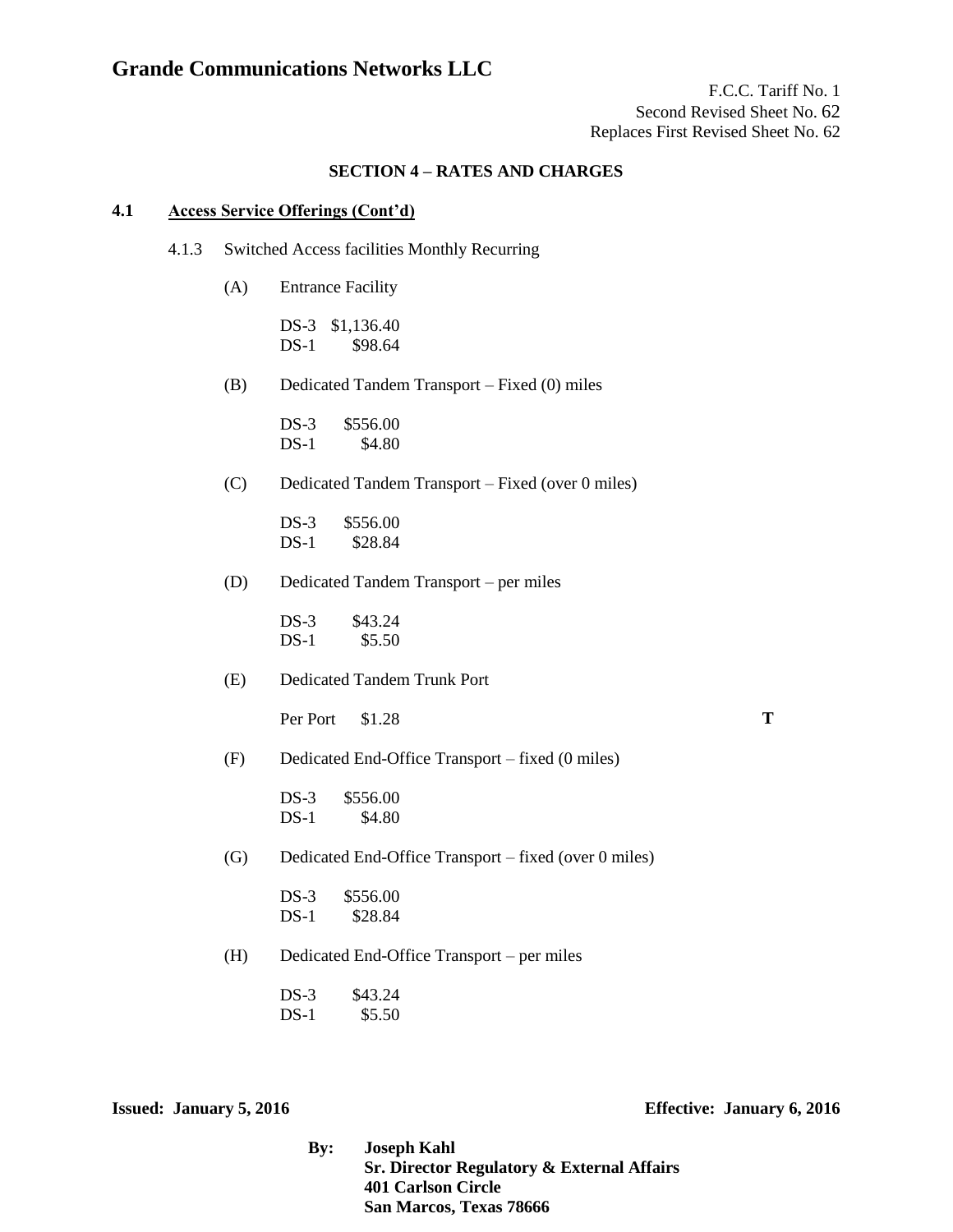F.C.C. Tariff No. 1 Third Revised Sheet No. 63 Replaces Second Revised Sheet No. 63

### **SECTION 4 – RATES AND CHARGES**

### **4.1 Access Service Offerings (Cont'd)**

#### 4.1.3 Switched Access facilities Monthly Recurring (Cont'd)

(I) Dedicated End Office Trunk Port

Per Port \$18.96 **(R)** 

#### 4.1.4 Switched Access facilities Non Recurring

- (A) Entrance Facility
	- $DS-3$ 1st DS-3 \$804.63 Each additional DS-3 \$530.63

 $DS-1$ 1 st DS-1 \$716.47 Each additional DS-1 \$433.27

(B) Dedicated Tandem Transport

 $DS-3$ 

1 st DS-3 \$547.05 Each additional DS-3 \$433.27

#### $DS-1$

1 st DS-1 \$470.04 Each additional DS-1 \$366.03

(C) Dedicated End Office Transport

#### $DS-3$

1 st DS-3 \$547.05 Each additional DS-3 \$433.27

#### $DS-1$

1 st DS-1 \$470.04 Each additional DS-1 \$366.03

(D) Dedicated End Office Transport – Trunk Installation

1st Trunk \$37.80 Each additional trunks \$31.64

#### **Issued: January 5, 2016 Effective: January 6, 2016**

**By: Joseph Kahl Sr. Director of Regulatory & External Affairs 401 Carlson Circle San Marcos, Texas 78666**